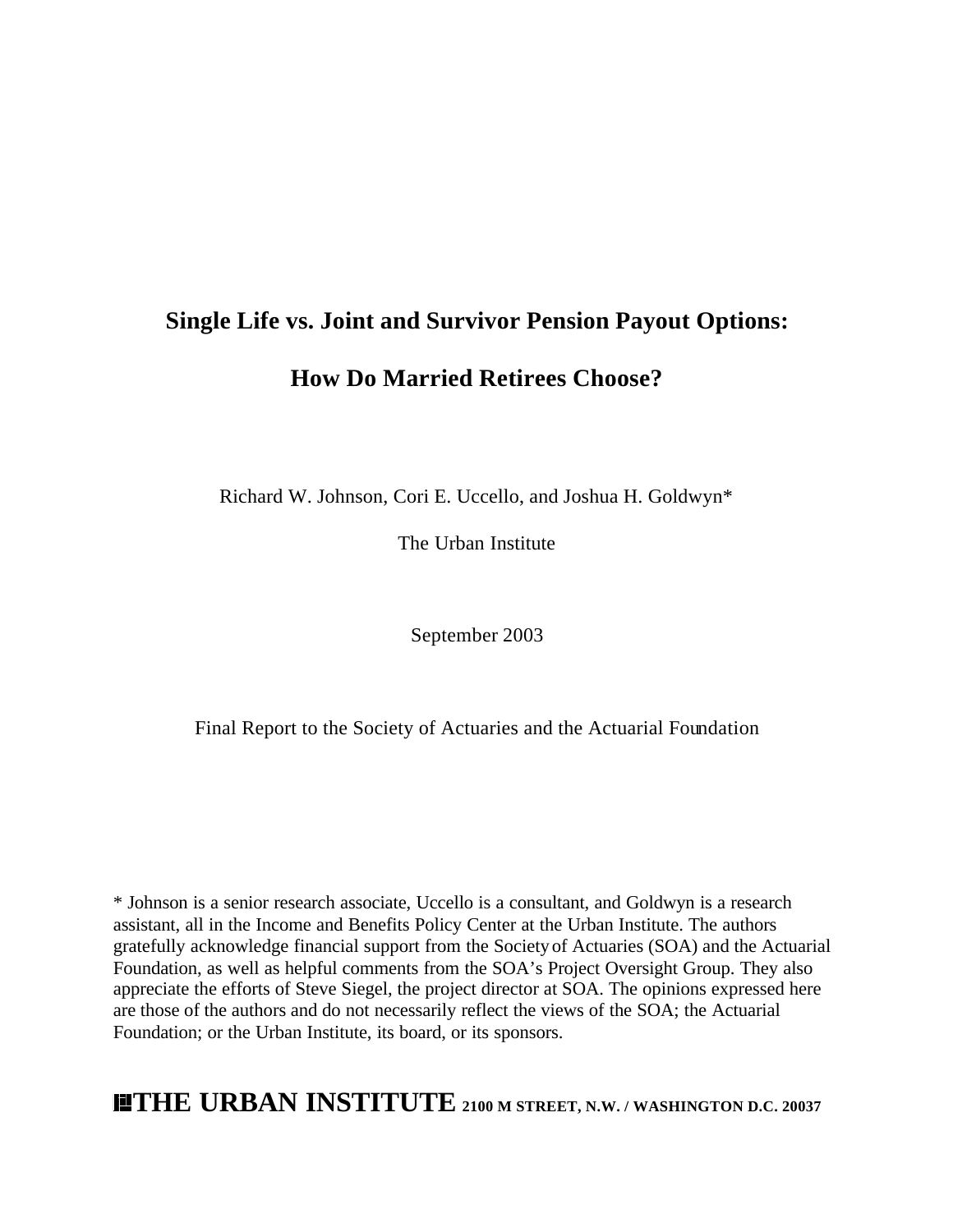### **Single Life vs. Joint and Survivor Pension Payout Options: How Do Married Retirees Choose?**

#### **Executive Summary**

#### **Objective**

This study measures the share of married retirees with pension annuities who forgo survivor protection and examines the factors influencing their decisions. It also measures the share of retirees whose decisions to forgo survivor protection can be justified by its high costs or low benefits, such as the presence of other types of financial protection for the spouse, poor health of the spouse, and low income.

#### **Background**

Retirees in traditional defined benefit (DB) plans generally choose between single life annuities, which provide regular payments until the death of the pension recipient, and joint and survivor annuities, which continue to make payments to the spouse after the death of the retired worker. For a given pension, a single life annuity generates higher monthly payments than a joint and survivor annuity, because it generally provides payments for a shorter period of time. Married retirees who select the joint and survivor option typically accept lower monthly payments when both they and their spouses are alive, in return for insurance against the risk that they will die before their spouses and leave them with insufficient income. Whether retirees are willing to accept this trade-off may depend on a number of factors, including their economic situation and desire for additional income to meet current consumption needs, the availability of other resources that could protect the surviving spouse in the event of widowhood, and the relative life expectancy of each spouse.

Federal law encourages survivor protection by requiring employers that sponsor DB pension plans to offer joint and survivor annuities as the default payout option and by requiring pensioners to obtain the written consent of their spouses before they may choose a single life annuity. Proposed congressional legislation would strengthen these safeguards by extending them to employers that sponsor defined contribution (DC) plans.

#### **Methods**

The analysis estimates a probit model to examine the decision to receive a single life annuity instead of a joint and survivor annuity. The covariates in the model consist of variables designed to capture the costs and benefits of survivor protection, including both financial and nonfinancial factors. The model is estimated on a sample of 763 married men and 386 married women receiving life annuities from their former employers in the 1992–2000 waves of the Health and Retirement Study (HRS).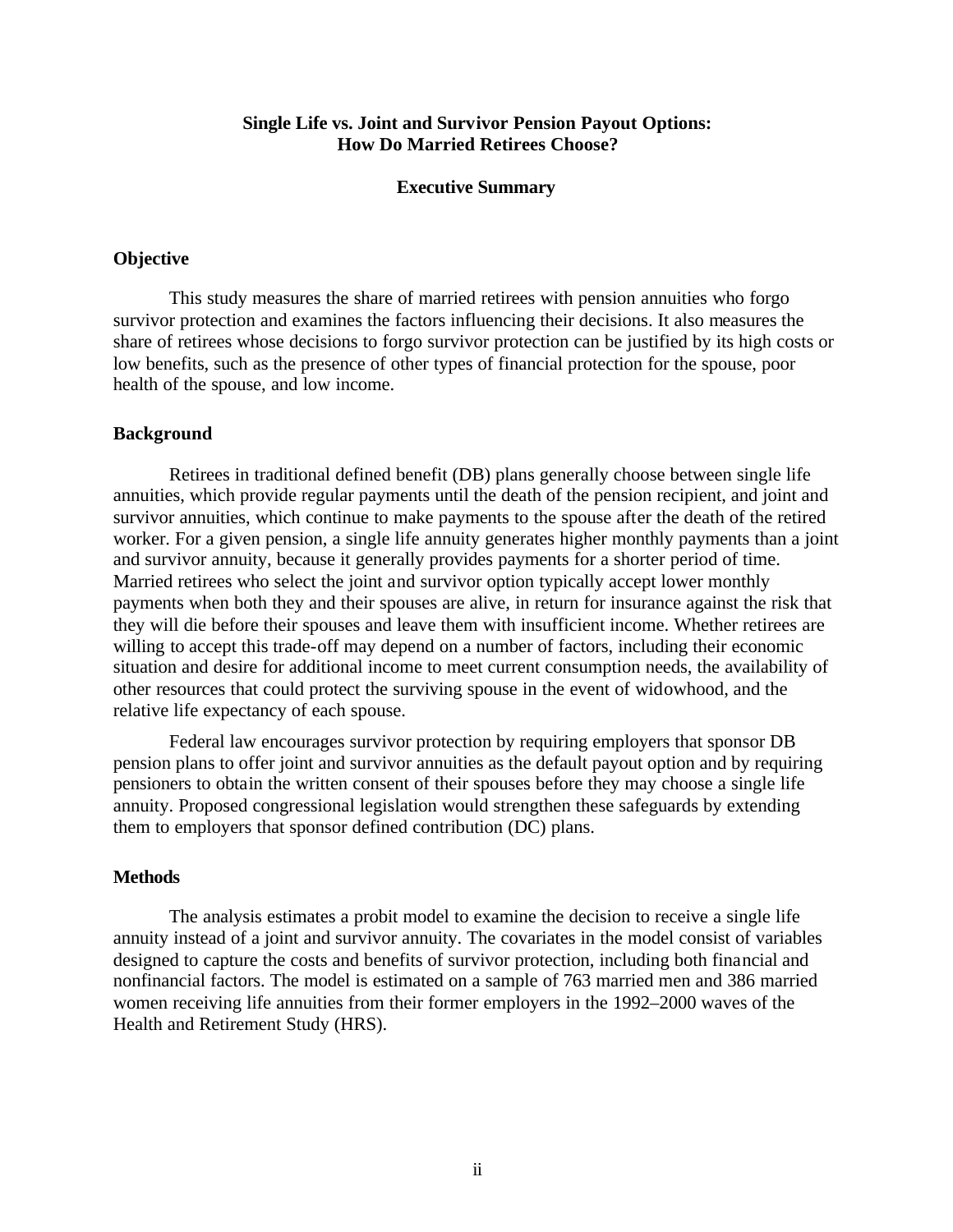#### **Results**

Overall, 28 percent of married men and 69 percent of married women opt for single life annuities instead of joint and survivor annuities. Although this choice may jeopardize their spouses' economic security if they become widowed, most married retirees appear to make their pension payout decisions by rationally balancing the costs and benefits of each type of annuity. For example, the results indicate that retirees are more likely to reject survivor protection when:

- the spouse has access to alternative sources of survivor protection, such as pension coverage in their own names;
- they have limited pension wealth, increasing the financial pain of trading current pension income for survivor protection;
- they expect to outlive the spouse; and
- the relationship with the spouse is weak.

After accounting for other sources of spousal survivor protection, the affordability of spousal protection, and health status, only 7 percent of married men and 3 percent of married women reject spousal survivor protection without evidence of potentially compelling reasons.

#### **Conclusions**

The analysis suggests that additional public efforts to encourage joint and survivor annuities are unnecessary, because most men already accept survivor protection when they retire and almost all of those who decline survivor protection appear to have legitimate reasons for their decisions. Persistent high poverty rates among elderly widows may justify additional policy initiatives to improve their retirement security, such as increasing Social Security's survivor benefits or minimum benefits. Among retirees taking annuities, it is unlikely that additional efforts to encourage joint and survivor annuities in employer-sponsored DB plans would substantially improve economic outcomes for widows in later life.

Current law may not, however, adequately protect the spouses of workers in DC plans, soon to be the dominant type of employer-sponsored retirement plan for retiring workers. Federal law does not require most employers with DC plans to offer annuity options or most DC plan participants to obtain the consent of their spouses to take their retirement benefits as lump-sum payments instead of as annuities. Lawmakers have recently proposed extending the spousal protections available in DB plans to DC plans. Given the apparent low rates of annuitization among DC plan participants, these proposals may have merit.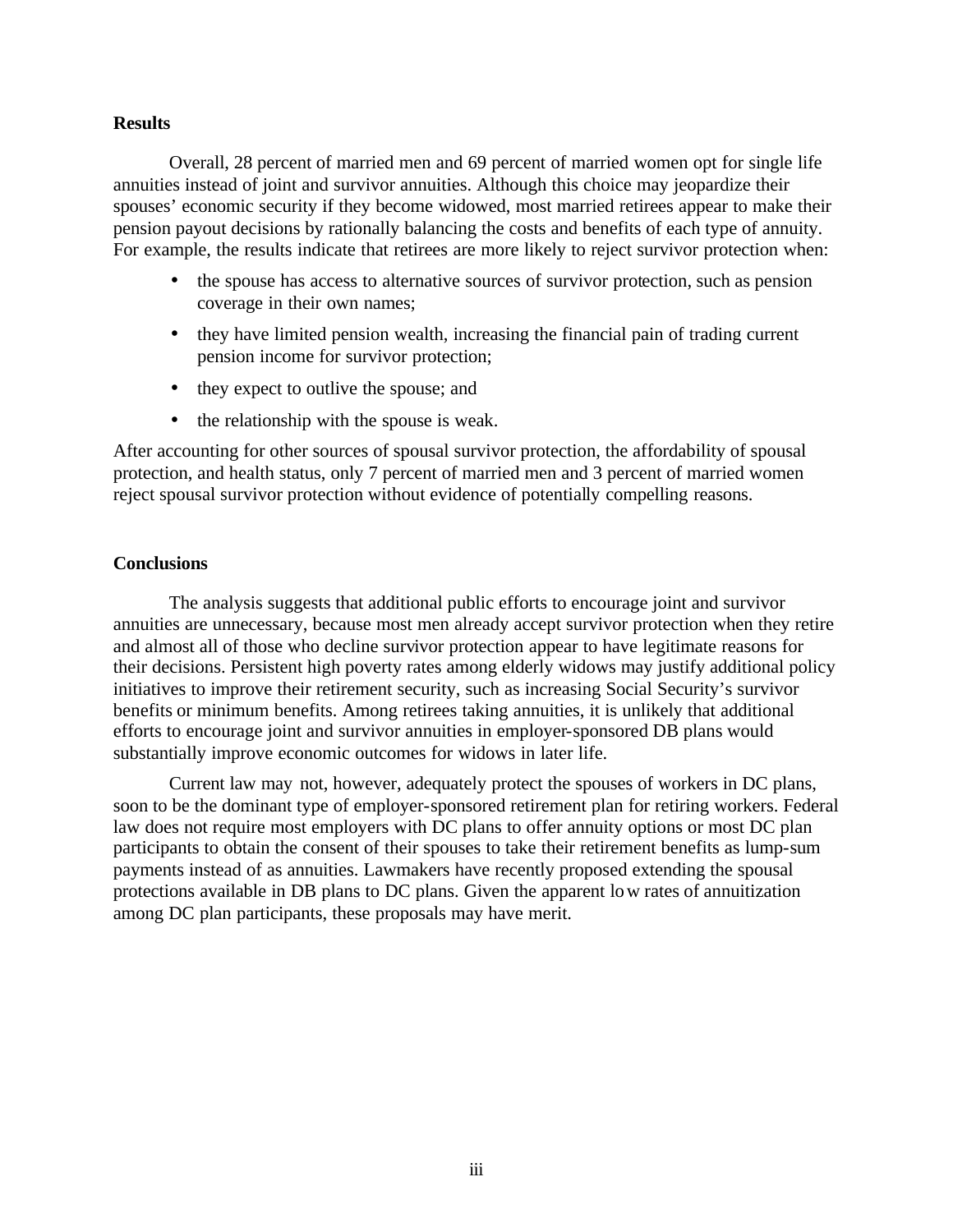## **Single Life vs. Joint and Survivor Pension Payout Options: How Do Married Retirees Choose?**

Participants in employer-sponsored pension plans must decide how to collect their benefits when they retire. Retirees in traditional defined benefit (DB) plans generally choose between single life annuities, which provide regular payments until the death of the pension recipient, and joint and survivor annuities, which continue to make payments to the spouse after the death of the retired worker. For a given pension, a single life annuity generates higher monthly payments than a joint and survivor annuity of equivalent value, because it generally provides payments for a shorter period of time. Married retirees who select the joint and survivor option accept lower monthly payments when both they and their spouses are alive, in return for insurance against the risk that they will die before their spouses and leave them with insufficient income. The payout decision can have important implications for retirement income security. By protecting women who outlive their husbands from the loss of pension income, joint and survivor annuities can improve economic outcomes for elderly widows. But joint and survivor annuities also reduce retirement income and consumption levels when both spouses are alive.

Whether retirees are willing to accept this trade-off may depend on a number of factors, including their economic situation and desire for additional income to meet current consumption needs, the availability of other resources that could protect the surviving spouse in the event of widowhood, and the relative life expectancy of each spouse. For example, the joint and survivor option may appeal to couples in which the pensioner expects to die first, which in turn depends on the relative age and health status of each spouse. On the other hand, couples may prefer single life annuities when spouses have access to additional sources of income, such as pension benefits from their own employment. As a result, the increase over the past 30 years in women's labor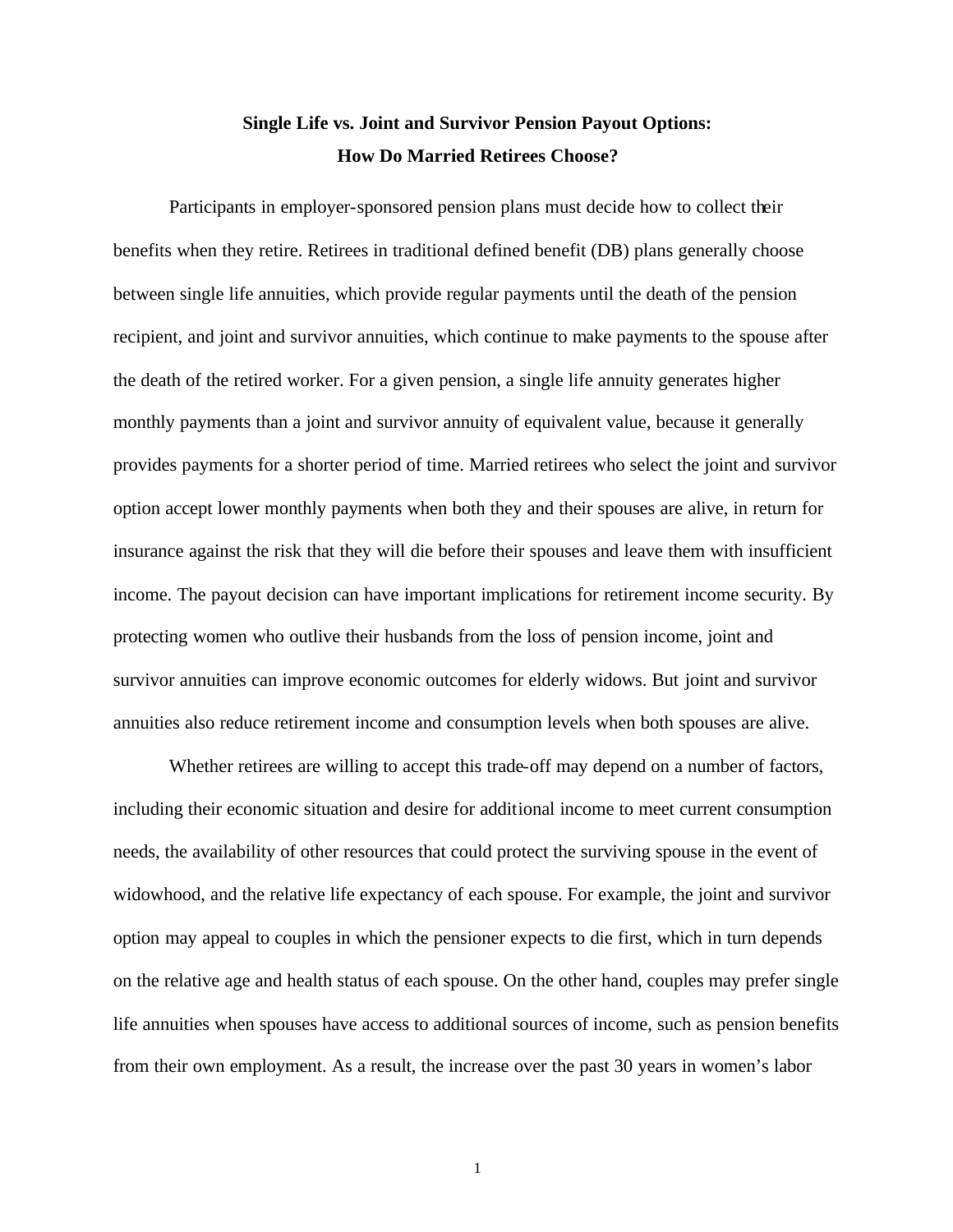supply and pension coverage in their own names may reduce the future demand for joint and survivor annuities.

Federal law encourages survivor protection by requiring employers that sponsor DB pension plans to offer joint and survivor annuities as the default payout option and requiring pensioners to obtain the written consent of their spouses before they may choose a single life annuity. Proposed congressional legislation would strengthen these safeguards by extending them to employers that sponsor defined contribution (DC) plans. These plans, which offer workers tax-deferred retirement savings accounts, such as 401(k)s, have grown rapidly over the past 20 years and are now the dominant type of employer-sponsored retirement plan (Copeland 2002). Policymakers need better information about the annuity choices retirees are making in the current legal environment to determine whether current law on pension payouts needs to be strengthened and possibly extended to other types of retirement plans.

This paper measures the share of married retirees with pension annuities who forgo survivor protection and examines the factors influencing their decisions. The analysis is based on a sample of married men and women who began collecting pension annuity income between 1992 and 2000. Unlike previous research on annuity choices that examines a cross section of annuitants and relates the payout decisions they made in the past to current characteristics, this study relates the payout decision to contemporaneous characteristics of the retiring worker and spouse. We devote special attention to the role of health, financial resources, and the quality of the marriage to the decision to reject a joint and survivor annuity. We also measure the share of retirees whose decisions to forgo survivor protection can be explained by the presence of other types of financial protection for the spouse, poor health of the spouse, and low income.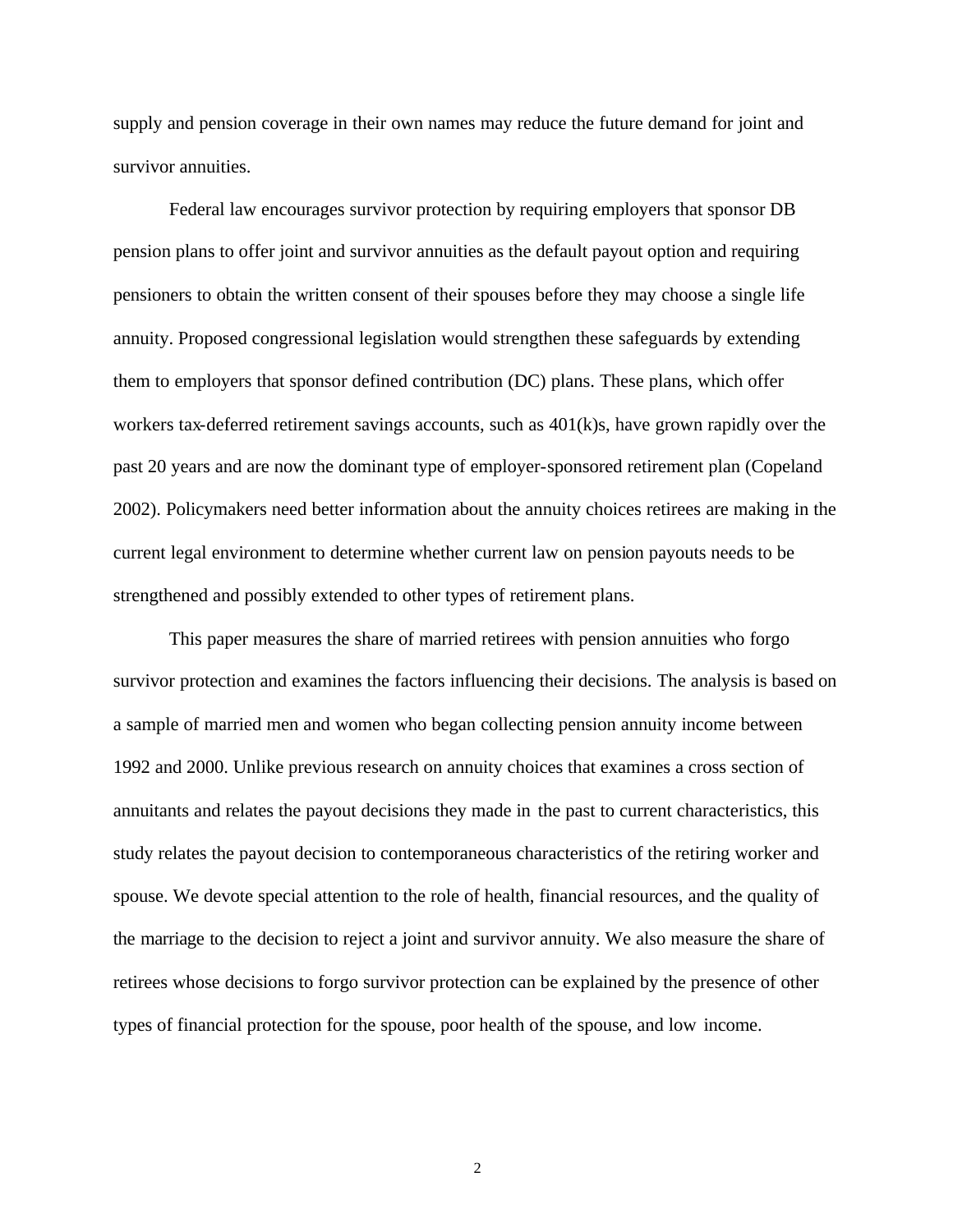#### **The Importance of Survivor Benefits to Elderly Widows**

Despite recent improvements in the economic status of the elderly population, many older widows receive little income. In 2000, 17 percent of widowed women ages 65 and older lived in poverty and another 12 percent were near poor, with incomes between 100 percent and 125 percent of the federal poverty level (U.S. Social Security Administration 2002). By contrast, only 4 percent of married women ages 65 and older were poor, and 8 percent were near-poor. Even though widowed women make up only 26 percent of the elderly population, they account for 42 percent of all poor elderly adults.

The connection between socioeconomic status and longevity partly accounts for high poverty rates among older widows. Men who die at relatively young ages, before their wives, tend to receive less income than those who survive to older ages. One recent study found that women whose husbands predeceased them reported 15 percent less income on average before they became widowed than women whose husbands survived until the end of the study period (Holden and Zick 2000).

Widows fall even further behind when their husbands die. According to Holden and Zick (2000), average incomes for older widows in the early 1990s dropped 47 percent following the death of the husband. The loss of a spouse reduces household consumption needs, but not enough to completely offset this drop in income. The official poverty thresholds set by the federal government stipulate that a single older adult needs 21 percent less income than two adults living together.<sup>1</sup> Adjusting for consumption needs, Holden and Zick find that widowhood

 $<sup>1</sup>$  Some critics contend that the economies of scale built into the official poverty thresholds are unrealistically large</sup> (Citro and Michael 1995), suggesting that an older widow may be able to maintain her pre-widowhood consumption level even if her income declined by more than 21 percent after the death of her husband.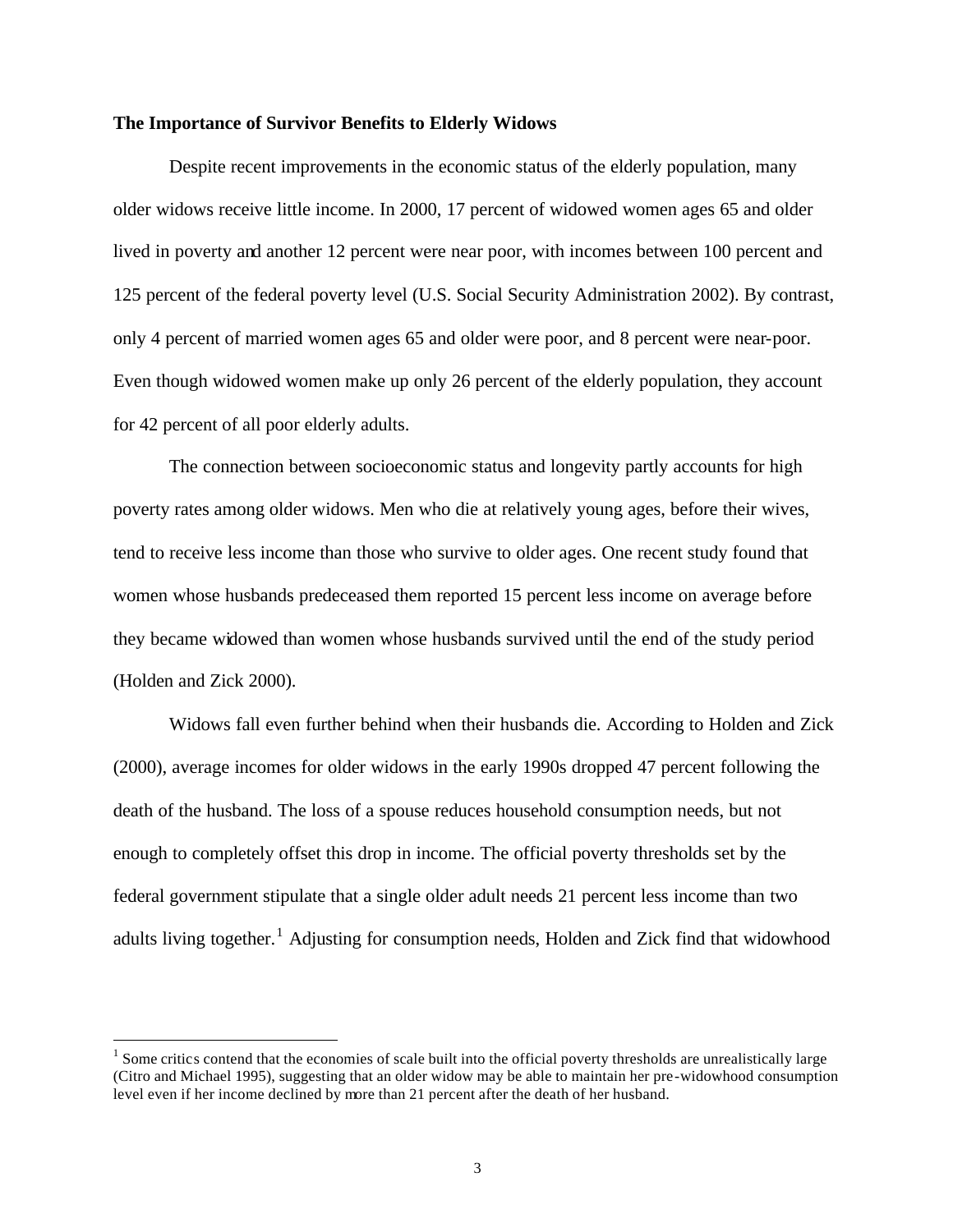in the early 1990s reduced income by about one-fifth for women ages 60 and older. As a result, 17 percent of older widows fell into poverty after the death of their husbands.<sup>2</sup>

Social Security benefits are the principal source of income for the majority of older adults (U.S. Social Security Administration 2002), and they fall sharply when women become widowed. Older adults eligible for Social Security can receive benefits as retired workers (based on their own lifetime covered earnings), spouses of retired workers if married (based on the spouses' lifetime earnings), or surviving spouses of retired workers if widowed. Spousal benefits equal one-half the benefit earned by the spouse, while survivor benefits equal the full benefit earned by the spouse. Beneficiaries receive the largest payment for which they are eligible. Thus, the loss in Social Security income following the death of a spouse depends on the distribution of benefits between the deceased spouse and the survivor. If both spouses received retired worker benefits, household Social Security income could fall by as much as 50 percent when one spouse dies. If the surviving spouse was receiving spousal benefits while married, widowhood reduces total Social Security benefits by 33 percent. Holden and Zick (2000) found that Social Security income falls by 44 percent following the death of the husband, accounting for about 38 percent of the total income loss associated with widowhood.

The loss of pension income also contributes to the economic hardships experienced by widows. Holden and Zick (2000) found that in the early 1990s, pension income fell by 58 percent on average when husbands died, accounting for 21 percent of the decline in income associated with widowhood. Pension income fell for widowed women during this period primarily because their husbands' pension plans did not include survivor protection. More than

 $2$  Prior to widowhood, 4 percent of women in Holden and Zick's sample of eventual widows were impoverished, resulting in an overall poverty rate for elderly widows of about 21 percent. This poverty rate is higher than the rate we cite earlier for elderly widows in 2000 because the poverty rate for older adults declined during the 1990s (Proctor and Dalaker 2002).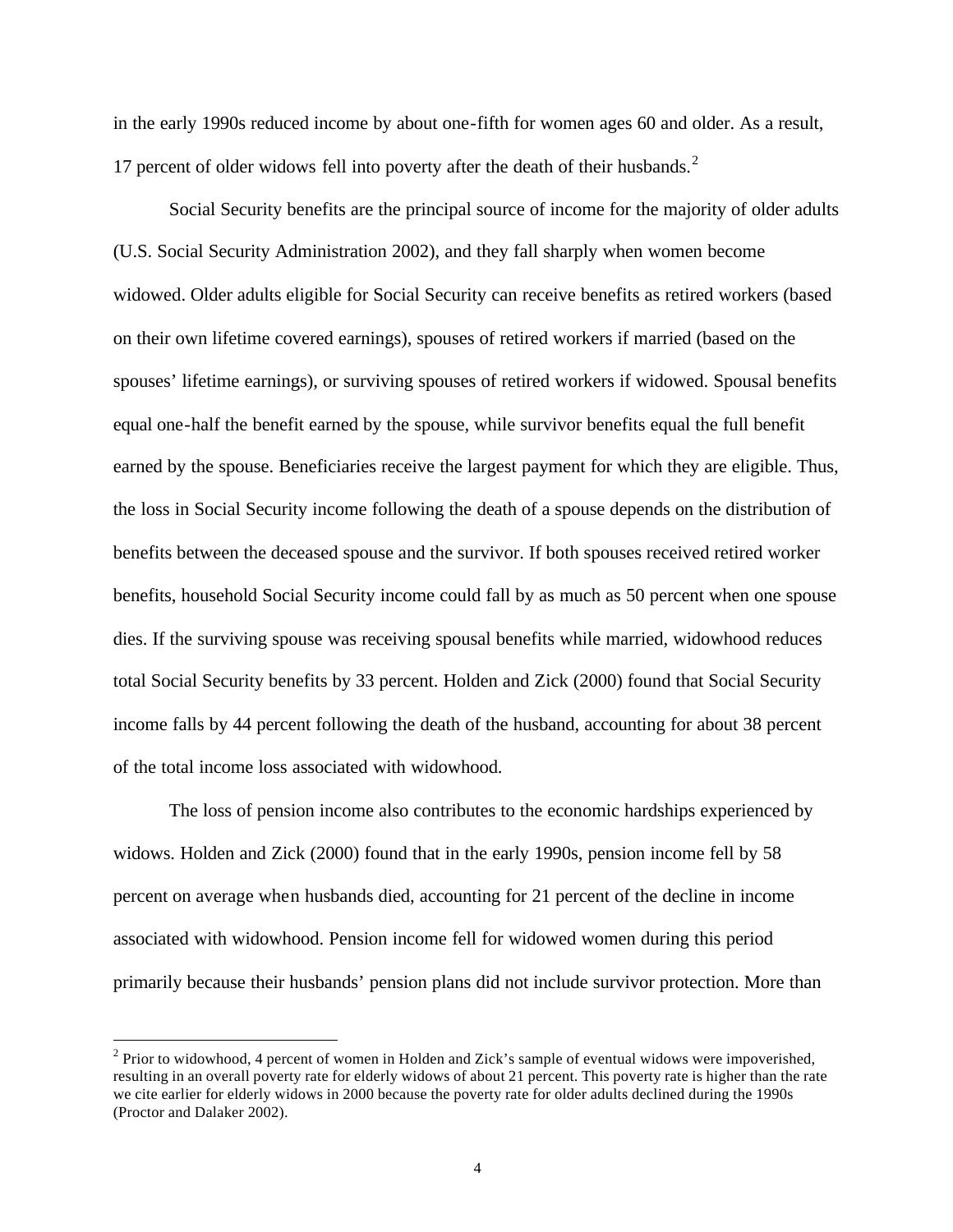40 percent of the widows of pensioners in Holden and Zick's sample did not report any pension income after their husbands died. However, husbands with joint and survivor annuities appear to have opted for fairly generous benefits for their surviving spouses: Widows who continued to receive pension income after the death of their husbands received benefits averaging 71 percent of the level received by the couple before the husband's death.

Improving access to survivor benefits in employer-sponsored pension plans could raise incomes for older widows and lift many of them out of poverty and especially near poverty. The universal election of joint and survivor annuities by married men would have reduced widow poverty rates in the early 1990s by 5 percentage points, from 21 percent to 16 percent, and the share of widowed women with incomes below 150 percent of the poverty line by 21 percentage points, from 40 percent to 19 percent (Holden and Zick 2000).<sup>3</sup>

Federal pension law encourages joint and survivor annuity payouts. The Employee Retirement Income Security Act (ERISA) of 1974 requires employers that sponsor DB pension plans to offer retirees joint and survivor annuities as the default option for retiring workers. Before Congress enacted these rules, employer-sponsored plans did not have to offer survivor protection at all. The Retirement Equity Act (REA) of 1984 further required beneficiaries to obtain the written consent of their spouses before they could decline survivor benefits. These laws appear to have improved access to retirement benefits for surviving spouses. For example, among men with pension income in 1981, 64 percent of those who began collecting benefits after the passage of ERISA in 1974 chose a joint and survivor annuity, compared with only 48 percent of those who began collecting benefits beforehand (Holden and Nicholson 1998). The available evidence also indicates that the passage of REA raised the take-up of

 $3$  The analysis does not consider, however, how the election of joint and survivor annuities would affect prewidowhood income.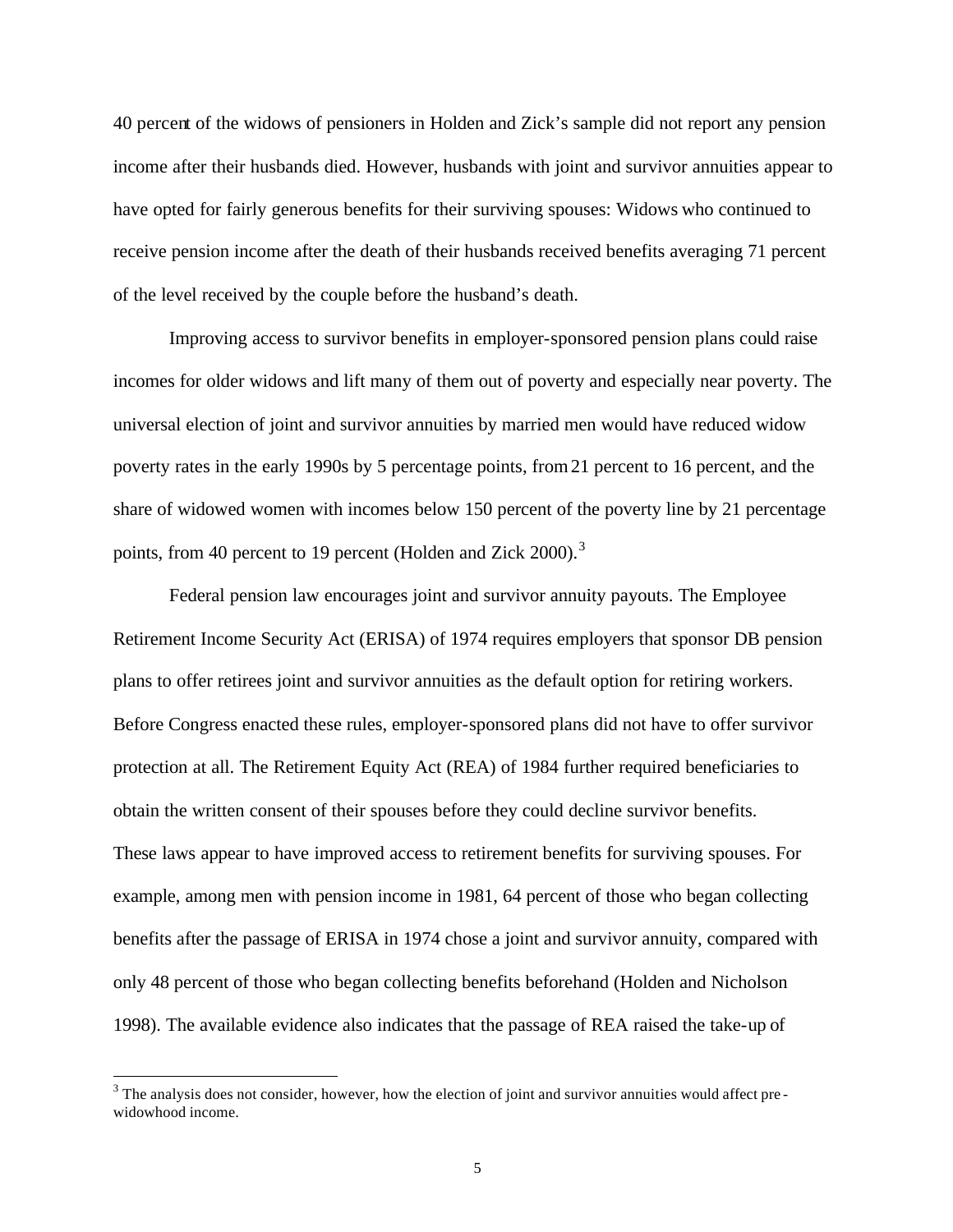survivor annuities even further. Survivor benefit coverage for the wives of retirees with employer-sponsored pension coverage increased from about 70 percent in the four years before 1986, when REA went into effect, to about 77 percent in the four years following enactment (Aura 2001).<sup>4</sup> Legislation introduced in Congress in 2002 and 2003, but not yet passed into law, would extend spousal protections to employer-sponsored DC plans, which offer workers taxdeferred retirement savings accounts. These plans have grown rapidly over the past 20 years and now cover more workers than DB plans (Copeland 2002).

Mandating survivor benefits in employer-sponsored retirement plans will not help many widows with the lowest incomes, however, because few of them were married to men with pension coverage. Only 15 percent of older married couples in the bottom quintile of the income distribution received pension income in 2000, compared with more than half of all other older married couples (U.S. Social Security Administration 2002). And 39 percent of all women widowed in the early 1990s did not receive any pension income, either in their husbands' names or their own names, before the death of their husbands (Holden and Zick 2000).

#### **The Pension Payout Decision**

 $\overline{a}$ 

While about three-quarters of married men with pension coverage now appear to elect joint and survivor annuitie s when they retire, forgoing survivor protection may be the best option for some men, even those fully committed to the welfare of their wives. For example, some couples have access to other resources that could protect the surviving spouse in the case of widowhood, making joint and survivor annuities redundant. If the pension in question is small and the couple has limited resources, they may not be able to reduce their pension income when

<sup>&</sup>lt;sup>4</sup> The U.S. General Accounting Office (1992) found that REA increased the election of survivor annuities by 15 percentage points, but Aura (2001) points out that this estimate probably overstates the impact of the legislation because the study compared the share of pensioners with survivor protection in the years with the highest take-up rates after the passage of REA with the share in years with average take-up rates before passage.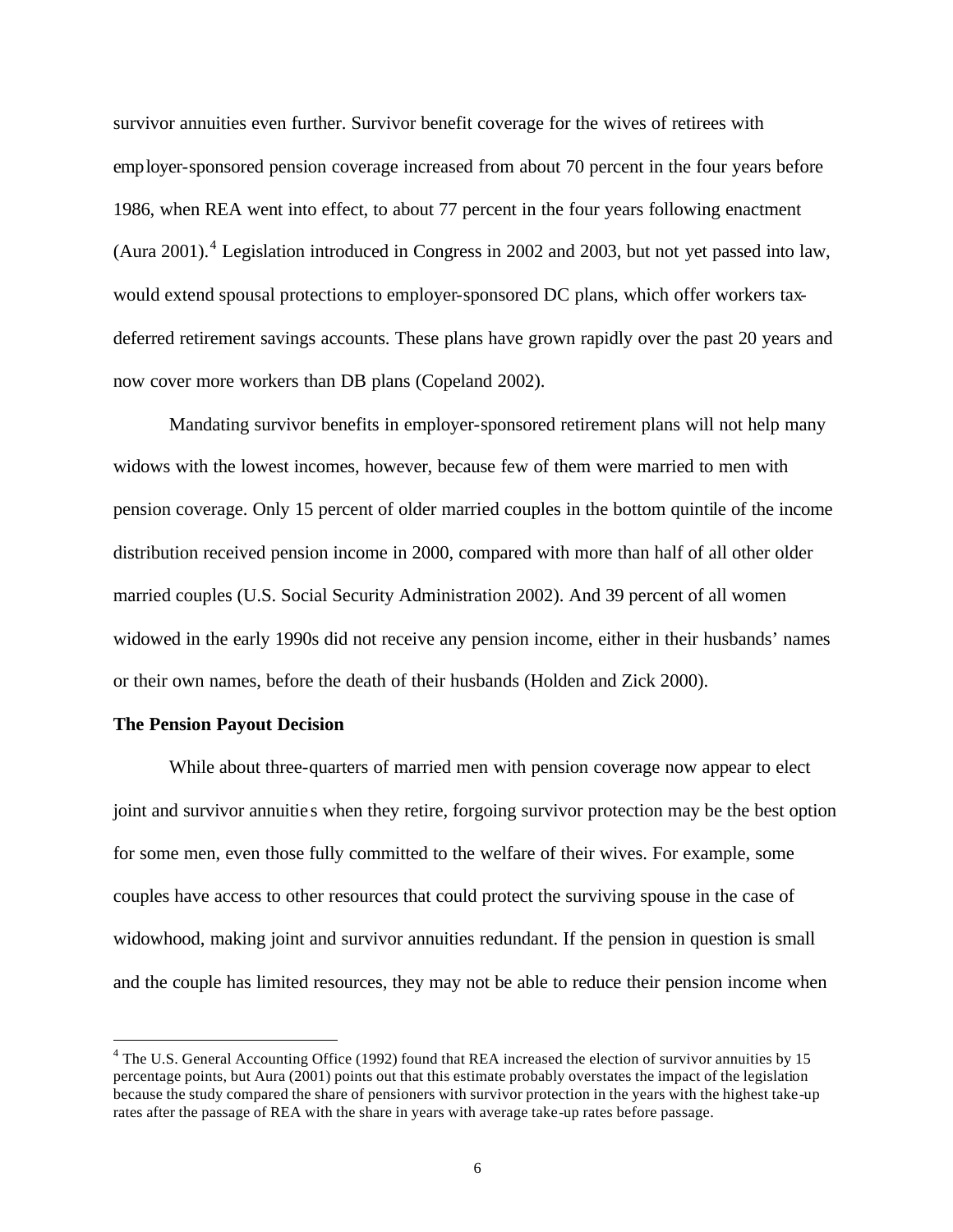both spouses are alive in order to elect survivor protection. And if the spouse is likely to die before the pensioner, survivor protection becomes unnecessary. It is important to understand why some retirees turn down joint and survivor annuities so that we can determine whether additional measures are needed to protect surviving spouses.

There are many ways in which women can protect themselves against the risk of suffering a substantial drop in income at widowhood, in addition to having access to joint and survivor annuities through their husbands' employers. Pension coverage in one's own name probably offers the most security. Women who receive their own pension income are less likely to need the husband's survivor benefits to live comfortably in retirement if he should die first. Older women are still less likely than men to receive pension income, but the gap is closing as increasing numbers of women spend many years of their lives in the labor force. In fact, among full-time workers now nearing retirement, women are just as likely as men to have pension coverage on the current job, although women have not caught up to men in terms of pension wealth (Johnson, Sambamoorthi, and Crystal 1999). Couples can also purchase life insurance to replace the income of the pensioner if he dies first, or they can save more to finance consumption needs in the event of widowhood. Several studies have in fact found that men are less likely to choose joint and survivor annuities if their wives have their own pensions or other assets that can provide financial protection in case the husband dies first (Aura 2001; U.S. General Accounting Office 1988; Holden and Nicholson 1998).

Opting for survivor protection does not necessarily make sense for couples with limited financial resources, because joint and survivor annuities pay lower monthly benefits than single life annuities. Couples with small pensions and limited access to other sources of income or wealth may prefer to maximize their pension income when both spouses are alive and assume the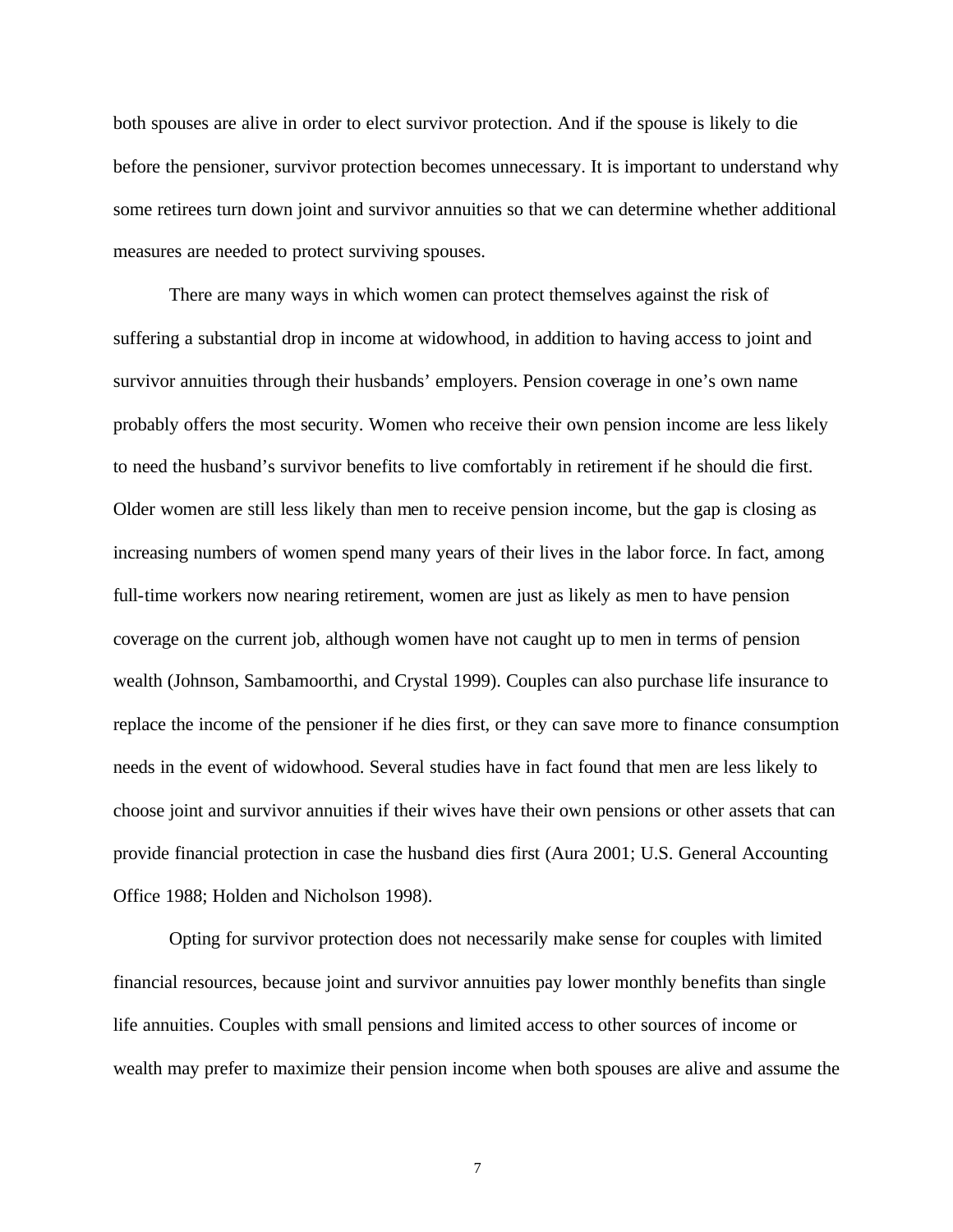risk that the spouse will outlive the pensioner. In fact, earlier work has found that retirees with small pensions and low incomes are less likely to choose joint and survivor annuities than those with large pensions and high incomes (U.S. General Accounting Office 1988, 1992; Holden, Burkhauser, and Myers 1986). White men and well-educated men are more likely than men of color and those with limited education to choose joint and survivor annuities (Aura 2001; Holden and Nicholson 1988), perhaps because white men and well-educated men can generally better afford survivor protection.

Retirees in poor health and with shorter life expectancies than their spouses are especially likely to select joint and survivor annuities over single life annuities (Holden, Burkhauser, and Myers 1986; Holden and Nicholson 1998; Turner 1988). The chances that the spouse will eventually receive survivor benefits generally increase when the pensioner has health problems.

Although the existing literature provides valuable insights into annuitization choices, most previous studies use old data that predate the enactment of REA and in some cases even ERISA. It is important to reexamine annuitization decisions using more recent data that better describe the current legal, social, and economic environment. In addition, few studies examine the annuitization decision at the time retiring workers are choosing between joint and survivor and single life annuities. Instead, most studies examine a sample of retirees with pension income, and relate the presence of survivor protection to current characteristics, sometimes many years after the pensioner made the annuitization decision. There are two important limitations to this approach. First, it will understate the share of pensioners who choose joint and survivor annuities if those who elect survivor protection exhibit higher mortality rates than those who elect single life annuities, because the analysis includes only those who survive from the time of initial benefit receipt to the time of the survey. Second, the characteristics of the couple may change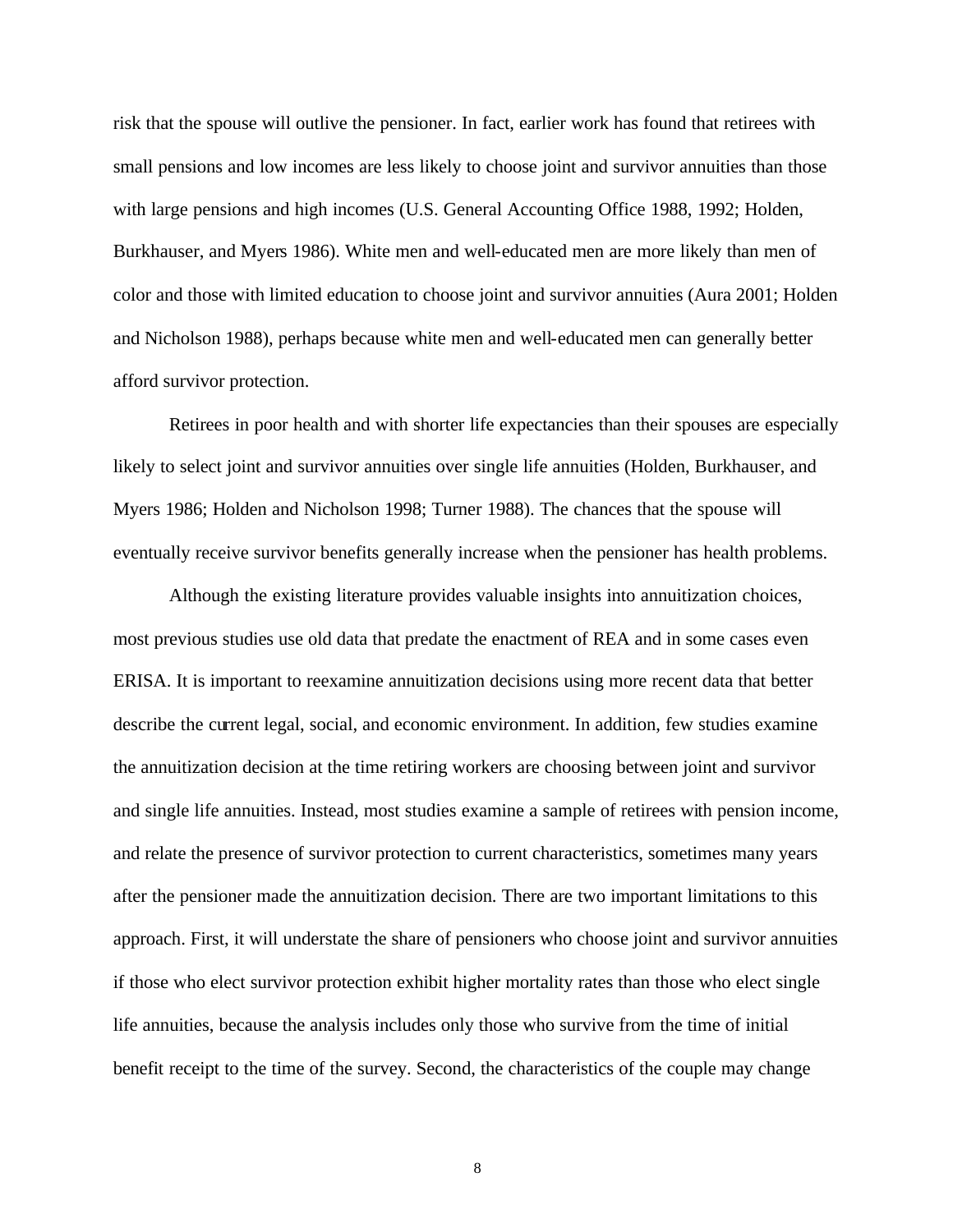over time, so that certain factors (such as strong physical or financial health) that motivated the choice of a particular payout option may no longer exist when the couple is surveyed years later. In particular, health problems that develop unexpectedly in retirement can obscure the estimated impact of health on annuitization decisions. Finally, because most of the existing research was motivated by concerns about the retirement security of widows, most studies focus exclusively on the annuitization decisions of married men. However, as more married women retire with substantial work experience and pension coverage in their own names, their annuitization choices are becoming increasingly important.

#### **Methods**

We hypothesize that couples weigh the costs and benefits of survivor protection when making pension payout decisions, and that they become increasingly likely to opt for a single life annuity instead of a joint and survivor annuity as the cost of forgoing survivor protection falls. (Another important decision that retirees face is whether to take their pension benefits as an annuity or as a lump-sum distribution. The appendix explores this issue in detail.) Because most married adults care about their spouses' welfare, and federal law requires the spouse's written consent before the pensioner can forgo spousal survivor protection, the analysis assumes that both spouses have input into the payout decision, not just the pensioner. We examine the decision to receive a single life annuity instead of a joint and survivor annuity with a probit model, estimated for a sample of married adults receiving employer-sponsored retirement annuities. The model relates the annuity decision to characteristics of the pensioner and the spouse at the time the pensioner begins receiving pension income, rather than years after the annuity decision. Because the determinants of the payout decision are likely to differ by gender, we estimate the model separately for men and women.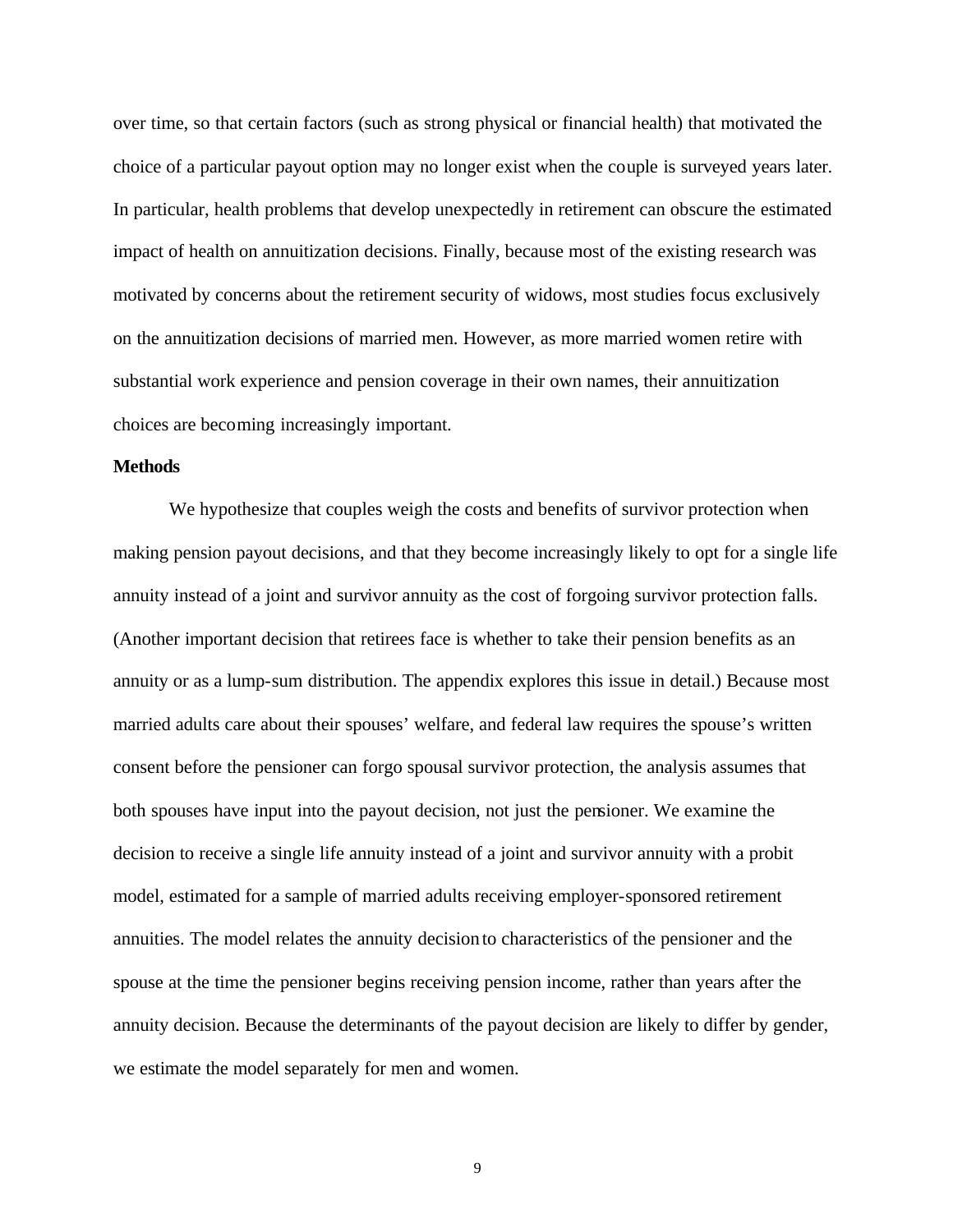The covariates in the model consist of variables designed to capture the costs and benefits of survivor protection, including both financial and nonfinancial factors. Financial variables in the model include measures of the value of the pension, the couple's financial resources, and the availability of alternative sources of survivor protection for the spouse. We expect that couples will be less likely to forgo survivor protection (and more likely to accept joint and survivor annuities) as the size of the monthly pension increases, reducing the financial pain of trading current pension income for survivor protection. For the same reason, we expect that couples with substantial financial resources are more likely to accept survivor protection than those with only limited means. In addition, the presence of alternative sources of spousal survivor protection, such as pension coverage in the spouse's name, diminishes the importance of joint and survivor annuities to the spouse's economic well-being in widowhood.<sup>5</sup> Thus, we expect that pensioners are more likely to reject spousal survivor protection when spouses have access to pension income from their own employers than when they lack coverage in their own names.

The model also includes a number of nonfinancial factors that are likely to play a role in the annuity payout decision, including the health of the pensioner relative to the spouse, attitudes about risk and the importance of providing survivor protection, and the length and quality of the marital relationship. We expect that pensioners will tend to reject joint and survivor annuities when their health is better than their spouses' health, decreasing the likelihood that spouses will become widowed and need survivor protection. Pensioners may be especially likely to elect joint and survivor annuities when they believe in the moral imperative of providing financial protection for their widows and when they are unwilling to take risks.

 $<sup>5</sup>$  Financial wealth and nonpension income can also protect spouses in the event of widowhood. As a result,</sup> pensioners with substantial financial resources could be less willing to accept joint and survivor annuities than those with fewer assets and less income, even though they can afford the loss in pension income associated with the acceptance of spousal survivor protection.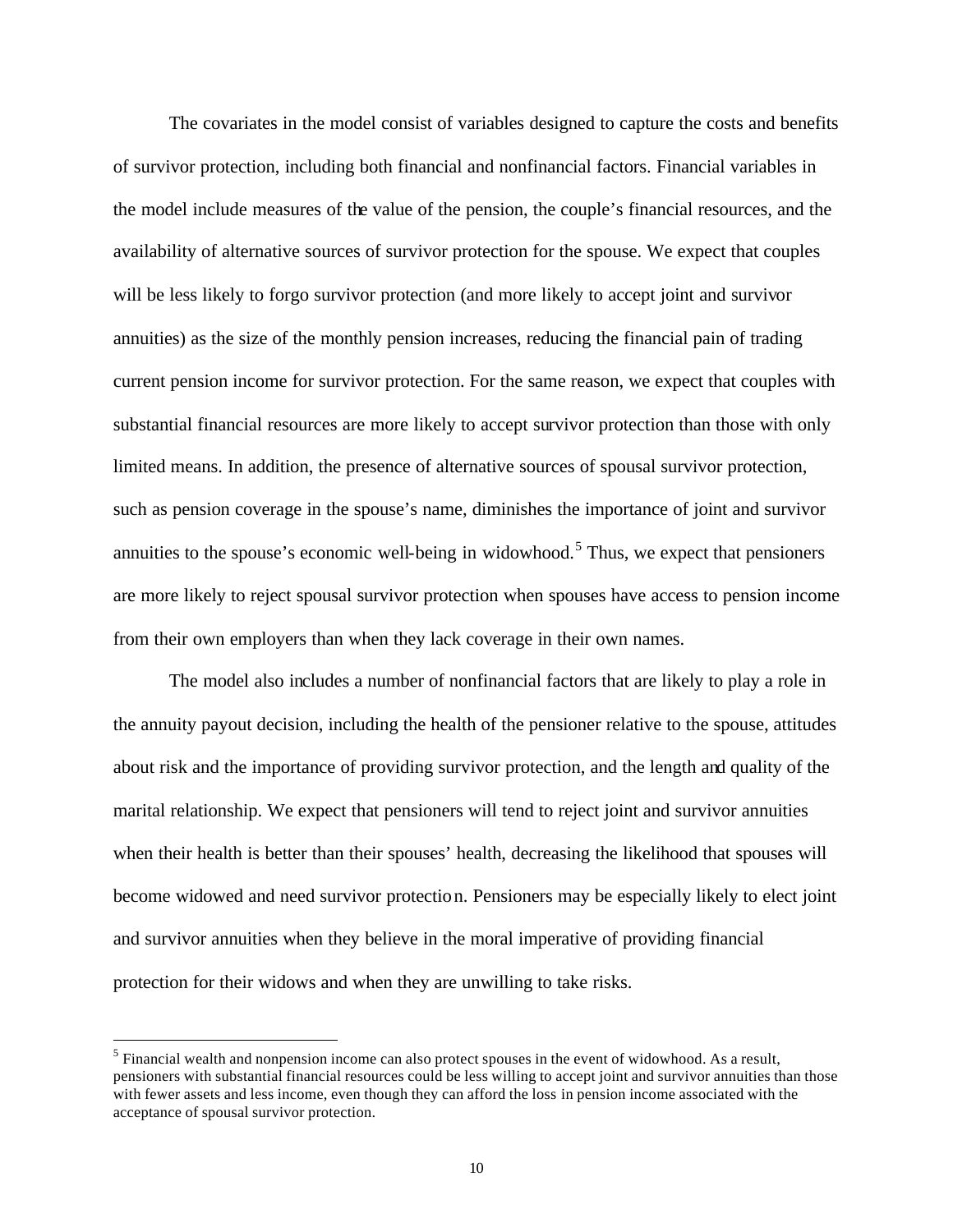The quality of the marriage might also affect the payout decision. Pensioners who are less committed to their spouses may be less willing to accept lower monthly payments when they are alive in order to secure survivor protection for their spouses, and may instead opt for single life annuities. Thus, if men and women whose marriages have not lasted for many years or who have been previously divorced feel less responsible for each other than those who have been married for many years and those who have been married only once, then the length of the marriage and past marital history may influence the payout decision. However, if federal laws requiring workers to obtain the consent of their spouses before they can turn down survivor protection are effective, then the quality of the marriage may not have any impact on the decision to accept joint and survivor annuities.

The model also controls for union membership (because unions may educate their members about the benefits of survivor protection), race (which may reflect unobservable differences in income and health), and educational attainment (which may reflect differences in financial savvy or attitudes about risk). Because some of the variables we examine may be collinear, we report results from three different specifications of the model, which include different combinations of covariates.

#### *Data and Sample*

The data for the project come from the 1992–2000 waves of the Health and Retirement Study (HRS). Designed and fielded by the University of Michigan for the National Institute on Aging, the HRS interviews a large, nationally representative sample of Americans at midlife and older ages and follows them over time. The survey collects detailed information from both husbands and wives on pension income, type of pension annuity, financial resources, health status, marital history, attitudes, and demographics.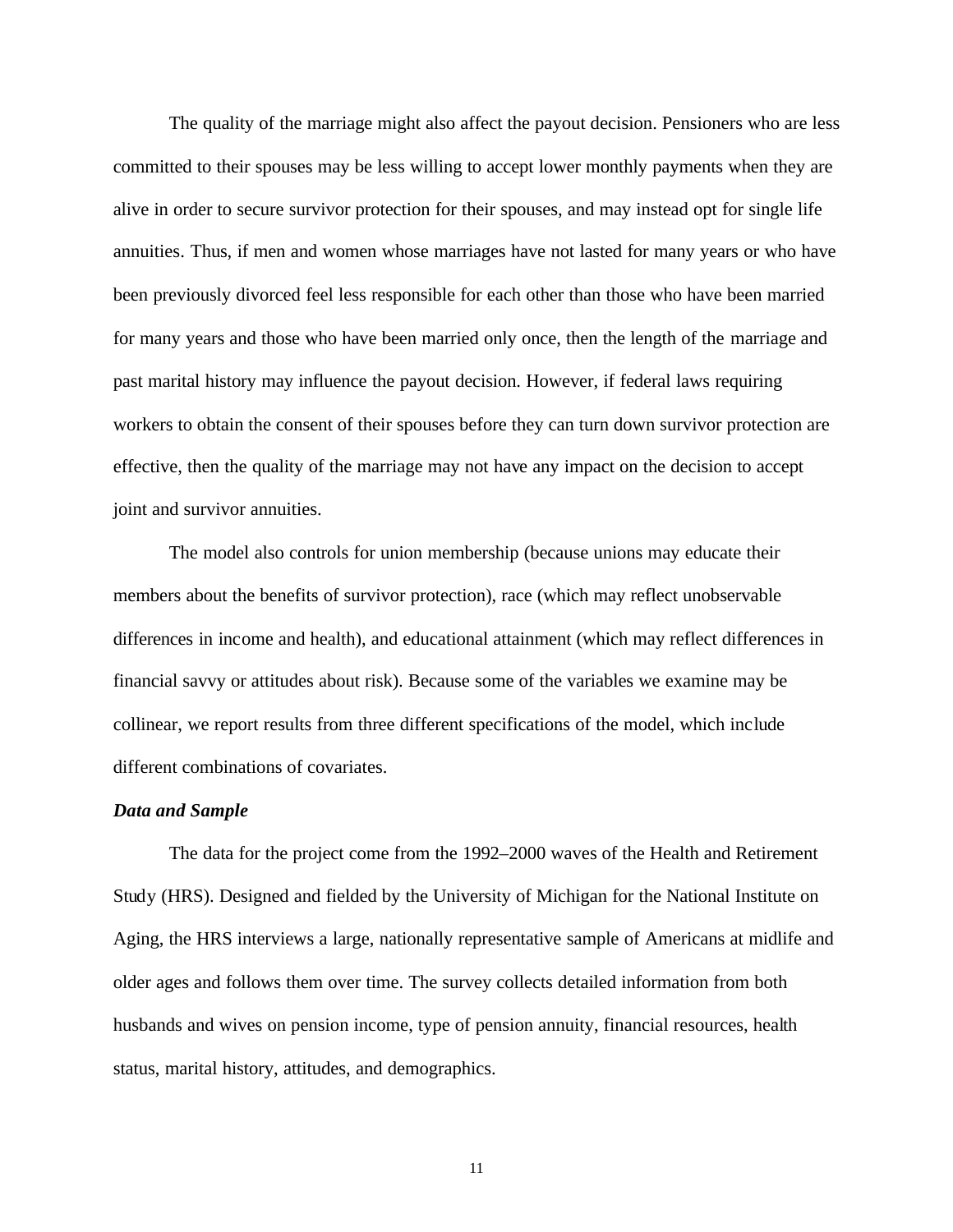We use data on the original HRS cohort, which consists of 9,741 respondents born between 1931 and 1941. The HRS also surveys the spouses of all respondents, even if they are not members of the specified birth cohort. Respondents were first interviewed in 1992, when they were ages 51 to 61, and they were reinterviewed in 1994, 1996, 1998, and 2000.<sup>6</sup> When interviewing married couples, the HRS collects household asset and income information from only one spouse, identified as the financially knowledgeable respondent. The survey oversamples African Americans, Hispanics, and Florida residents, and the analysis uses sample weights so that our estimates represent the underlying national population.

At each wave the HRS asks respondents whether they are receiving income from retirement pensions. For the two largest pensions, respondents report how much they received in the previous month, whether payments will continue until they die, whether the annuity payment adjusts automatically for changes in the cost of living, and whether their spouses would continue to receive payments after they die. We restrict our sample to married men and women who were employed and not receiving employer-sponsored pension income in 1992, and then began receiving life annuities from their former employers by 2000. The vast majority of pensioners in our sample participated in DB plans, although a few were in DC plans that annuitized their retirement benefits.<sup>7</sup> After we eliminate 45 cases with missing data on pension income, our sample consists of 763 men and 386 women.

 $6$  Respondents were also interviewed in 2002, but these data were not available when we completed the analysis in April 2003. Additional biannual interviews are also planned. The HRS data system surveys three other cohorts as well. The Assets and Health Dynamics of the Oldest Old (AHEAD) cohort includes respondents born before 1924 who were interviewed in 1993, 1995, 1998, 2000, and 2002. Respondents in the Children of the Depression (CODA) cohort were born between 1924 and 1930, and those in the War Babies (WB) cohort were born between 1942 and 1947. The survey interviewed the CODA and WB respondents only in 1998, 2000, and 2002. Because only the respondents in the HRS cohort were followed for many years at ages when they are likely to begin receiving pension benefits, we do not include the other cohorts in our analysis.

 $<sup>7</sup>$  The data do not always permit us to match pensioners with the plans they held while working.</sup>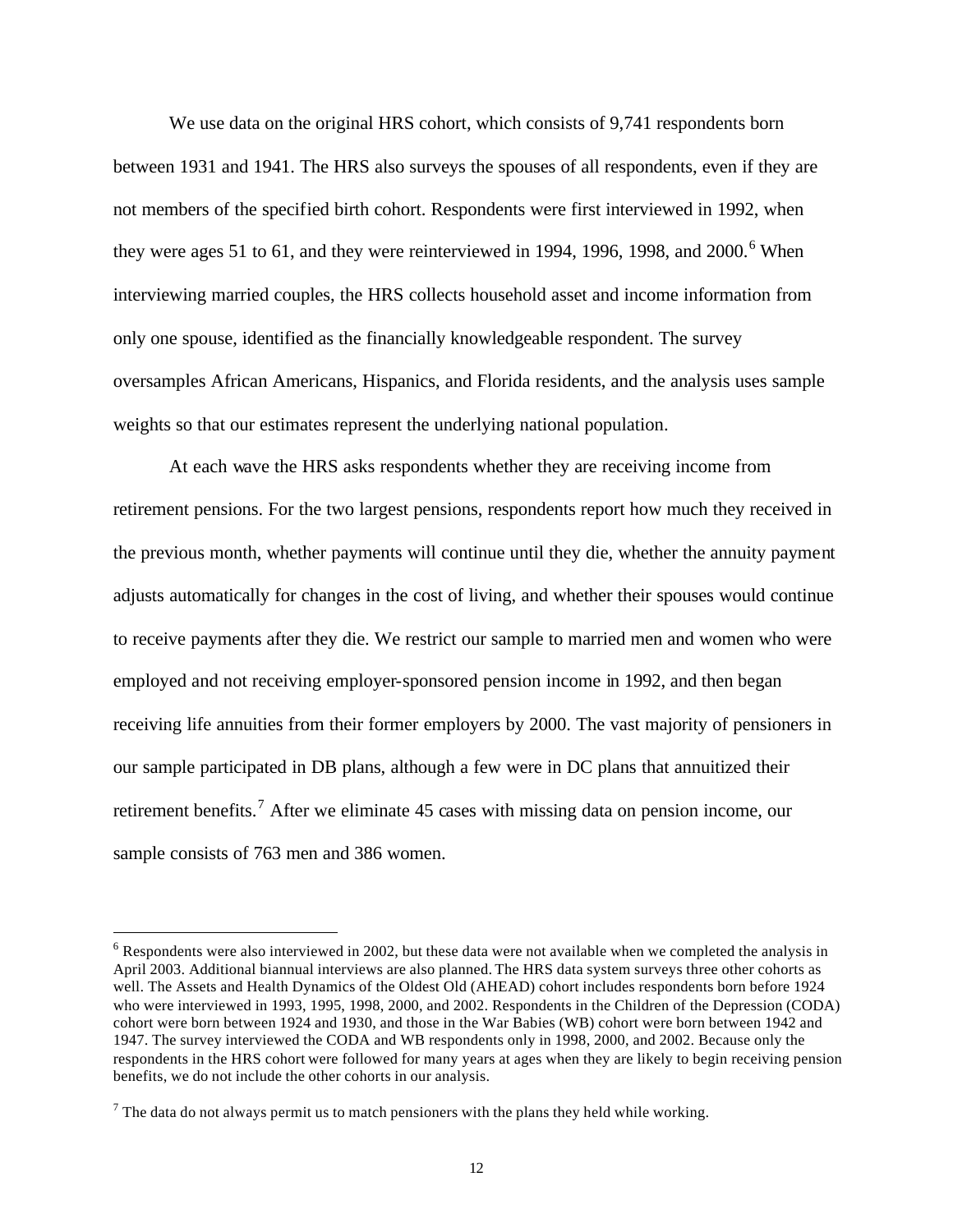#### *Key Measures*

We set the dependent binary variable, identifying adults who forgo survivor protection for their spouses, equal to one if the spouse would not continue to receive any of the respondent's pension income if the pensioner died first. We base the measure on information collected at the time the respondent first reports receiving employer-sponsored pension income. Unless otherwise noted, we base all other variables on data collected at the interview immediately preceding the initial report of pension receipt, which roughly corresponds to the time the pensioner made the payout decision. We express all of the financial measures in our model in constant 2000 dollars, adjusted by changes in the Consumer Price Index.

We measure the size of the pension benefit as the sum of all monthly pension income received by the respondent. We express benefits received from joint and survivor annuities as the monthly benefit that would have been paid by an actuarially equivalent single life annuity, which pays higher monthly benefits for a given plan. The adjustment factor depends on the ages of both the pensioner and spouse and on whether the annuity includes automatic cost-of-living adjustments (COLA). For example, our adjustment algorithm indicates that the monthly benefit from a plan without COLA provisions would be 8.7 percent larger if taken as a single life annuity than as a joint and survivor annuity for married adults who begin collecting benefits at age 65 and are three years older than their spouses. Because the amount of the pension benefit is likely to raise the likelihood of accepting spousal survivor protection, but at a diminishing rate, we include the natural logarithm of the size of the monthly pension in the models.

We measure financial resources by household wealth and monthly nonpension income. Household wealth equals the net value of all assets held by the respondent and spouse at the time of the survey, including housing, expressed as a natural logarithm. It excludes, however, assets in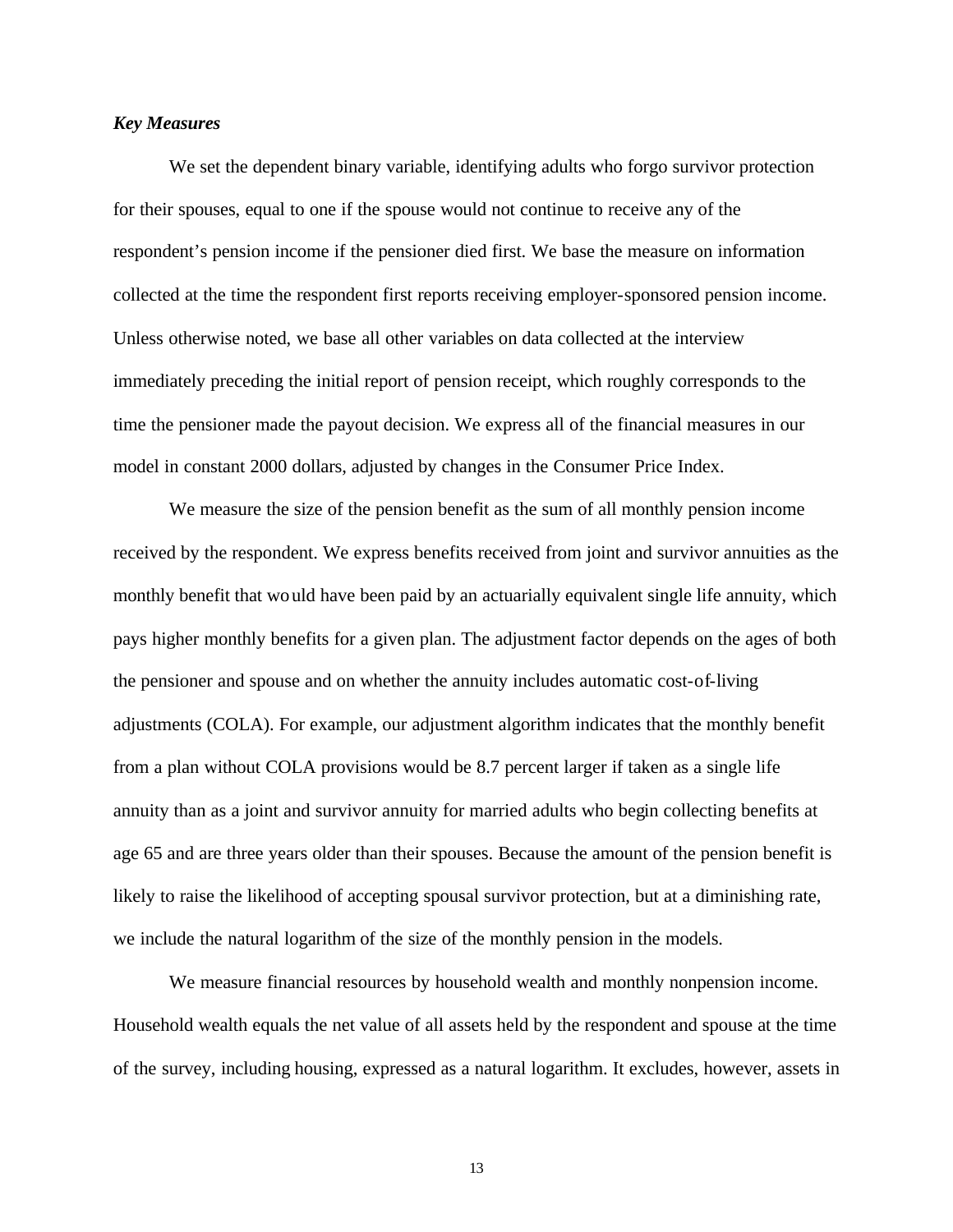employer-sponsored pension plans and the value of future Social Security benefits. Monthly nonpension income includes all sources of income received by the respondent and spouse, except the respondent's pension income. Because we want a measure of resources available in retirement, we measure income at the interview in which the respondent first reports pension income (not the previous interview). $8$ 

The analysis measures alternative sources of spousal survivor protection by whether the spouse has pension coverage from the spouse's own past or present employers and by the value of life insurance held by the pensioner. However, we do not include a measure of life insurance in the final models because it was not significant in preliminary estimates.

The HRS survey asks all respondents to rate their overall health as excellent, very good, good, fair, or poor. We use these rankings to identify respondents who report better health than their spouses. Although these ratings are clearly subjective and the criteria that individuals use to rate their health probably varies substantially, previous research finds that self-assessed health status is a strong predictor of future mortality (Idler and Benyamini 1997). We experimented with alternative measures of relative health status, based on questions in the HRS about functional limitations, the presence of chronic health conditions, and expectations about surviving to ages 75 and 85, but none of these alternatives were related to the annuity payout decision.

We also construct several measures designed to reflect the quality of the marital relationship. The HRS asks respondents whether they generally enjoy the time they spend with

 $8$  The survey collects data on some types of income, such as asset income, only for the previous calendar year, not for the current month. We estimate current monthly amounts for these types of income by dividing income received in the past year by 12. Earnings are als o reported for the previous year. However, we are able to estimate earnings in the current month by multiplying the reported current wage by the reported number of hours worked in the past month.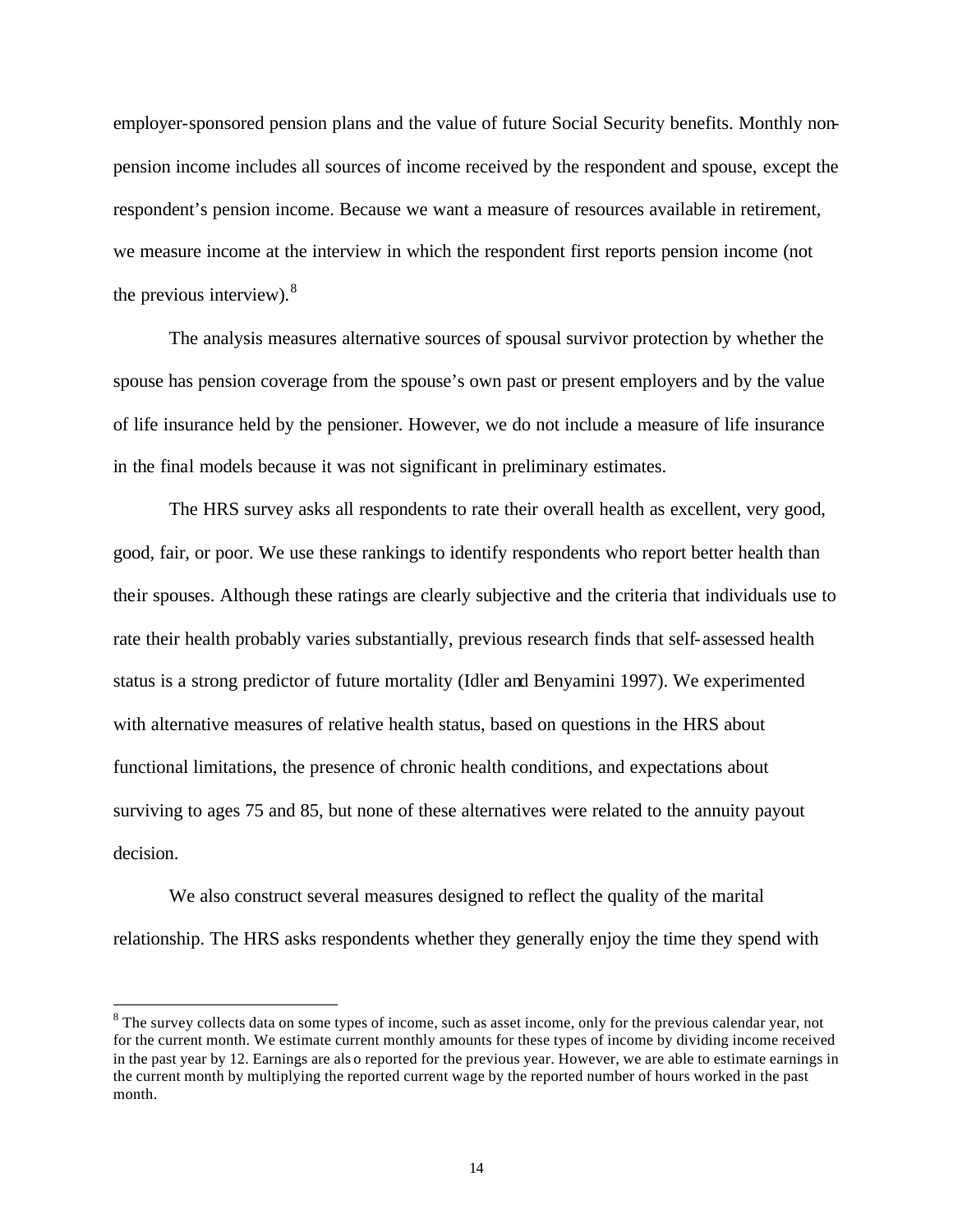their spouses. We classify pensioners as not enjoying time with their spouses if they said the time together was "not too enjoyable" or only "somewhat enjoyable," instead of extremely or very enjoyable. We compute the length of the marriage in years, expressed as a natural logarithm to capture nonlinear effects of marriage duration on pension payout decisions. Couples whose marriages have endured for many years may have stronger relationships and may feel more responsible for each other than those who wed more recently. We experimented with indicators of a history of divorce, but dropped them from the final model because they were not significant in preliminary estimates. The model also includes an indicator identifying pensioners who report attending religious services more than one time per week. People who worship frequently may believe that they have a moral obligation to provide survivor protection to their spouses.

The HRS includes a question designed to measure respondents' willingness to assume risk. In 1992, the survey asked respondents to imagine a scenario in which they had a good job that guaranteed them their current family income every year for life. Interviewers then asked them if they would accept a more risky job that with equal probabilities would either double their income or cut it by a third. Respondents who declined the risky job were asked if they would instead accept a job that would reduce their income by only 20 percent if the less desirable outcome were realized. We classify those who accepted the initial job offer as not risk averse, those who accepted the second job offer but not the first as moderately risk averse, and those who rejected both offers as very risk averse.<sup>9</sup> Previous research has found that HRS respondents who are unwilling to accept these hypothetical risky jobs are unlikely to engage in actual risky

 $9$  The survey also includes a follow-up question for respondents who accepted the initial job offer, asking if they would still accept it if the bad outcome would cut their income in half. Because our preliminary analysis indicated that those who accept this offer were about as likely to elect joint and survivor annuities as those who decline it, our model does not use information from this supplemental question to further differentiate pensioners. Other waves of the survey include a similar set of questions about risk aversion. However, the wording of the question changes somewhat each year, so we used only the risk aversion data from the baseline 1992 survey in our model.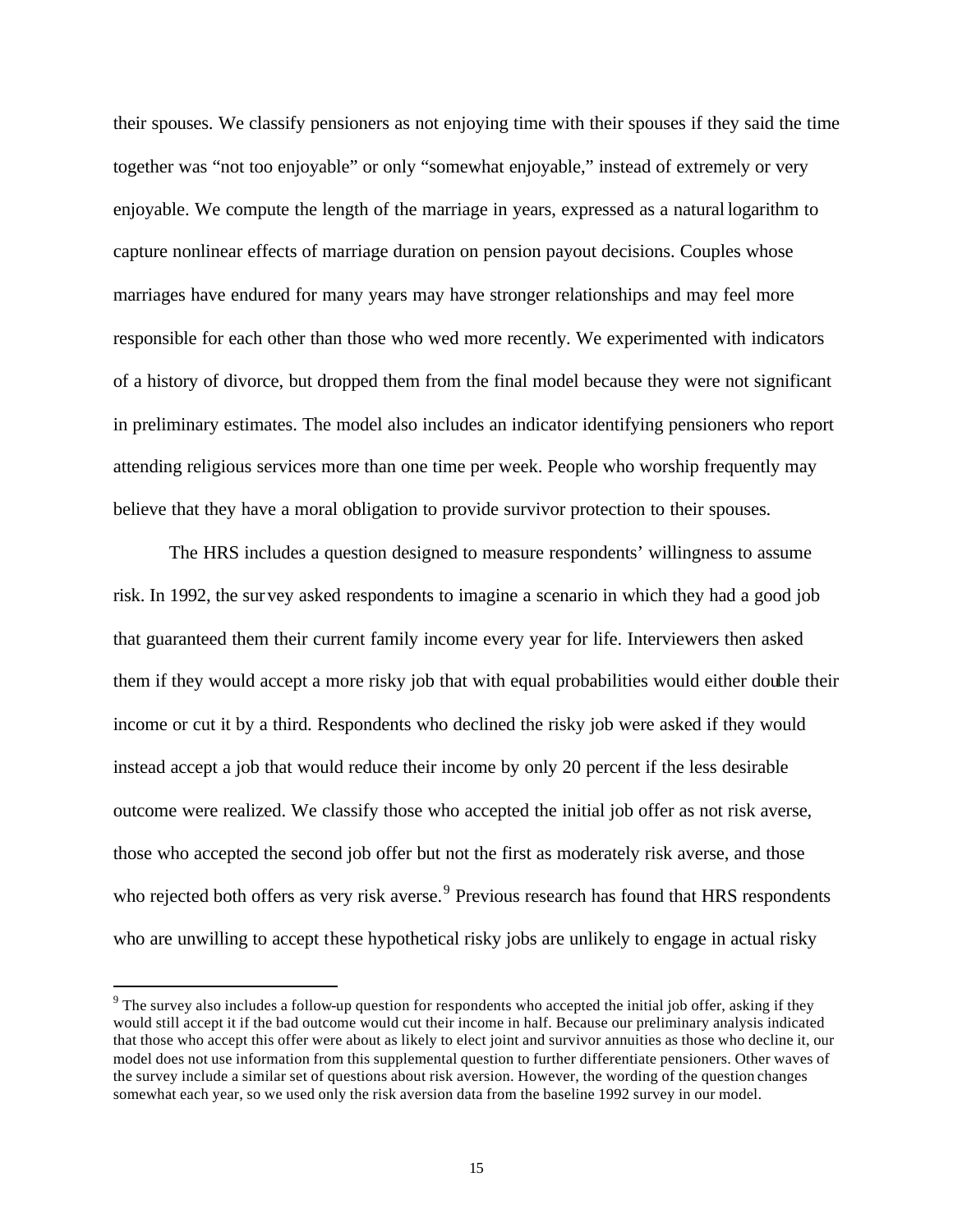behaviors, such as smoking, drinking, forgoing insurance, and compiling a financial portfolio that is more heavily weighted toward stocks than Treasury bills (Barsky, et al. 1997).<sup>10</sup>

Indicators for spousal pension coverage, health status, religious service attendance, risk aversion, and enjoyment of time spent with the spouse are missing for a few members of our sample, because the HRS was unable to interview the spouses of some respondents and other respondents refused or were unable to answer some of the survey questions. Instead of dropping these cases from our analysis, which would reduce our sample size and could bias our estimates if the likelihood of responding is not random, we set the indicator for the measure that is missing equal to zero and create another indicator to identify respondents with missing data. The models include the missing data indicators, none of which are statistically significant.<sup>11</sup>

#### **Results**

 $\overline{a}$ 

Table 1 reports the shares of married men and women with retirement annuities who reject spousal survivor protection and how they differ by key retiree and spouse characteristics. Asterisks denote statistically significant differences, as determined by F-tests. Overall, 28 percent of men opt for single life annuities instead of joint and survivor annuities. Men are significantly more likely to decline survivor protection as the value of the pension falls. For example, 37 percent of men with pensions valued at less than \$1,000 per month elect single life annuities, compared with only 19 percent of those with pensions worth \$2,000 or more per month. Men whose wives have pension coverage in their own names, men who are not risk averse, and African-American and Hispanic men are also especially likely to forgo spousal

 $10$  Uccello (2000) also finds that a measure of risk aversion available in the Survey of Consumer Finances, based on the respondent's willingness to assume financial risks, predicts portfolio allocation choices.

 $11$  In our sample, spousal pension coverage is missing for 1.7 percent of men and 0.3 percent of women, health status is missing for 2.9 percent of men and 3.1 percent of women, religious attendance is missing for 1.8 percent of men and 2.8 percent of women, enjoyment of time spent with the spouse is missing for 7.5 percent of men and 3.1 percent of women, and risk aversion is missing for 7.9 percent of men and 3.6 percent of women.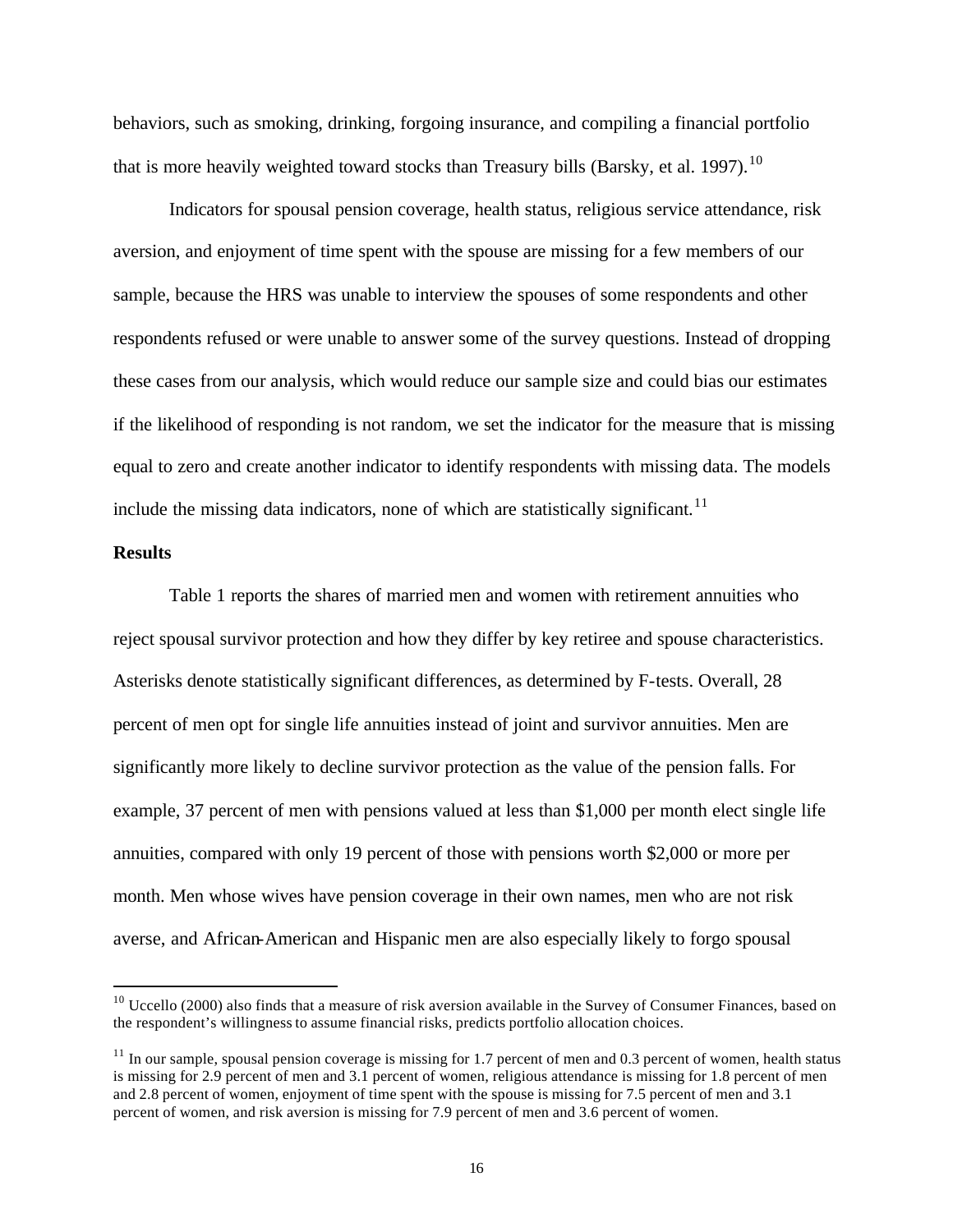survivor protection. In addition, table 1 suggests that wealth and the duration of the marriage may affect the pension payout decision, although the observed differences in rates of survivor protection by wealth and marriage duration are not statistically significant. More than half of married men with negative household wealth decline survivor protection, and men who have been married for fewer than 15 years are more likely to reject survivor protection than men with longer marriages.

Women are much more likely than men to reject spousal survivor protection, with slightly more than two-thirds of women electing single life annuities instead of joint and survivor annuities. Women are significantly more likely to reject survivor protection when their pensions are small, when their health is better than their spouses' health, and when spouses have pension coverage in their own names. Nonfinancial factors also appear to play important roles in the pension payout decision for women. For example, women who dislike spending time with their husbands are significantly more likely to reject survivor protection than women who enjoy their husband's company. In fact, all the women in our sample receiving retirement pensions who describe the time they spend with their spouses as "not too enjoyable" elect single life annuities instead of joint and survivor annuities (although this is a very small subgroup of the sample).

#### *Multivariate Estimates for Married Men*

Table 2 reports results from the probit model for married men, for three different specifications. The first specification includes only financial and health variables; the second specification adds variables designed to measure marriage quality, attendance at religious services, and risk aversion; and the final specification adds controls for union membership, race, and educational attainment. The table reports marginal effects, which show the percentage point increase in the probability of rejecting joint and survivor annuities associated with the given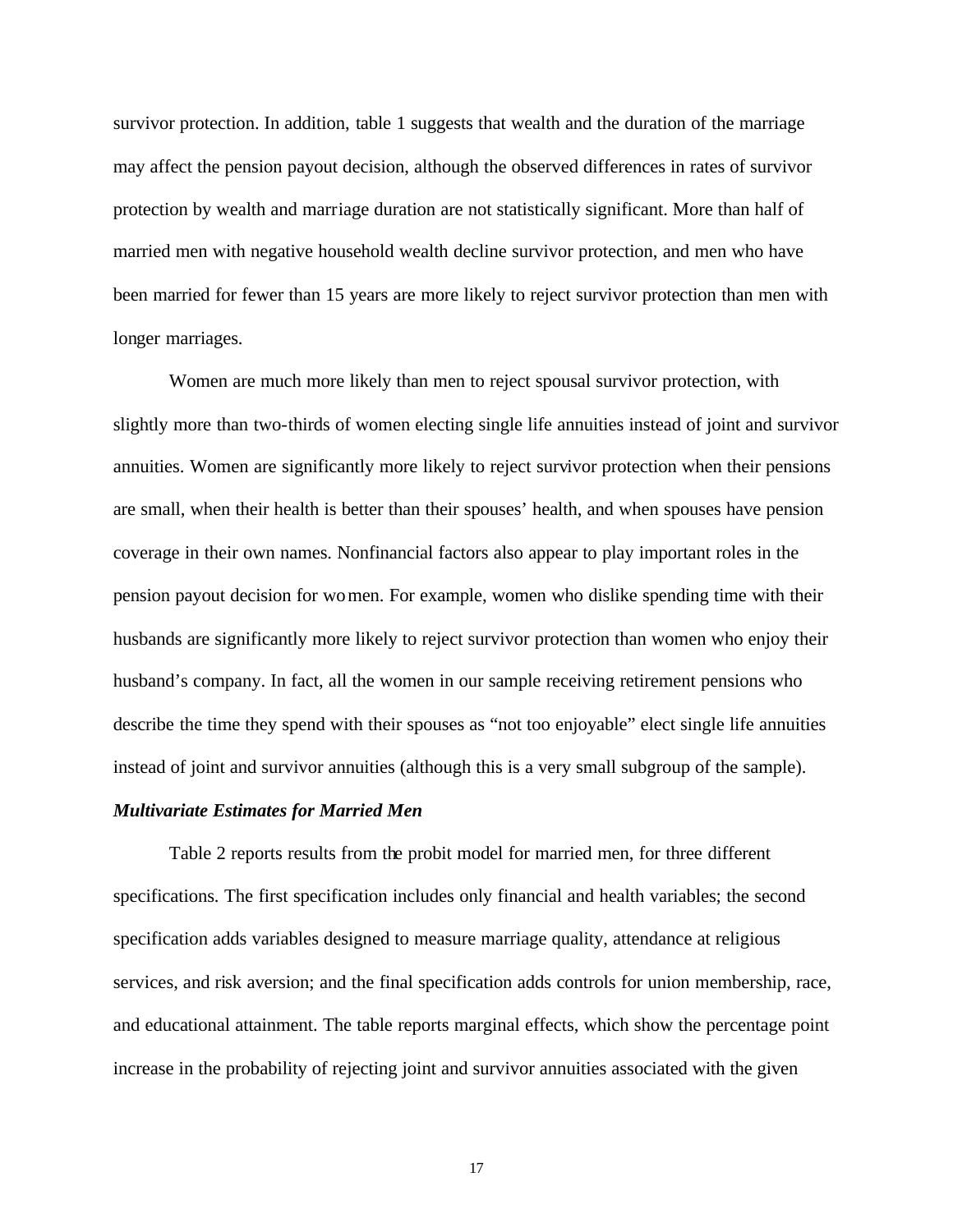variable, holding all other variables in the model constant. Standard errors are in parentheses, and asterisks identify effects that differ significantly from zero.

The results are generally consistent with our hypotheses that pensioners tend to reject spousal survivor protection when the spouse has access to alternative sources of financial protection if she becomes widowed and when the couple has only limited financial resources. Spousal pension coverage has a strong, positive effect on the likelihood that married men will reject joint and survivor annuities. About 57 percent of the men in our sample are married to women with access to their own pension benefits, and these men are between 13 and 15 percentage points more likely to decline survivor protection than men whose wives do not have pension coverage in their own names. In relative terms, being married to a woman with pension coverage in her own name increases the likelihood that a married man will opt for a single life annuity by more than 45 percent.<sup>12</sup> Greater household wealth and monthly pension income significantly decrease the likelihood that men will forgo spousal survivor protection, probably because those with substantial financial resources can trade current income for survivor protection and still live comfortably in retirement. Acceptance of joint and survivor annuities also rises with nonpension household income, but the effects are small and insignificant.

Nonfinancial factors are also important determinants of the pension payout decision. Consistent with our hypothesis that pensioners who expect to outlive their spouses tend to reject joint and survive annuities, we find that men who report better health than their wives are about 6 percentage points more likely to forgo spousal survivor protection than men whose health is worse or no better than their wives' health, although the effect becomes insignificant when we

 $12$  Life insurance can also provide financial protection for women who become widowed, but it does not appear to affect pension payout decisions. Neither life insurance coverage nor the value of life insurance policies approached significance in our preliminary models, so we dropped these variables from our final specifications.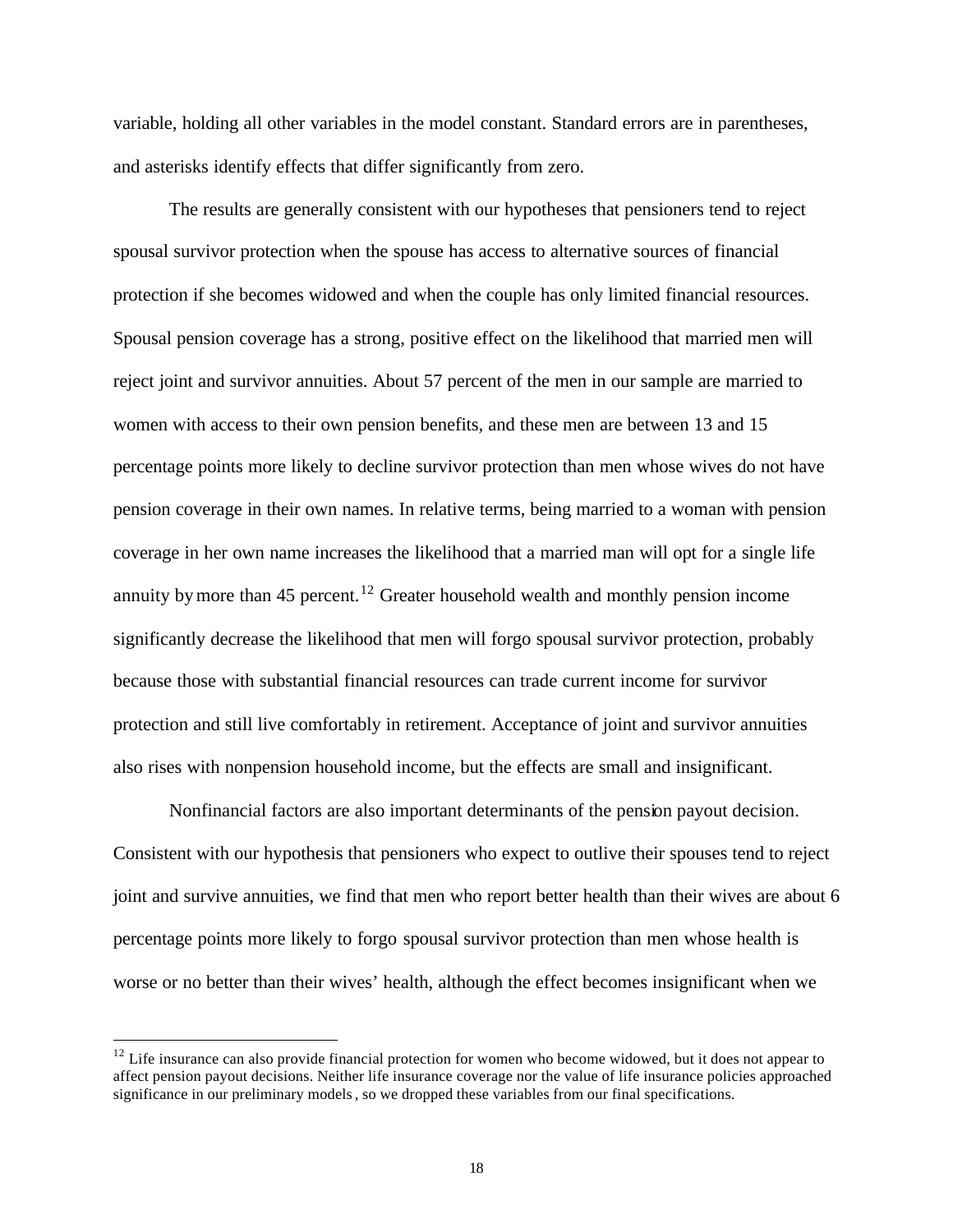control for marriage duration. The length of the marriage significantly increases the likelihood that men will accept survivor protection for their spouses, perhaps because men in long-term marriages tend to feel more responsible for their wives' financial well-being than those who have been married for only a few years. Men who are not risk averse and who do not enjoy spending time with their spouses are more likely to reject spousal survivor protection than other men, but the effects are not significant. Men who attend religious services more than once per week are more likely to accept joint and survivor annuities than men who attend less frequently or not at all, perhaps because they feel a strong moral obligation to protect their spouses. African-American men are significantly more likely than non-Hispanic white men to reject survivor protection, even after controlling for financial resources, health status, and spouse's pension coverage. Union membership and educational attainment do not significantly affect pension payout decisions.

#### *Multivariate Estimates for Married Women*

Table 3 reports probit estimates for married women, for the same three specifications described in table 2. As with men, women receiving employer-sponsored retirement annuities are more likely to reject spousal survivor protection when the spouse has pension coverage in his own name than when the only pension benefits derive from his wife's employment. Although the size of the impact is about as large for women as for men, the effect is only marginally significant for women, probably because few husbands in our sample lack pension coverage. More than 90 percent of women receiving retirement annuities are married to husbands with pension coverage in their own names. The likelihood of rejecting joint and survivor pension annuities falls as the value of the pension increases, but again the effects are not significant in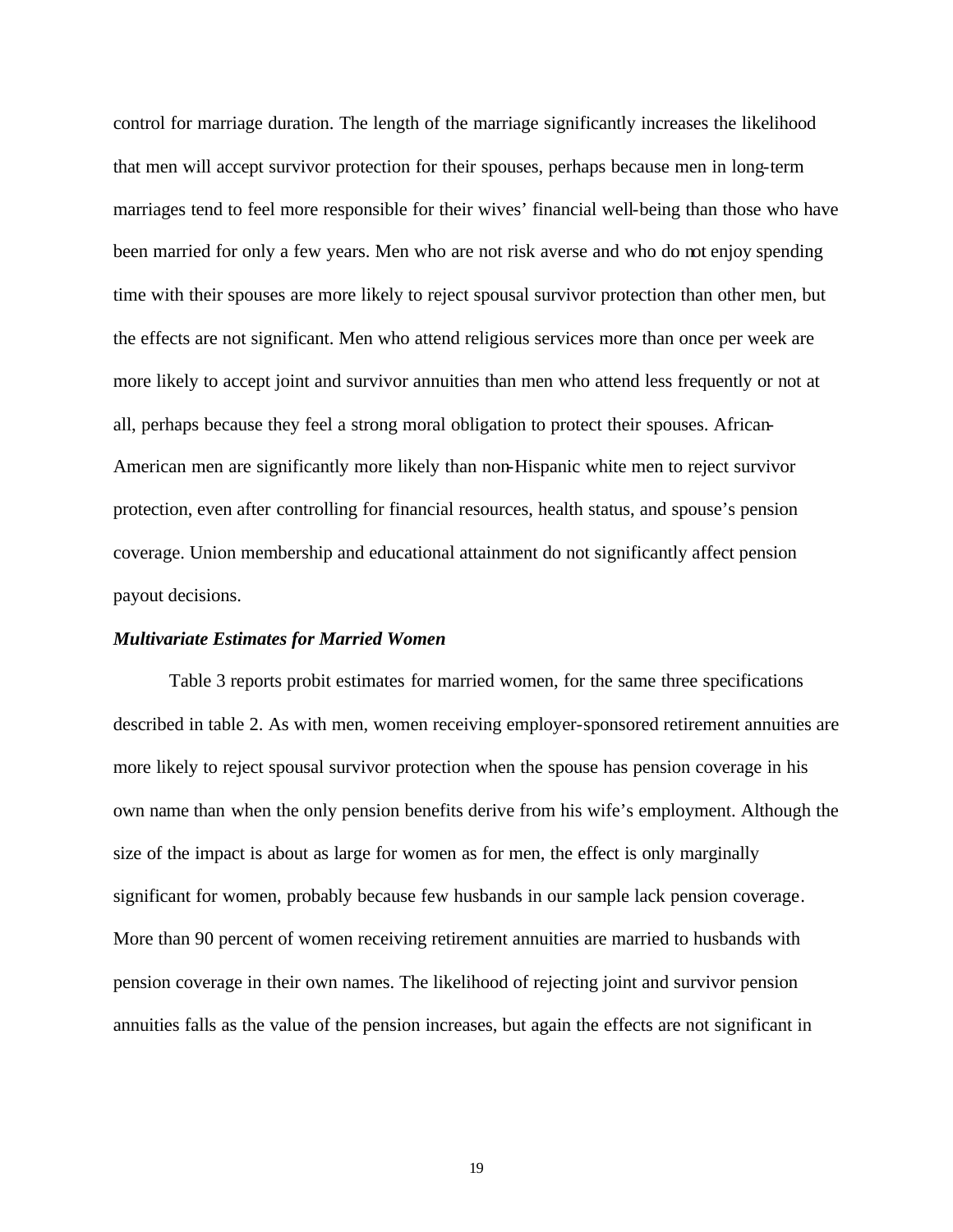every specification. Household wealth and nonpension household income are not significant predictors of the pension payout decision for married women.

Although financial factors appear to have smaller effects on pension payout decisions for women than for men, nonfinancial factors seem to be more important for women. Women who report not enjoying spending time with their husbands are 13 percentage points more likely to turn down survivor protection than women who enjoy the time they share with their husbands. Women in better health than their husbands are 10 percentage points more likely to reject joint and survivor annuities than women in equal or worse health. And women who attend religious services more than one time per week are 8 percentage points less likely to reject survivor protection than women who attend less frequently. Race, union membership, educational attainment, and the duration of the marriage do not significantly affect the pension payout decision.

#### *Identifying Annuitants Who Do Not Adequately Provide for Their Spouses*

Finally, we estimate the share of pensioners with life annuities from their former employers who fail to provide adequate financial protection to their spouses if they become widowed. As noted earlier, there are a number of compelling reasons to reject joint and survivor annuities. We identify pensioners with spouses who have access to other types of financial protection (and thus are unlikely to need pension survivor protection), pensioners with limited benefits or household income (who may not be able to afford survivor protection), and pensioners who are in better health than their spouses (and thus are likely to outlive their spouses). We then compute the cumulative share of pensioners who reject joint and survivor annuities and who do not fall within any of these categories that could potentially justify their decisions.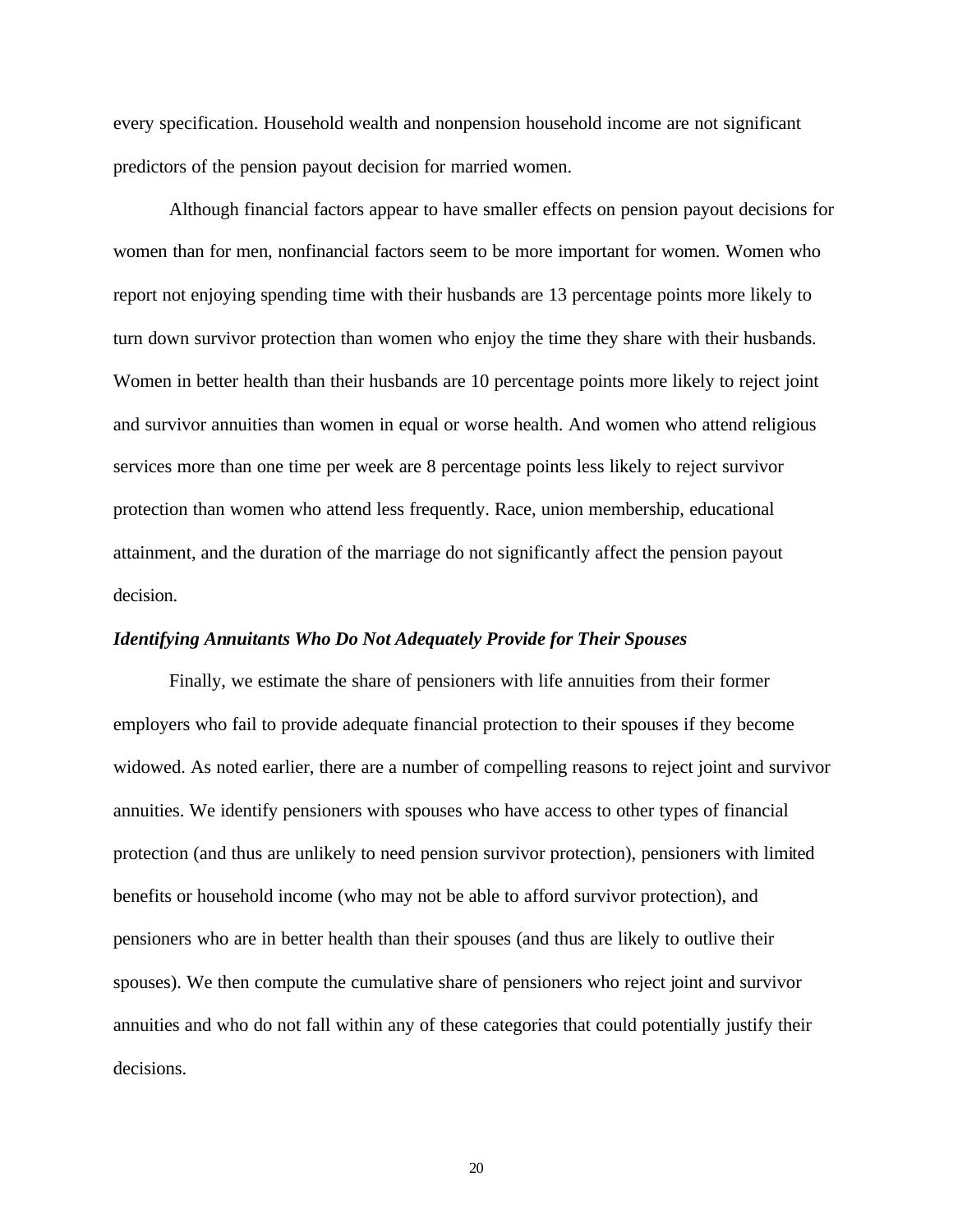The analysis considers spouses to have adequate access to alternative types of survivor protection if they receive pension income in their own names, equal to at least 50 percent of the value of the pension income received by the pensioner; if they have pension coverage in their own names from a job that they have held for at least 20 years (because most pensions from jobs held for less time do not generate substantial benefits); if the couple is in the top quintile of the wealth distribution; or if the pensioner has adequate life insurance coverage, which we define as policies with face values that exceed five times the annual pension income. We define a small pension as one that provides less than \$250 per month in benefits, and we classify a couple as having limited income if their income leaves them below 125 percent of the federal poverty level.

Table 4 reports the results, separately for male and female annuitants. The cell entries indicate the share of pensioners who reject joint and survivor annuities and whose decision cannot be explained by the circumstances described in the first column of the row or any rows above it in the table. Overall, 28 percent of men receiving employer-sponsored retirement annuities forgo spousal survivor protection. However, many of these men are married to women who have access to adequate survivor protection through their own pension coverage, the ir husbands' life insurance coverage, or other assets. Accounting for these cases implies that only 11 percent of male annuitants leave their wives with inadequate survivor protection.

In addition, some men who do not provide adequate survivor protection to their spouses appear to lack sufficient resources to protect their wives, either because their pensions are very limited or because they are living near poverty. Only 10 percent of male annuitants fail to provide adequate financial protection for their wives if they become widowed even though they could afford to protect them. Finally, some men in this last group report better health than their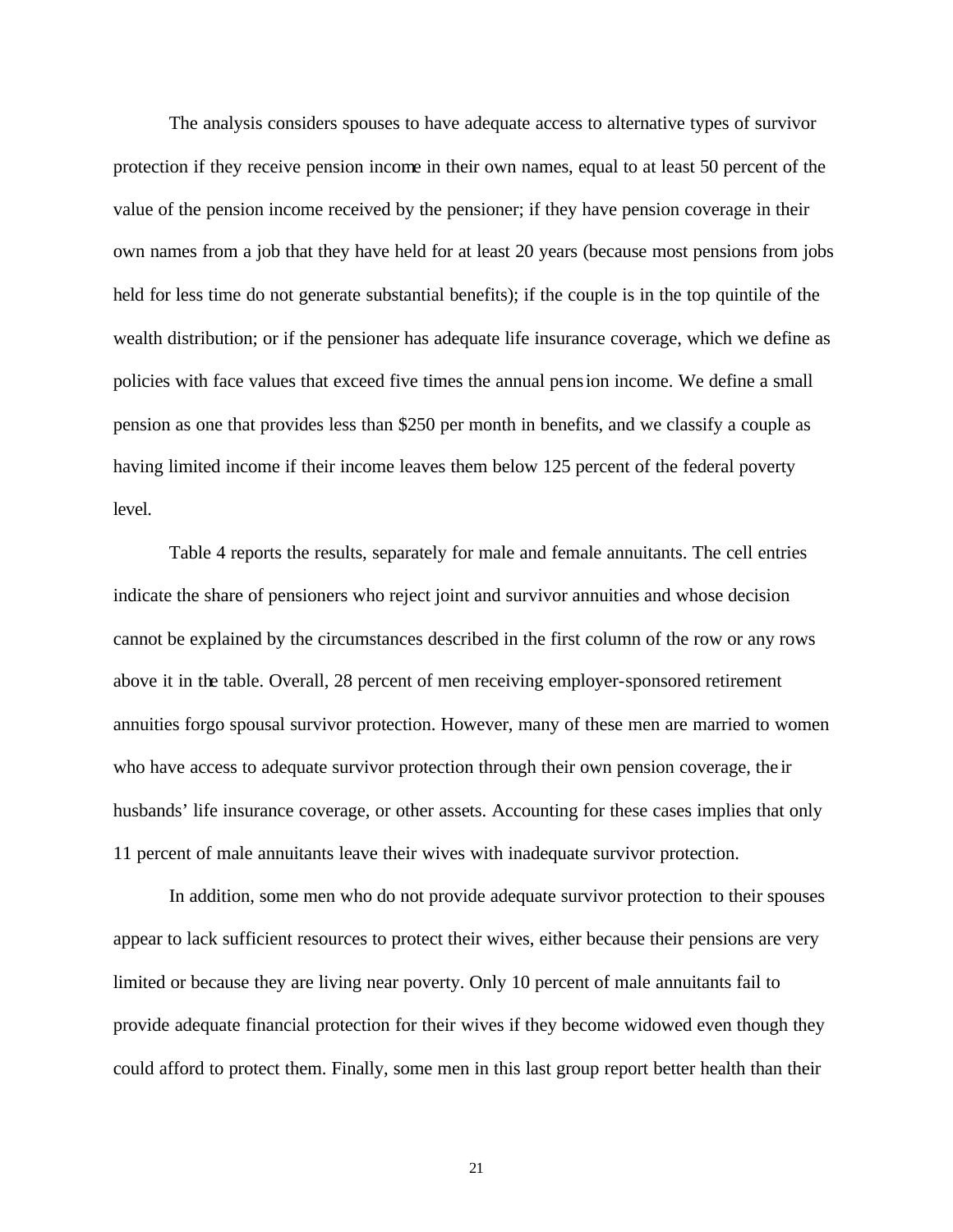wives. If their better health means that they expect to outlive their wives, then they might reasonably choose to forgo survivor protection (although they are leaving their spouses at least somewhat financially vulnerable, because they could end up dying before their wives). Combining all of these potential explanations for rejecting survivor protection, we find that only 7 percent of men reject spousal survivor protection without evidence of a potentially compelling reason.

Among the two-thirds of female annuitants who turn down joint and survivor annuities, four-fifths are either married to men with pension coverage in their own names or have insurance coverage or other assets that would protect their husbands if they become widowed. As a result, only 12 percent of married female annuitants leave their husbands with inadequate survivor protection. And some of these women receive very small pensions or have limited incomes, so that only 7 percent of female annuitants could afford to provide survivor protection for their husbands but choose not to protect them. Of these, many report better health than their husbands. Altogether, only 3 percent of women reject spousal survivor protection without potentially strong reasons.

#### **Conclusions**

Almost 30 percent of married men receiving employer-sponsored retirement annuities declined spousal survivor protection during the 1990s. Although this choice may jeopardize their wives' economic security if they become widowed, most men appear to make their pension payout decisions by rationally balancing the costs and benefits of single life annuities and joint and survivor annuities. For example, men are significantly less likely to opt for survivor protection when the monthly pension income they would lose by accepting a joint and survivor annuity instead of a single life annuity would substantially erode their current standard of living. Men with retirement annuities are also less apt to accept survivor protection when they are likely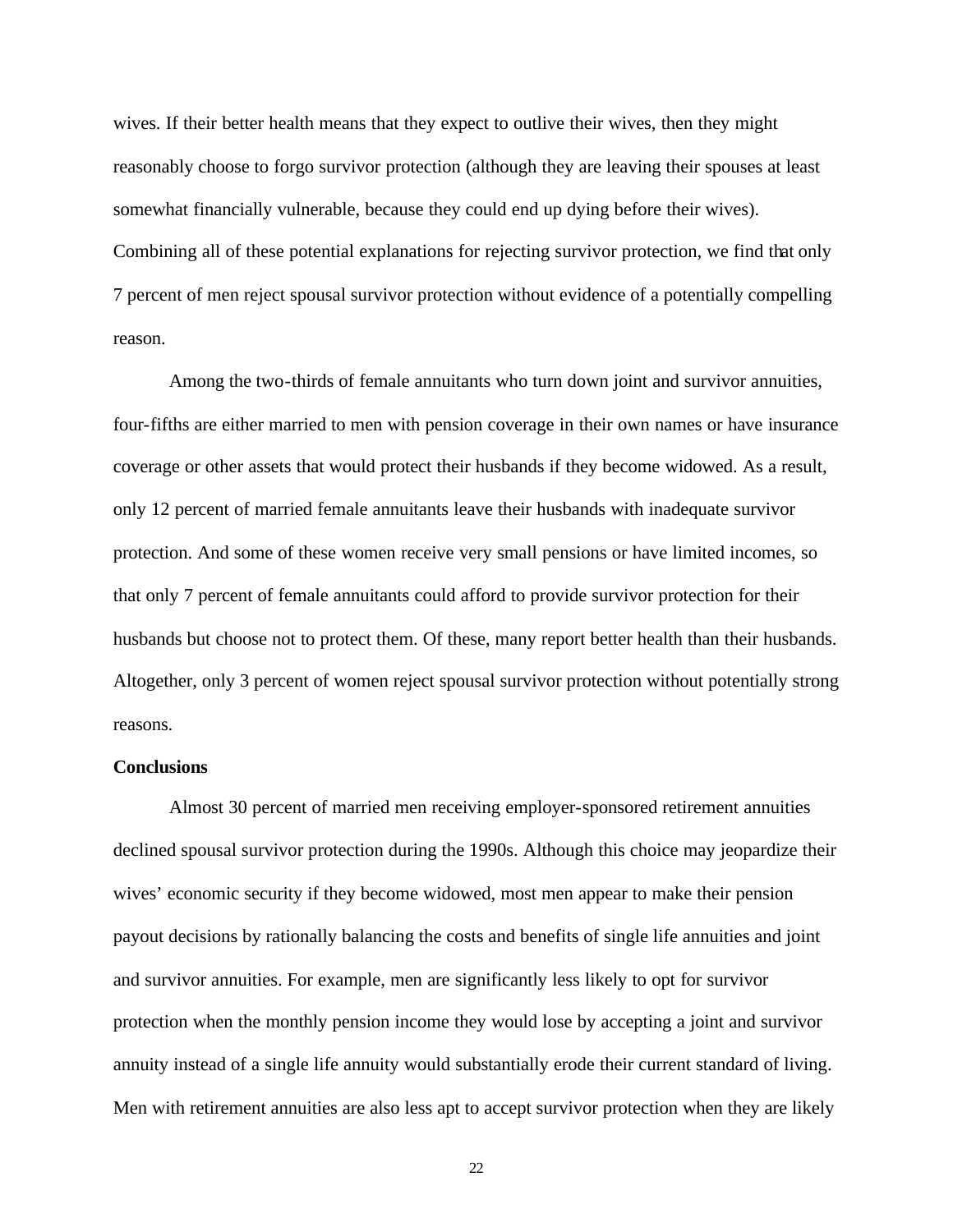to outlive their wives or when their wives have other types of insurance that can protect their standards of living in the event of widowhood, such as pension coverage in their own names. In addition, men who have been married for many years and who frequently attend religious services are likely to take joint and survivor annuities, perhaps because they feel especially obligated to protect their wives aga inst the financial risks of widowhood.

Most men who reject survivor protection for their wives appear to have compelling reasons for their decisions. Many men who elect single life annuities instead of joint and survivor annuities are married to women with adequate survivor protection through other sources, such as pension coverage in their own names, life insurance coverage, or other financial assets that they can spend in later life. Only 11 percent of married men with employer-sponsored pensions leave their wives with inadequate survivor protection. And some of these men cannot afford survivor protection or may expect to outlive their wives. Overall, only 7 percent of men with employersponsored pension income reject spousal survivor protection without evidence of a potentially legitimate justification.

Women are much more likely than men to reject survivor protection, with slightly more than two-thirds of married women with pensions opting for single life annuities instead of joint and survivor annuities. But like men, they tend to reject spousal survivor protection only when their spouses have access to alternative sources of financial security or they expect to outlive their spouses. In fact, 97 percent of married women with employer-sponsored retirement annuities accept survivor protection, cannot afford survivor protection, are married to men with access to other types of survivor protection in the event of widowhood, or expect to outlive their husbands. Only 3 percent of women reject survivor protection without evidence of potentially legitimate reasons. The quality of the marital relationship also appears to be a strong factor in the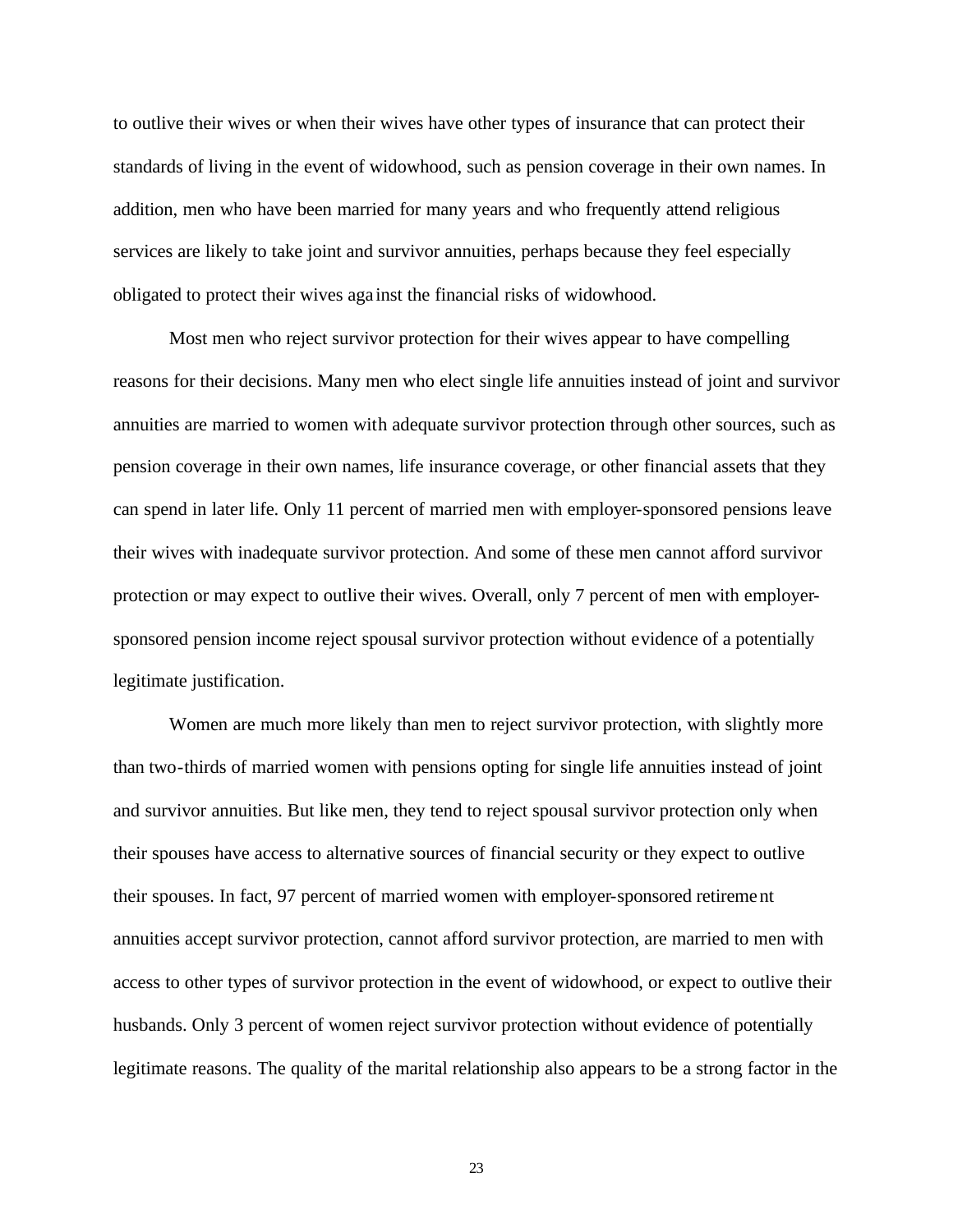pension payout decision for women. Women who do not enjoy spending time with their spouses are much more likely to reject survivor protection than those who enjoy time spent with their husbands.

Our analysis does not measure the impact on payout decisions of REA, which requires spousal consent before pensioners can decline survivor protection. Many married men might accept survivor protection even in the absence of legal inducements because they care about the well-being of their wives, although previous studies have found that the share of male pensioners taking joint and survivor annuities increased after the enactment of REA in 1986 (Aura 2001, U.S. General Accounting Office 1992). But the results do suggest that additional measures to encourage workers to accept joint and survivor annuities from their employer-sponsored DB plans are not necessary, because most men already accept survivor protection when they retire, and those who decline generally appear to have legitimate reasons for their decisions. Persistent high poverty rates among elderly widows may justify additional policy initiatives to improve their retirement security, such as increasing Social Security's survivor benefits or minimum benefits. Among retirees taking an annuity, it is unlikely that additional efforts to encourage joint and survivor annuities in employer-sponsored DB plans (or to mandate them outright) would substantially improve economic outcomes for widows in later life.

Current law may not, however, adequately protect the spouses of workers in DC plans, soon to be the dominant type of employer-sponsored retirement plan for retiring workers. Federal law does not require most employers with DC plans to offer annuity options, and the provisions of REA do not apply to most DC plan participants who elect to take their retirement benefits as lump-sum payments instead of as annuities. Although research on payouts from DC plans is limited, the available evidence suggests that most retirees in DC plans take their benefits as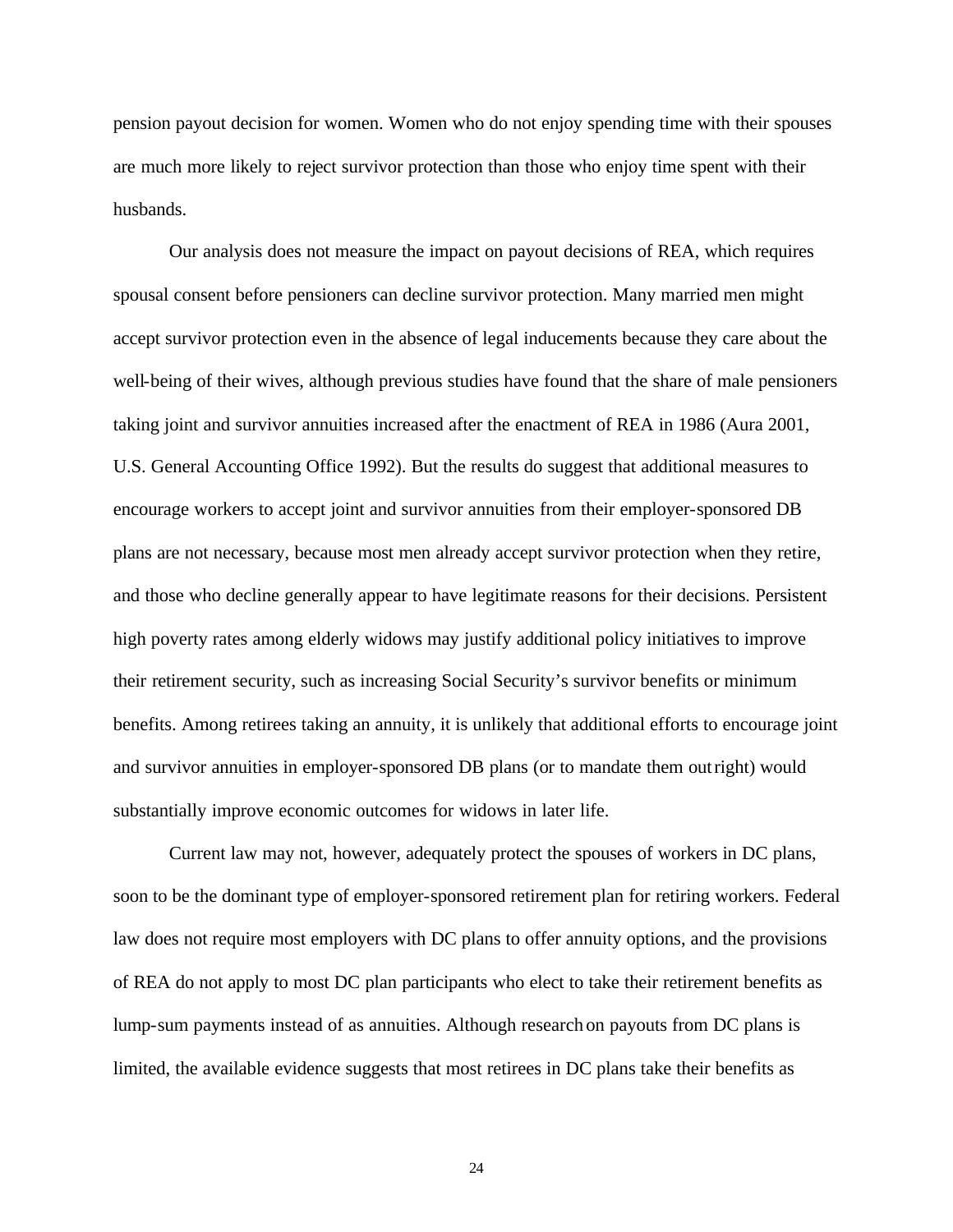lump-sum payments instead of annuities (Brown 1999; Hurd, Lillard, and Panis 1998). Even if those who receive lump-sum payments from their employers use the proceeds to purchase annuities from insurance companies, their spouses' survivor benefits are not protected by federal pension law. (DC plan participants who receive annuities from their employers are subject to REA, however, and must obtain spousal consent before they can take single life annuities instead of joint and survivor annuities.) Lawmakers have recently proposed extending the spousal protections available in DB plans to DC plans. Given the apparent low rates of annuitization among DC plan participants, these proposals may have merit.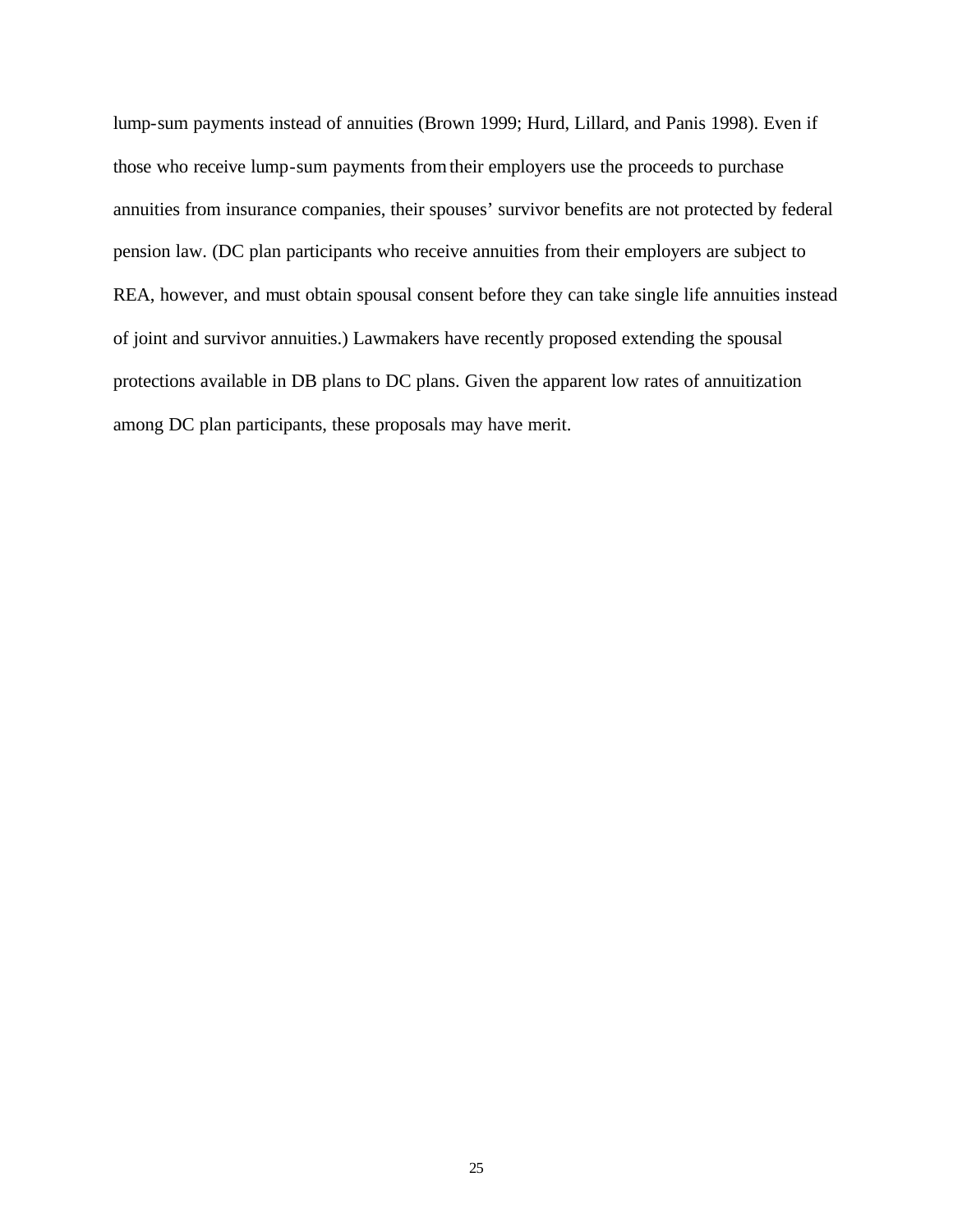#### **References**

- Aura, Saku, 2001. "Does the Balance of Power Within a Family Matter? The Case of the Retirement Equity Act." IGIER Working Paper 202. Milan, Italy: Innocenzo Gasparini Institute for Economic Research.
- Barsky, Robert B., F. Thomas Juster, Miles S. Kimball, and Matthew D. Shapiro. 1997. "Preference Parameters and Behavioral Heterogeneity: An Experimental Approach in the Health and Retirement Study." *Quarterly Journal of Economics* 112(2): 537–79.
- Brown, Jeffrey R. 1999. "Private Pensions, Mortality Risk, and the Decision to Annuitize." NBER Working Paper No. 7191. Cambridge, Mass.: National Bureau of Economic Research.
- Citro, Connie, and Robert T. Michael, eds. 1995. *Measuring Poverty: A New Approach*. Washington, D.C.: National Research Council.
- Copeland, Craig. 2002. "An Analysis of the Retirement and Pension Plan Coverage Topical Module of SIPP." EBRI Issue Brief No. 245. Washington, D.C.: Employee Benefit Research Institute.
- Holden, Karen C., Richard V. Burkhauser, and Daniel A. Myers. 1986. "Pensioners' Annuity Choice: Is the Well-Being of their Widows Considered?" IRP Discussion Paper 802-86. Madison, Wis.: University of Wisconsin-Madison Institute for Research on Poverty.
- Holden, Karen C., and Sean Nicholson. 1998. "Selection of a Joint-and-Survivor Pension." IRP Discussion Paper No. 1175-98. Madison, Wis.: University of Wisconsin-Madison Institute for Research on Poverty.
- Holden, Karen C., and Cathleen Zick. 2000. "Distributional Changes in Income and Wealth upon Widowhood: Implications for Private Insurance and Public Policy." In *Retirement Needs Framework*. SOA Monograph M-RS00-1. Schaumburg, Ill.: Society of Actuaries.
- Hurd, Michael, Lee Lillard, and Constantijn Panis. 1998. "An Analysis of the Choice to Cash Out Pension Rights at Job Change or Retirement." RAND Report for the Department of Labor, DRU-1979-DOL. Santa Monica, Calif.: RAND.
- Idler, Ellen L., and Yoav Benyamini. 1997. "Self-Rated Health and Mortality: A Review of Twenty-Seven Community Studies." *Journal of Health and Social Behavior* 38(1): 21– 37.
- Johnson, Richard W., Usha Sambamoorthi, and Stephen Crystal. 1999. "Gender Differences in Pension Wealth: Estimates using Provider Data." *The Gerontologist* 39(3): 320–33.
- Proctor, Bernadette D., and Joseph Dalaker. 2002. "Poverty in the United States, 2002." Current Population Reports P60-219. Washington, D.C.: U.S. Census Bureau.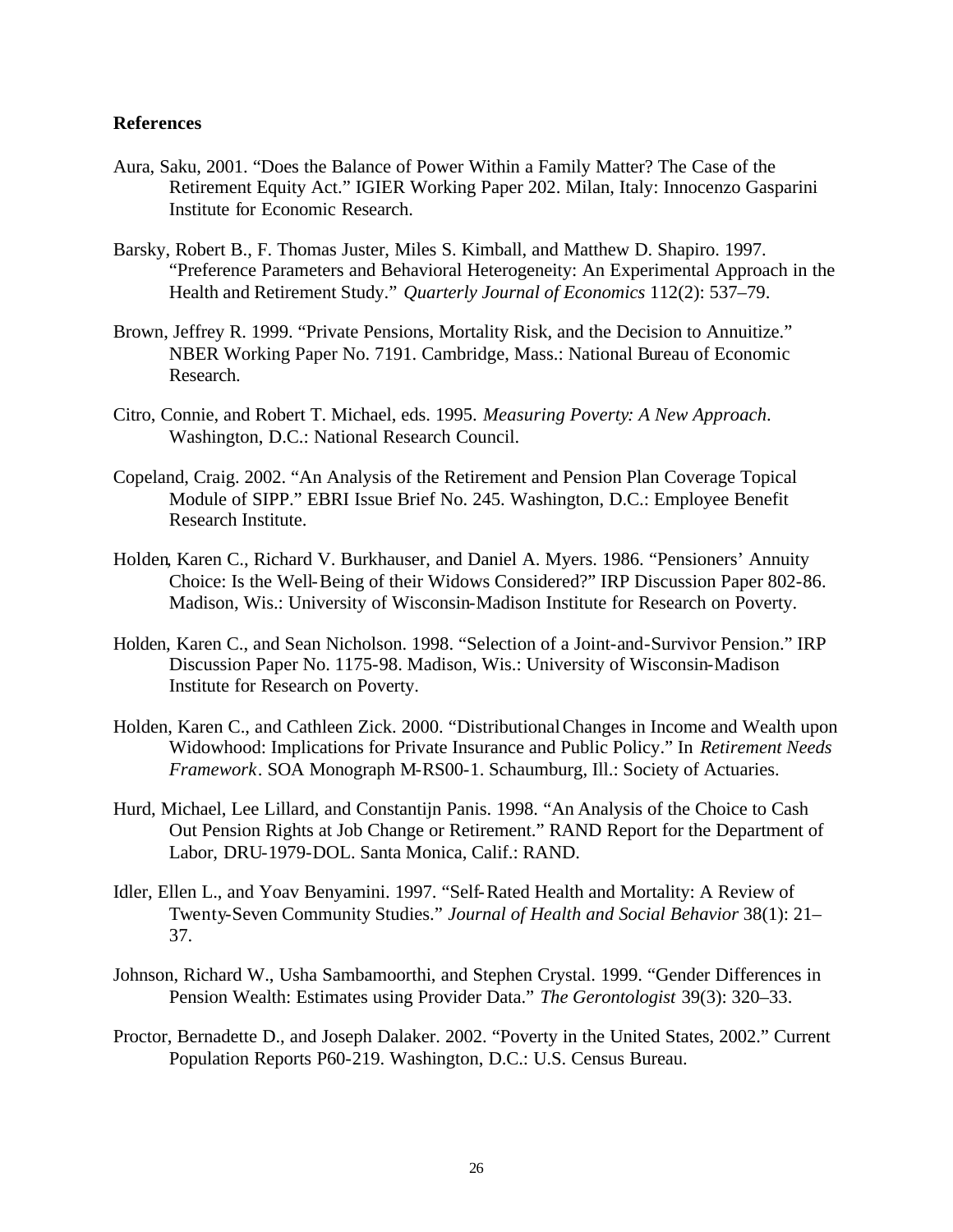- Turner, John A. 1988. "Pension Survivors Insurance For Widows." *Economic Inquiry* 26: 403– 22.
- Uccello, Cori E. 2000. "Do Spouses Coordinate Their Investment Decisions in Order to Share Risks?" Center for Retirement Research at Boston College Working Paper 2000-09. Chestnut Hill, Mass.: Boston College.
- U.S. General Accounting Office. 1988. "Retirement Income: 1984 Pension Law Will Help Some Widows But Not the Poorest." GAO/HRD-88-77. Washington, D.C.: U.S. General Accounting Office.
- U.S. General Accounting Office. 1992. "Pension Plans: Survivor Benefit Coverage for Wives Increased After 1984 Pension Law." GAO/HRD-92-49. Washington D.C.: U.S. General Accounting Office.
- U.S. Social Security Administration. 2002. *Income of the Population 55 or Older, 2000*. SSA Publication No. 13-11871. Washington, D.C.: U.S. Social Security Administration.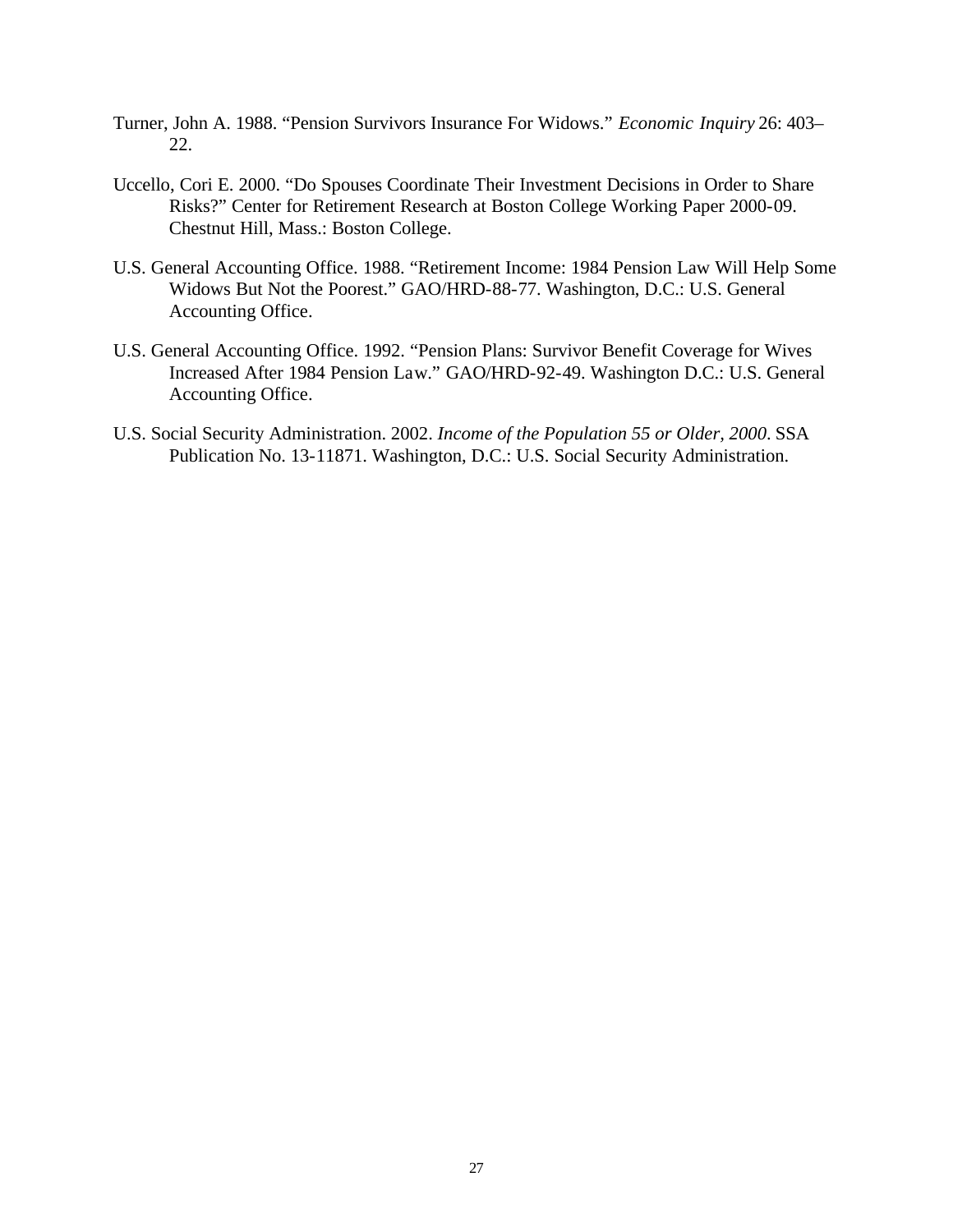| Table 1. Share of Married Annuitants Forgoing Spousal Survivor Protection, |
|----------------------------------------------------------------------------|
| by Retiree and Spouse Characteristics                                      |

|                                      |                     | Men                                               | Women               |                                                   |  |
|--------------------------------------|---------------------|---------------------------------------------------|---------------------|---------------------------------------------------|--|
|                                      | In<br><b>Sample</b> | <b>Rejecting Joint</b><br>and Survivor<br>Annuity | In<br><b>Sample</b> | <b>Rejecting Joint</b><br>and Survivor<br>Annuity |  |
| <b>ALL</b>                           | 100.0%              | 28.4%                                             | 100.0%              | 68.6%                                             |  |
| Value of monthly pension             |                     | ***                                               |                     | ***                                               |  |
| Less than \$1,000                    | 35.7                | 37.4                                              | 69.9                | 75.1                                              |  |
| \$1,000 to \$1,999                   | 29.3                | 28.8                                              | 23.9                | 55.9                                              |  |
| \$2,000 or more                      | 34.9                | 18.9                                              | 6.1                 | 44.2                                              |  |
| <b>Household</b> wealth              |                     |                                                   |                     |                                                   |  |
| Less than \$0                        | 2.5                 | 52.7                                              | 1.3                 | 67.3                                              |  |
| \$0 to \$49,999                      | 23.5                | 30.0                                              | 18.0                | 70.8                                              |  |
| \$50,000 to \$99,999                 | 17.4                | 30.1                                              | 14.5                | 67.6                                              |  |
| \$100,000 to \$199,999               | 23.5                | 27.6                                              | 23.7                | 68.3                                              |  |
| \$200,000 to \$399,999               | 18.8                | 23.7                                              | 22.3                | 65.4                                              |  |
| \$400,000 or more                    | 14.0                | 27.2                                              | 18.8                | 73.6                                              |  |
| Missing                              | 0.0                 | NA                                                | 1.0                 | 31.5                                              |  |
| Monthly nonpension household income  |                     |                                                   |                     |                                                   |  |
| Less than \$1,000                    | 15.5                | 23.7                                              | 9.8                 | 68.8                                              |  |
| \$1,000 to \$1,999                   | 18.4                | 23.8                                              | 15.2                | 66.2                                              |  |
|                                      |                     |                                                   |                     |                                                   |  |
| \$2,000 to \$2,999                   | 18.3                | 25.3                                              | 16.8                | 66.9                                              |  |
| \$3,000 to \$4,999                   | 24.3                | 35.1                                              | 29.1                | 68.4                                              |  |
| \$5,000 or more                      | 23.3                | 30.7                                              | 28.8                | 71.0                                              |  |
| Spousal pension coverage in own name |                     | ***                                               |                     | $\ast$                                            |  |
| Yes                                  | 57.5                | 33.3                                              | 92.0                | 69.7                                              |  |
| N <sub>o</sub>                       | 40.6                | 21.5                                              | 7.6                 | 53.7                                              |  |
| Missing                              | 1.7                 | 27.7                                              | 0.3                 | 100.0                                             |  |
| Life insurance coverage              |                     |                                                   |                     |                                                   |  |
| Yes                                  | 89.3                | 27.5                                              | 84.1                | 68.7                                              |  |
| No                                   | 10.6                | 36.0                                              | 15.8                | 68.1                                              |  |
| Reports better health than spouse    |                     |                                                   |                     | $**$                                              |  |
| Yes                                  | 29.8                | 32.8                                              | 44.4                | 76.1                                              |  |
| $\rm No$                             | 67.2                | 26.6                                              | 52.4                | 63.3                                              |  |
| Missing                              | 2.9                 | 25.7                                              | 3.0                 | 49.7                                              |  |
| Length of marriage, in years         |                     |                                                   |                     |                                                   |  |
| 0 to 14                              | 11.9                | 35.1                                              | 9.4                 | 69.5                                              |  |
| 15 to 29                             | 20.9                | 25.2                                              | 10.4                | 71.9                                              |  |
| 30 to 34                             | 24.6                | 28.6                                              | 15.2                | 58.9                                              |  |
| 35 to 39                             | 26.3                | 28.5                                              | 30.8                | 67.7                                              |  |
| 40 or more                           | 15.0                | 25.9                                              | 32.7                | 73.0                                              |  |
|                                      |                     |                                                   |                     |                                                   |  |
| Missing                              | $1.0\,$             | 47.4                                              | 1.2                 | 100.0                                             |  |

**(continued)**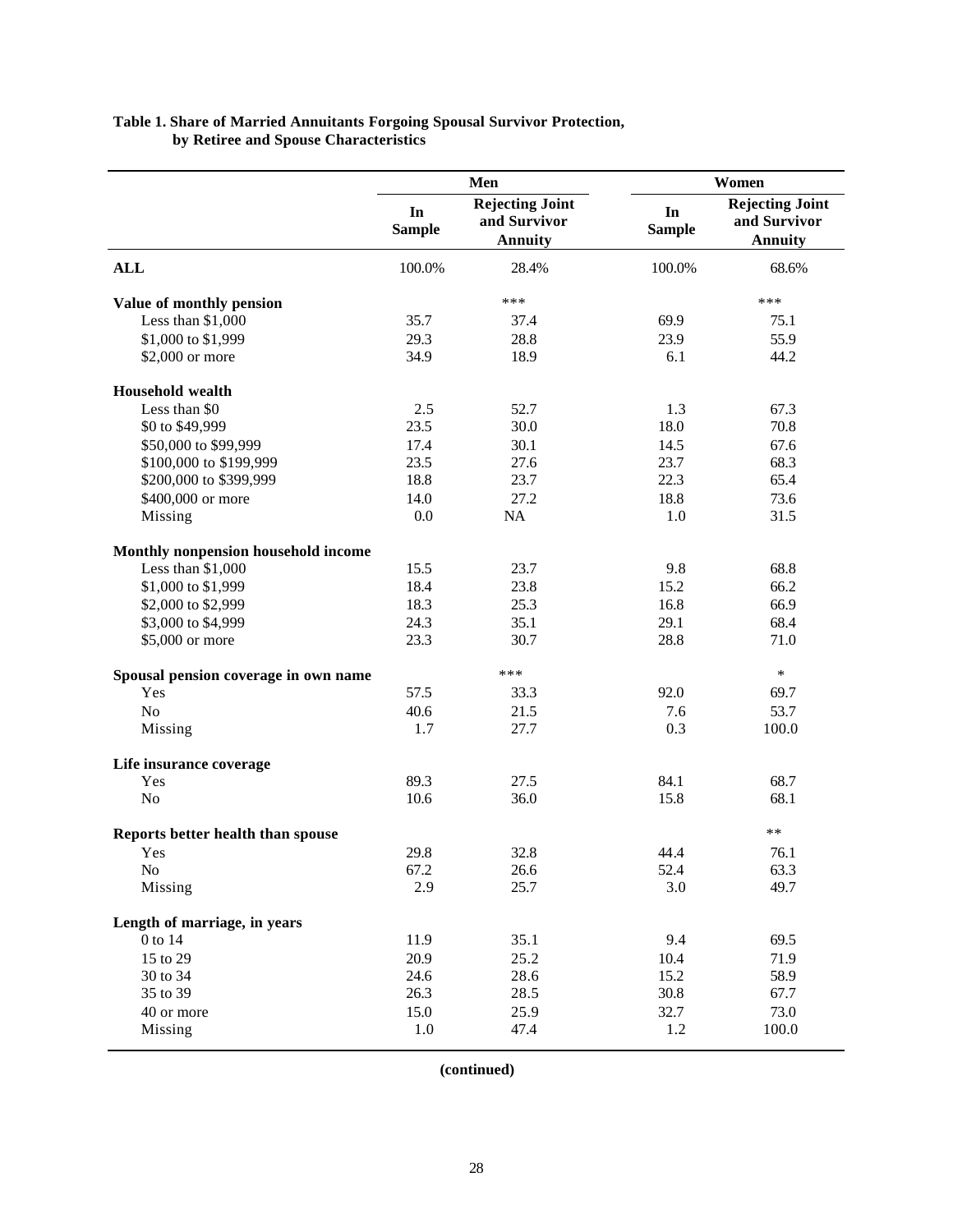#### **Table 1. (continued)**

|                                     |                     | Men                                                      |                     | Women                                                    |
|-------------------------------------|---------------------|----------------------------------------------------------|---------------------|----------------------------------------------------------|
|                                     | In<br><b>Sample</b> | <b>Rejecting Joint</b><br>and Survivor<br><b>Annuity</b> | In<br><b>Sample</b> | <b>Rejecting Joint</b><br>and Survivor<br><b>Annuity</b> |
| Attendance at religious services    |                     |                                                          |                     |                                                          |
| More than once a week               | 11.8                | 20.7                                                     | 14.3                | 61.4                                                     |
| Once a week                         | 23.7                | 29.0                                                     | 30.9                | 75.5                                                     |
| 2 to 3 times per month              | 14.4                | 33.8                                                     | 13.9                | 77.1                                                     |
| About once a year                   | 24.0                | 25.0                                                     | 23.1                | 63.2                                                     |
| Never                               | 23.9                | 32.1                                                     | 14.7                | 61.8                                                     |
|                                     |                     | 25.5                                                     | 2.8                 | 67.6                                                     |
| Missing                             | 1.8                 |                                                          |                     |                                                          |
| Enjoyment of time spent with spouse |                     |                                                          |                     | ***                                                      |
| <b>Extremely Enjoyable</b>          | 31.1                | 25.1                                                     | 28.9                | 69.0                                                     |
| Very Enjoyable                      | 49.7                | 28.9                                                     | 53.8                | 66.2                                                     |
| Somewhat Enjoyable                  | 10.7                | 35.3                                                     | 13.9                | 75.2                                                     |
| Not Too Enjoyable                   | 1.0                 | 40.3                                                     | 0.9                 | 100.0                                                    |
| Missing                             | 7.3                 | 27.4                                                     | 2.3                 | 65.2                                                     |
| <b>Risk aversion</b>                |                     | $\ast$                                                   |                     |                                                          |
| Not risk averse                     | 17.2                | 34.8                                                     | 15.4                | 64.5                                                     |
| Moderately risk averse              | 9.2                 | 20.3                                                     | 13.5                | 61.9                                                     |
|                                     | 65.9                | 27.6                                                     | 67.8                | 70.8                                                     |
| Very risk averse                    | 7.5                 | 30.8                                                     | 3.1                 | 69.8                                                     |
| Missing                             |                     |                                                          |                     |                                                          |
| <b>Union membership</b>             |                     |                                                          |                     |                                                          |
| Yes                                 | 41.4                | 26.1                                                     | 31.6                | 66.3                                                     |
| N <sub>o</sub>                      | 58.5                | 30.1                                                     | 68.3                | 69.6                                                     |
| Race                                |                     | $\ast$                                                   |                     |                                                          |
| White                               | 88.8                | 27.6                                                     | 87.2                | 68.2                                                     |
| African American                    | 6.1                 | 39.8                                                     | 7.1                 | 68.4                                                     |
| Hispanic                            | 3.5                 | 36.4                                                     | 4.5                 | 72.2                                                     |
| Other                               | 1.4                 | 12.3                                                     | 1.0                 | 88.0                                                     |
| <b>Educational attainment</b>       |                     |                                                          |                     |                                                          |
| Did not complete high school        | 16.8                | 33.7                                                     | 10.9                | 74.0                                                     |
| High school graduate                | 34.7                | 26.6                                                     | 40.2                | 68.8                                                     |
|                                     | 20.5                | 31.0                                                     | 20.6                | 71.2                                                     |
| Some college                        |                     |                                                          |                     | 64.2                                                     |
| College graduate                    | 27.8                | 25.6                                                     | 28.1                |                                                          |

**Source:** Authors' estimates from the 1992–2000 waves of the Health and Retirement Study (HRS).

**Notes:** The sample consists of 763 men and 386 women born between 1931 and 1941 who were married and began receiving a life annuity from their former employers between 1992 and 2000. All financial measures are expressed in constant 2000 dollars. Pension benefits received from joint and survivor annuities are expressed as the amount that would be paid by an actuarially equivalent single life annuity. Estimates are weighted to account for the sampling design of the HRS.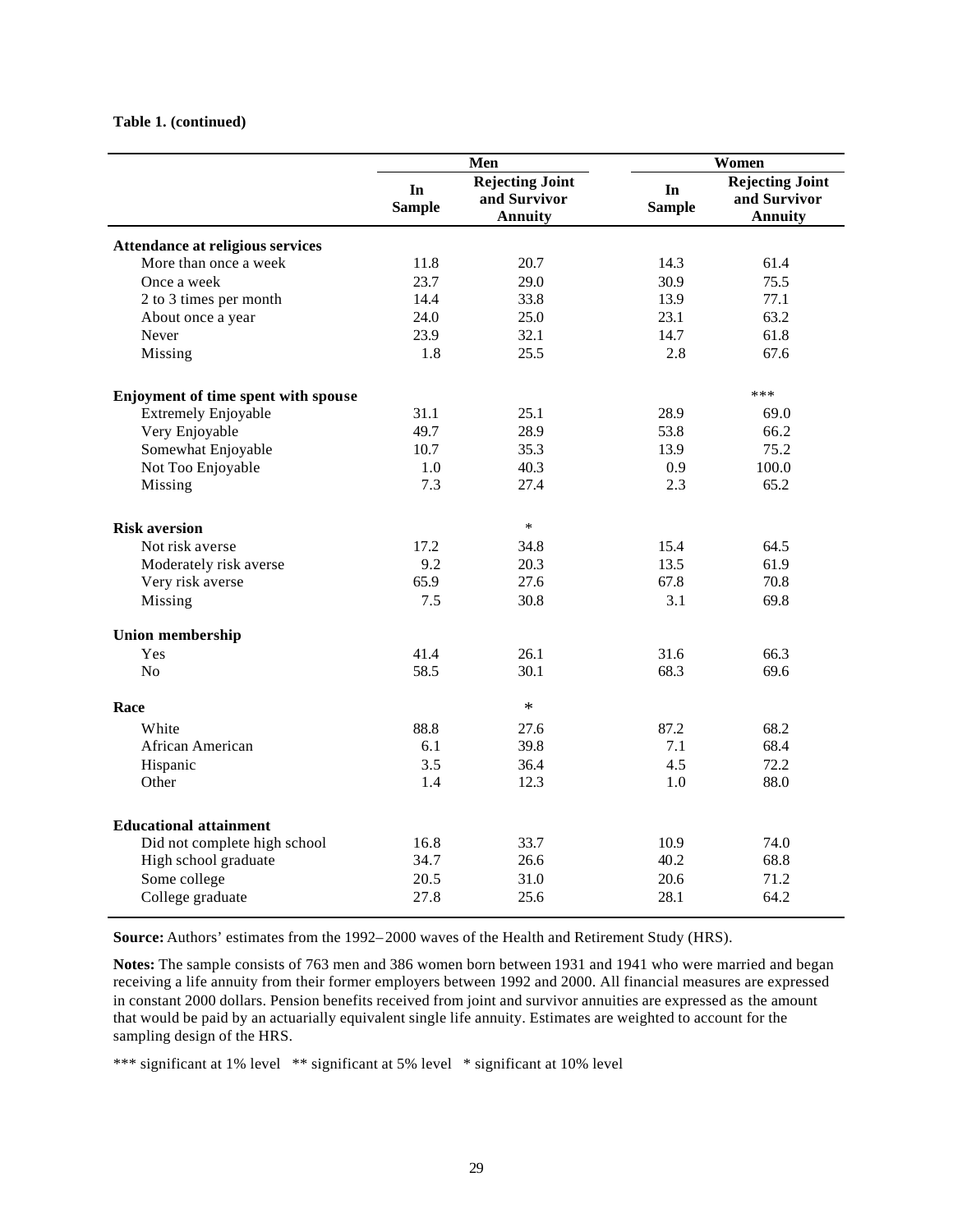**Table 2. Determinants of the Decision by Married Men to Forgo Spousal Survivor Protection**

| <b>Variables</b>                        | <b>Sample</b> | <b>Marginal Effects</b> |             |                    |  |
|-----------------------------------------|---------------|-------------------------|-------------|--------------------|--|
|                                         | <b>Means</b>  | (1)                     | (2)         | (3)                |  |
| Value of monthly pension                | 7.048         | $-0.052***$             | $-0.054***$ | $-0.054**$         |  |
| (expressed as natural log)              |               | (.016)                  | (.016)      | (.017)             |  |
| <b>Household wealth</b>                 | 11.190        | $-0.016**$              | $-0.012*$   | $-0.012*$          |  |
| (expressed as natural log)              |               | (.007)                  | (.007)      | (.007)             |  |
| Monthly nonpension household income     | 0.386         | $-0.001$                | $-0.006$    | $-0.001$           |  |
| (\$10,000)                              |               | (.035)                  | (.036)      | (.038)             |  |
| Spousal pension coverage in own name    | 0.573         | $0.145***$              | $0.132***$  | $0.131***$         |  |
|                                         |               | (.034)                  | (.034)      | (.035)             |  |
| Reports better health than spouse       | 0.313         | $0.064*$                | 0.057       | 0.052              |  |
|                                         |               | (.037)                  | (.038)      | (.038)             |  |
| Length of marriage, in years            | 3.282         | $\ldots$                | $-0.057**$  | $-0.057**$         |  |
| (expressed as natural log)              |               |                         | (.023)      | (.024)             |  |
| Reports not enjoying spending time with | 0.125         | $\cdots$                | 0.079       | 0.066              |  |
| spouse                                  |               |                         | (.054)      | (.054)             |  |
| Attends religious services more than    | 0.123         | $\ldots$                | $-0.086*$   | $-0.099*$          |  |
| once per week                           |               |                         | (.047)      | (.046)             |  |
| Not risk averse                         | 0.168         | $\ldots$                | 0.075       | 0.072              |  |
|                                         |               |                         | (.048)      | (.048)             |  |
| <b>Union membership</b>                 | 0.423         | $\ldots$                | $\cdots$    | $-0.037$           |  |
|                                         |               |                         |             | (.037)             |  |
| Race                                    |               |                         |             |                    |  |
| African American                        | 0.104         | $\ldots$                | $\cdots$    | $0.100*$<br>(.061) |  |
| Hispanic                                | 0.051         |                         |             | 0.035              |  |
|                                         |               | $\cdots$                | .           | (.082)             |  |
| [Reference: White or other]             | 0.845         | $\ldots$                | .           | $\cdots$           |  |
| <b>Educational attainment</b>           |               |                         |             |                    |  |
| Did not complete high school            | 0.189         | $\cdots$                | .           | $-0.009$<br>(.048) |  |
| [Reference: High school grad]           | 0.358         | $\cdots$                | .           | $\ldots$           |  |
| Some college                            | 0.199         | $\cdots$                | .           | $-0.003$           |  |
|                                         |               |                         |             | (.048)             |  |
| College graduate                        | 0.254         | $\cdots$                | .           | 0.014              |  |
|                                         |               |                         |             | (.049)             |  |
| Log likelihood                          |               | $-446.5$                | $-439.3$    | $-437.5$           |  |
| Pseudo $R^2$                            |               | 0.042                   | 0.058       | 0.062              |  |

**(continued)**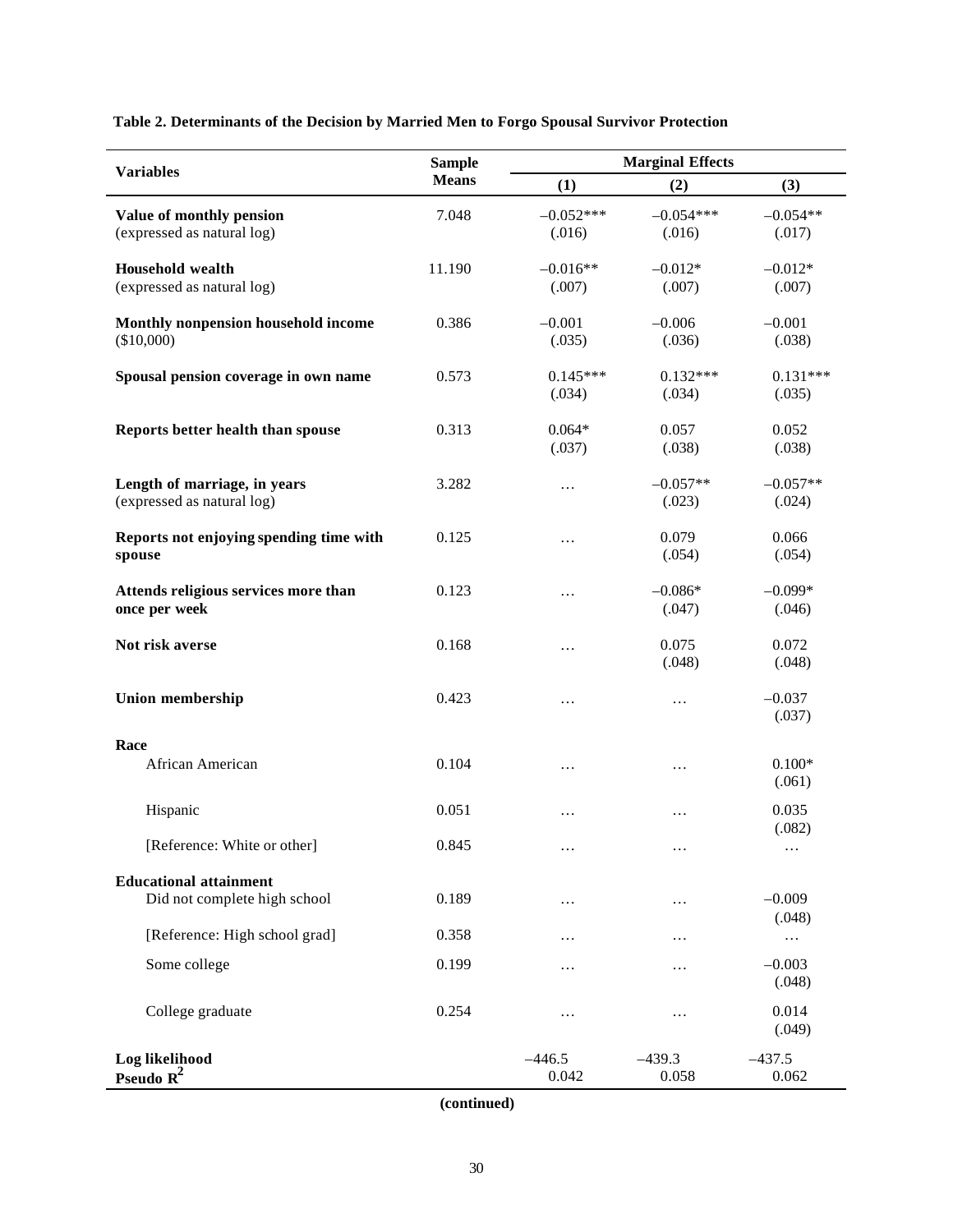**Source:** Authors' estimates from the 1992–2000 waves of the Health and Retirement Study (HRS).

**Notes:** Estimates are from a probit model, in which the dependent variable equals one if the respondent turns down a joint and survivor annuity, zero otherwise. Standard errors are in parentheses. The sample includes 763 married men born between 1931 and 1941 who began receiving a life annuity from their former employers between 1992 and 2000. The models also include missing variable indicators for spousal pension coverage, spousal health status, religious service attendance, and risk aversion, none of which were statistically significant. All dollar amounts are expressed in constant 2000 dollars. Sample means are not weighted.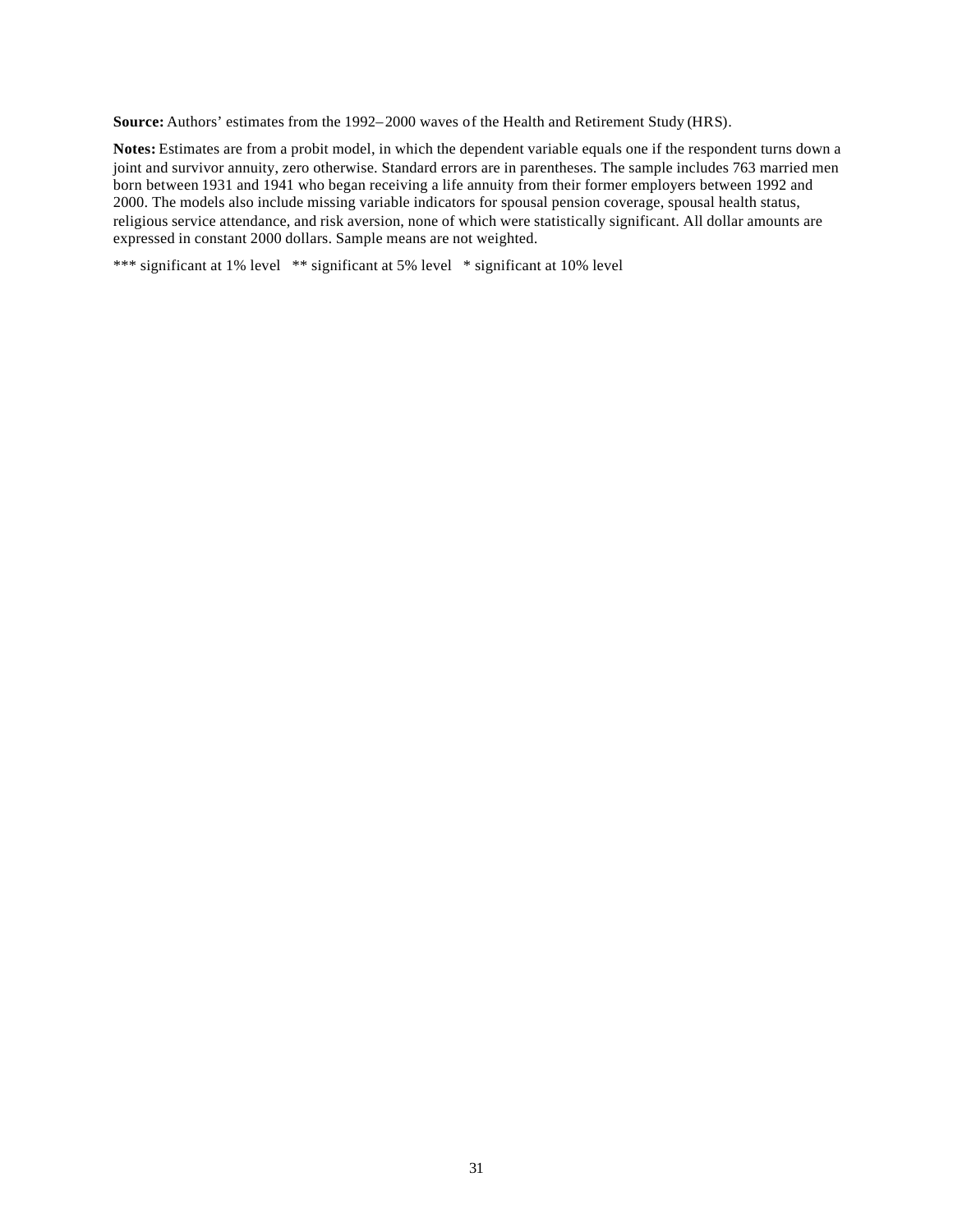**Table 3. Determinants of the Decision by Married Women to Forgo Survivor Protection**

| <b>Variables</b>                        | <b>Sample</b> | <b>Marginal Effects</b> |             |                    |  |
|-----------------------------------------|---------------|-------------------------|-------------|--------------------|--|
|                                         | <b>Means</b>  | (1)                     | (2)         | (3)                |  |
| Value of monthly pension                | 6.290         | $-0.110***$             | $-0.111***$ | $-0.107***$        |  |
| (expressed as natural log)              |               | (.026)                  | (.026)      | (.030)             |  |
| <b>Household wealth</b>                 | 11.449        | 0.006                   | 0.010       | 0.010              |  |
| (expressed as natural log)              |               | (.011)                  | (.012)      | (.012)             |  |
| Monthly nonpension household income     | 0.441         | 0.047                   | 0.051       | 0.048              |  |
| (\$10,000)                              |               | (.056)                  | (.057)      | (.058)             |  |
| Spousal pension coverage in own name    | 0.912         | 0.144                   | $0.154*$    | $0.158*$           |  |
|                                         |               | (.092)                  | (.094)      | (.094)             |  |
| Reports better health than spouse       | 0.444         | $0.107**$               | $0.097*$    | $0.103**$          |  |
|                                         |               | (.048)                  | (.049)      | (.050)             |  |
| Length of marriage, in years            | 3.428         | $\ldots$                | 0.014       | 0.012              |  |
| (expressed as natural log)              |               |                         | (.042)      | (.042)             |  |
| Reports not enjoying spending time with | 0.176         | $\cdots$                | $0.132**$   | $0.134**$          |  |
| spouse                                  |               |                         | (.057)      | (.061)             |  |
| Attends religious services more than    | 0.163         | $\cdots$                | $-0.079$    | $-0.083*$          |  |
| once per week                           |               |                         | (.068)      | (.069)             |  |
| Not risk averse                         | 0.152         | $\cdots$                | $-0.023$    | $-0.025$           |  |
|                                         |               |                         | (.071)      | (.071)             |  |
| <b>Union membership</b>                 | 0.323         | $\ldots$                | $\cdots$    | 0.019              |  |
|                                         |               |                         |             | (.054)             |  |
| Race                                    |               |                         |             |                    |  |
| African American                        | 0.137         | $\ldots$                | .           | $-0.021$<br>(.081) |  |
| Hispanic                                | 0.054         | $\cdots$                | .           | 0.011              |  |
|                                         |               |                         |             | (.113)             |  |
| [Reference: White or other]             | 0.809         | $\cdots$                | .           | $\cdots$           |  |
| <b>Educational attainment</b>           |               |                         |             |                    |  |
| Did not complete high school            | 0.121         | $\cdots$                | $\cdots$    | 0.039<br>(.081)    |  |
| [Reference: High school grad]           | 0.404         | $\cdots$                | .           | $\ldots$           |  |
| Some college                            | 0.199         | $\cdots$                | .           | 0.067<br>(.067)    |  |
| College graduate                        | 0.276         | $\cdots$                | .           | $-0.014$           |  |
|                                         |               |                         |             | (.069)             |  |
|                                         |               | $-227.7$                | $-224.3$    | $-223.5$           |  |
| Log likelihood<br>Pseudo $R^2$          |               | 0.063                   | 0.078       | 0.081              |  |

**(continued)**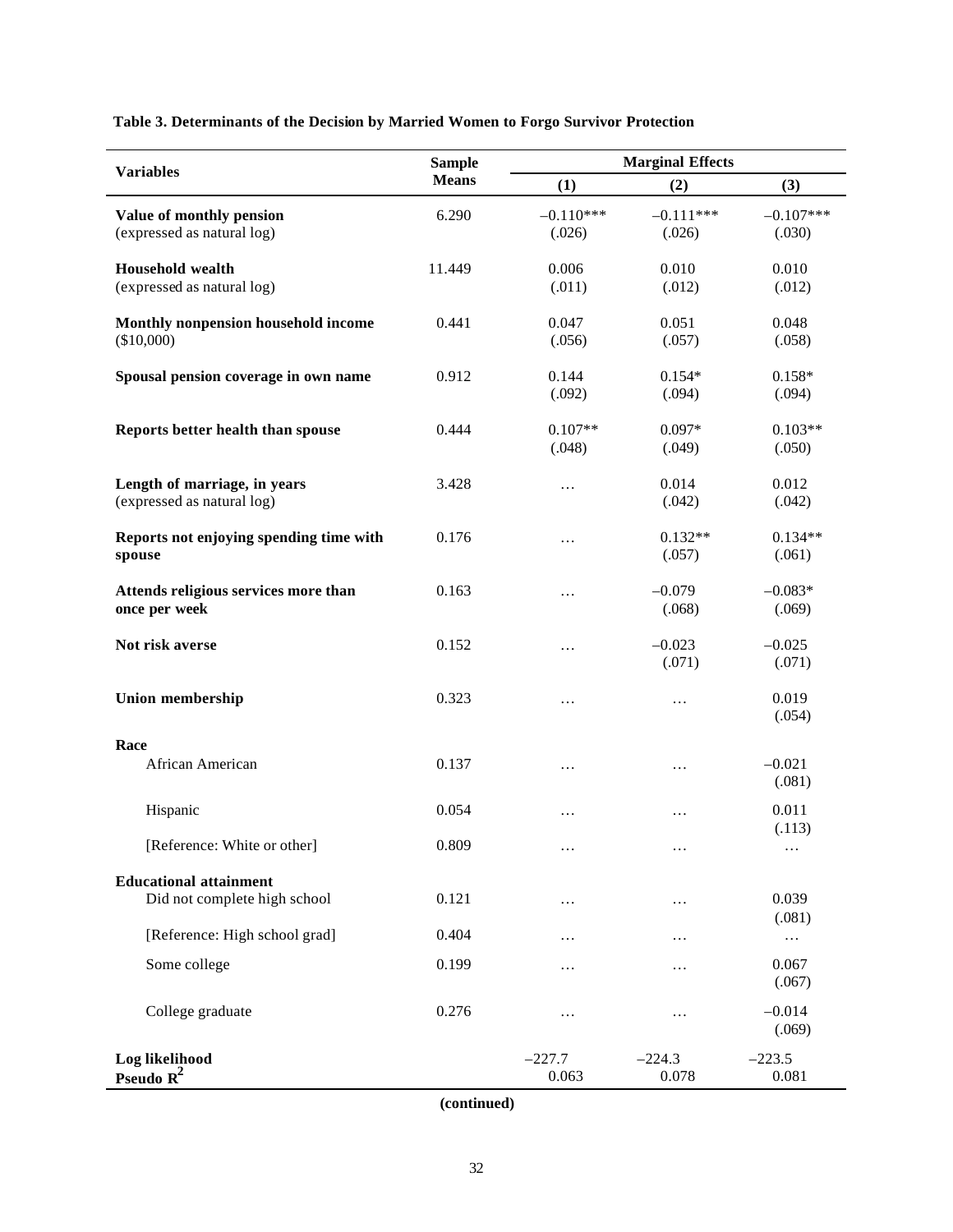**Source:** Authors' estimates from the 1992–2000 waves of the Health and Retirement Study (HRS).

**Notes:** Estimates are from a probit model, in which the dependent variable equals one if the respondent turns down a joint and survivor annuity, zero otherwise. Standard errors are in parentheses. The sample includes 386 married women born between 1931 and 1941 who began receiving a life annuity from their former employers between 1992 and 2000. The models also include missing variable indicators for spousal pension coverage, spousal health status, religious service attendance, and risk aversion, none of which were statistically significant. All dollar amounts are expressed in constant 2000 dollars. Sample means are not weighted.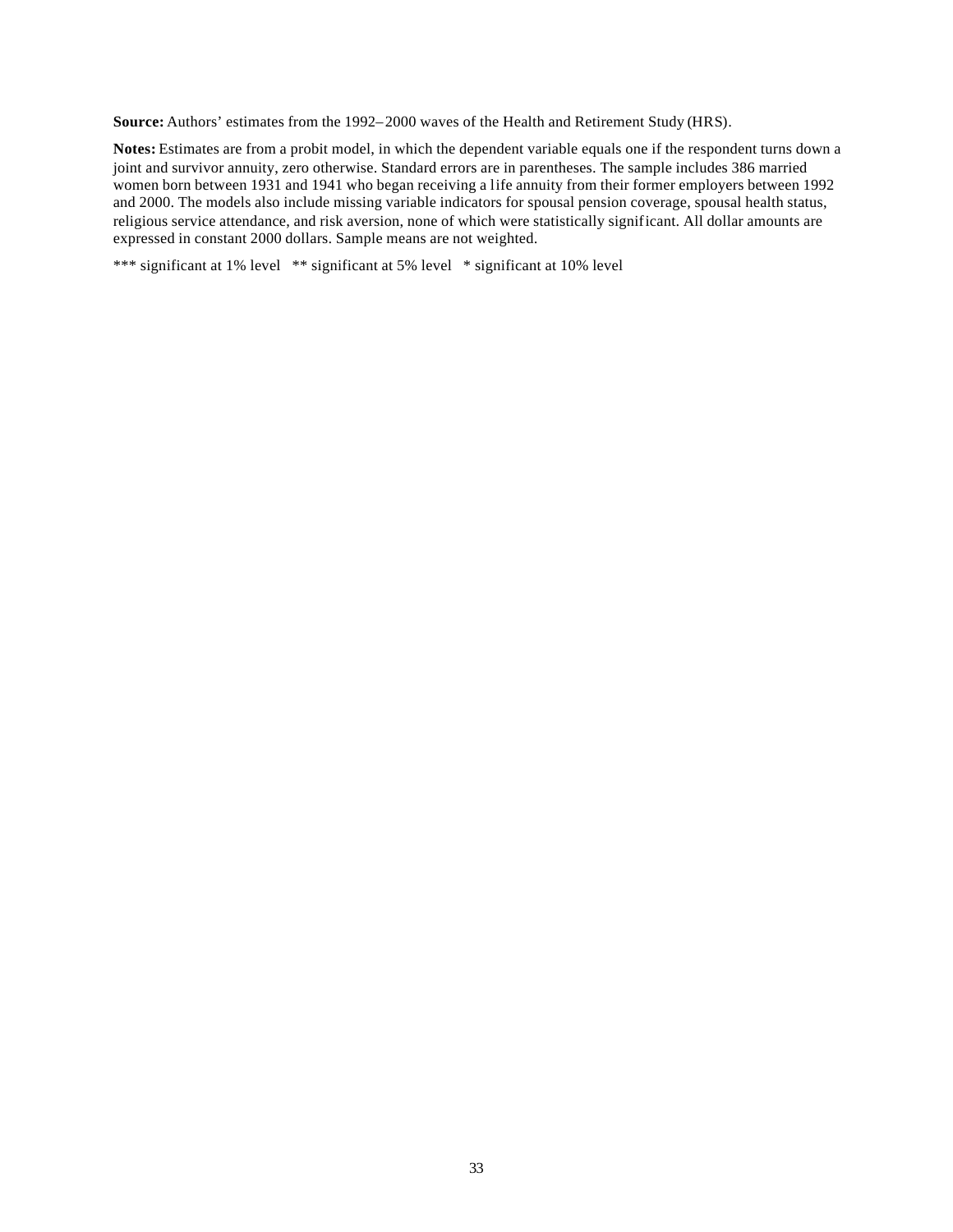|                                                                                   | Men   | Women |
|-----------------------------------------------------------------------------------|-------|-------|
| Before accounting for potential explanations for rejecting survivor<br>protection | 28.4% | 68.6% |
| After accounting for potential explanations for rejecting survivor<br>protection: |       |       |
| Spouse has access to other types of survivor protection                           |       |       |
| Spouse receives own pension                                                       | 25.7  | 38.5  |
| Spouse has adequate pension coverage                                              | 21.4  | 29.9  |
| Couple is in the top quintile of the wealth distribution                          | 17.9  | 21.8  |
| Pensioner has adequate life insurance coverage                                    | 11.2  | 12.3  |
| Pension is worth less than \$250 per month                                        | 10.7  | 8.8   |
| Couple's income is below 125% of the federal poverty level                        | 9.9   | 7.4   |
| Spouse is in worse health than pensioner                                          | 6.5   | 2.6   |

#### **Table 4. Cumulative Share of Married Annuitants Who Reject Survivor Protection and Whose Payout Decision Cannot Be Explained by Characteristics of the Couple**

**Source:** Authors' estimates from the 1992–2000 waves of the Health and Retirement Study (HRS).

**Notes:** The sample includes 763 married men and 386 married women born between 1931 and 1941 who began receiving a life annuity from their former employers between 1992 and 2000.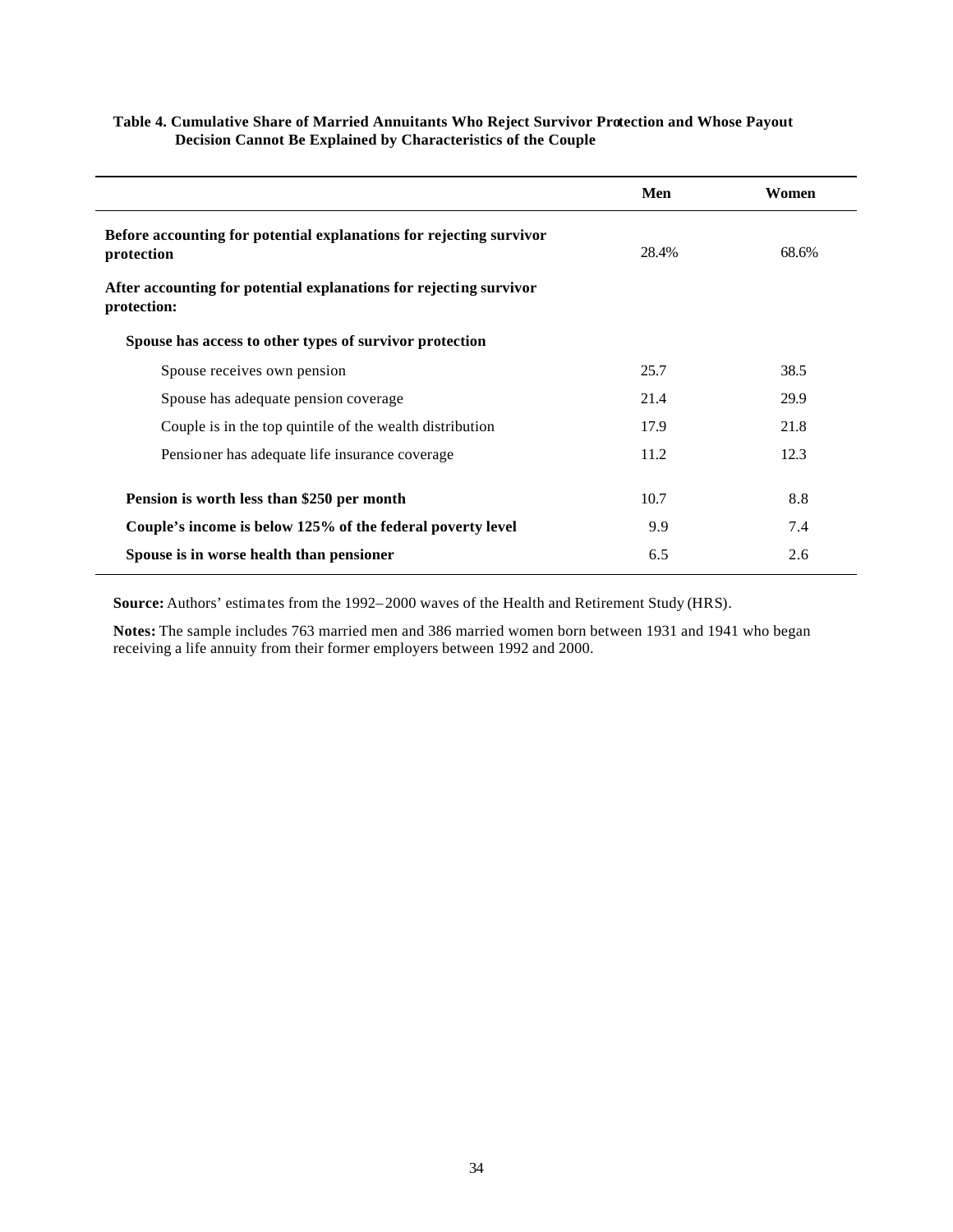#### **APPENDIX: Annuitization vs. Lump-Sum Distributions**

Before retirees choose between taking their pension benefits as a single life or a joint and survivor annuity, they must first decide whether to receive an annuity at all, or whether to receive their benefits as a lump-sum payment. This decision can have a substantial impact on economic well-being during retirement. Those who opt for lump-sum distributions run the risk of depleting their assets so they are left with no resources beyond Social Security, but they will be able to bequeath some of their pension wealth to their heirs if they die at relatively young ages. To better understand pension payouts, therefore, it is important to examine whether a retiree takes benefits in the form of an annuity or instead opts for a lump-sum distribution. In this section, we compute the share of retirees with DB pension coverage who choose a lump-sum distribution and examine the factors influencing their decisions.

#### **Background**

Although the default payout option for defined benefit (DB) plans is an annuity, many retirees now have the option of taking a lump-sum distribution. In 1995, only about 15 percent of active DB participants in the private sector had the option of taking a lump-sum pension distribution at retirement (U.S. Bureau of Labor Statistics (BLS) 1998, table 113). This share increased to 43 percent in 2000, due in part to the growth of cash balance plans, a special type of DB plan that typically provides a lump-sum distribution option at retirement (BLS 2003, table 76). Because firms converting to cash balance plans typically grandfather older workers into their traditional DB plans, however, the availability of lump-sum distributions to new retirees has likely not increased as quickly as that for all workers.

In contrast to DB plans, defined contribution (DC) plans typically do not offer an annuity payout option at retirement. In 1997, only about a quarter of DC participants had the option of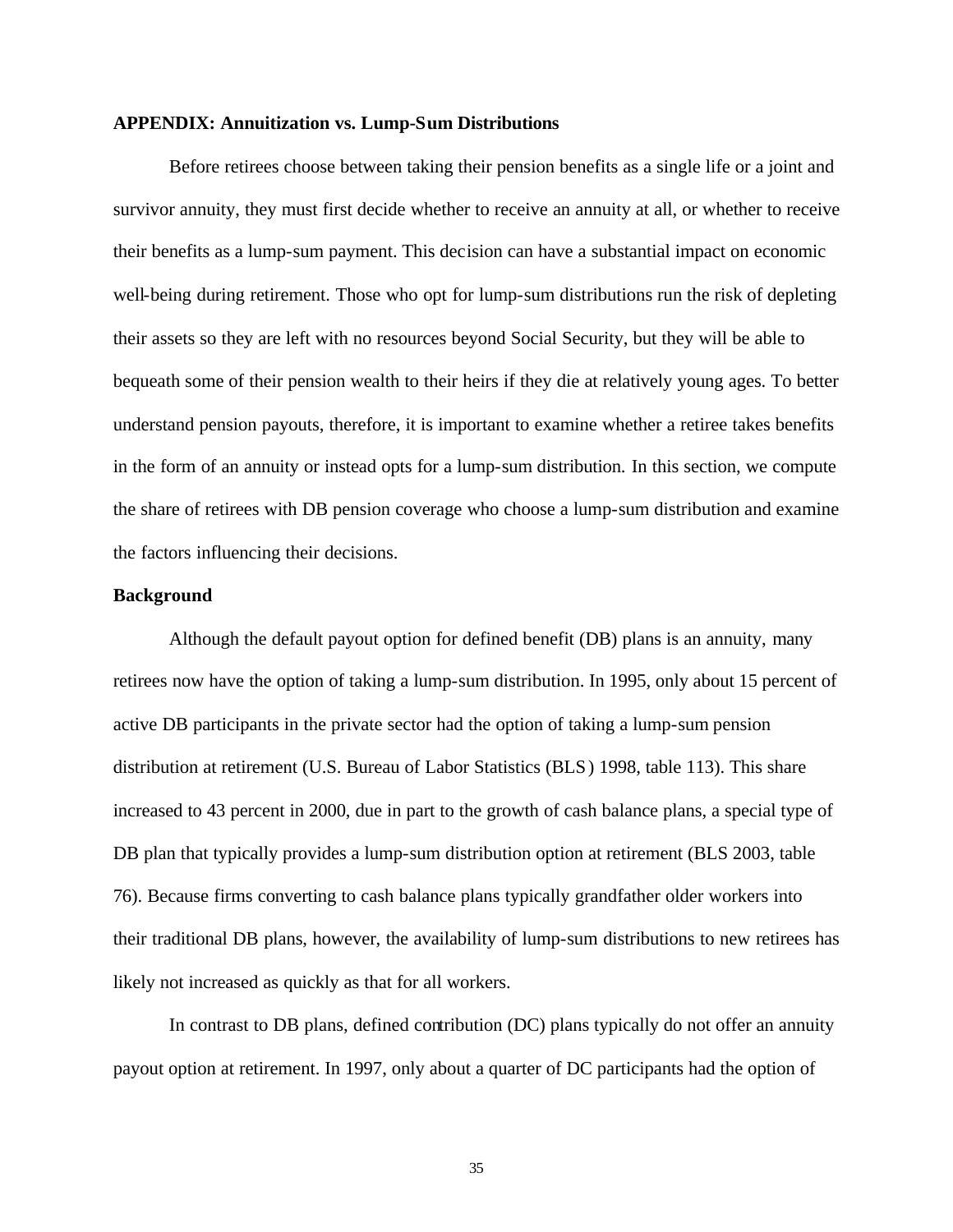taking their benefits in the form of annuities, whereas more than 90 percent had a lump-sum distribution option available at retirement (BLS 1999, tables 167 and 182). Those wishing to annuitize their benefits would have to use the proceeds from their lump-sum distributions to purchase an annuity in the private market, where adverse selection generally depresses the rate of return.

Numerous studies have examined lump-sum distributions from pension plans and have focused on whether individuals roll these distributions over to Individual Retirement Accounts  $(IRAs)$  or other tax qualified accounts.<sup>1</sup> These studies agree that most people who take lump-sum distributions do not roll them over into tax qualified accounts. However, the likelihood of rolling over a distribution increases with the size of the distribution, so that a larger share of dollars than accounts are rolled over. In 1996, for example, two-fifths of job changers rolled over their plan distributions to other tax qualified plans, but four-fifths of all dollars distributed were rolled over (Yakoboski 1997).

Although these studies provide valuable insights into what individuals do with their lump-sum distributions, few studies examine the decision between annuitizing or taking a lump sum. In addition, much of the literature focuses on decisions prior to retirement. Hurd, Lillard, and Panis (1998) provide one of the few analyses of pension distribution decisions among older workers who change jobs or retire. They use the Health and Retirement Study (HRS) to examine workers born between 1931 and 1941 who leave jobs between 1992 and 1996, when they were between ages 51 and 65. They find that 56 percent of adults leaving their jobs with pension assets either began collecting an annuity or planned to draw an annuity in the future. Fully 81 percent of those with DB pension dispositions annuitize their assets, compared with 3 percent of

<sup>&</sup>lt;sup>1</sup> See, for example, Burman, Coe, and Gale (1999); Moore and Muller (2001); Poterba, Venti, and Wise (1998); Sabelhaus and Weiner (1999); and Yakoboski (1997).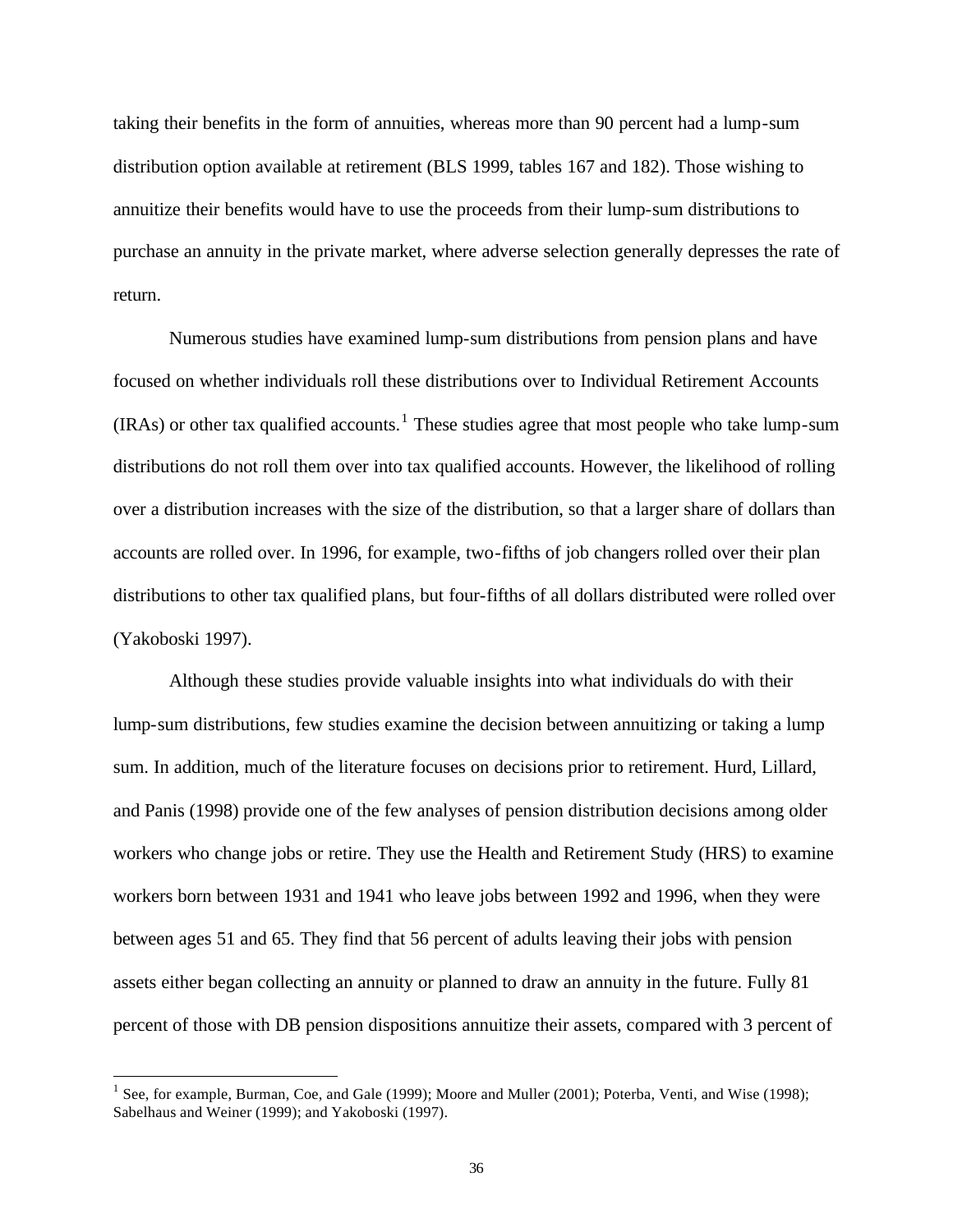those in DC plans. However, about two-thirds of DC participants rolled their balances into IRAs or left their money in their plans to accumulate, and many of them might choose to annuitize at a future date. In fact, Brown (2001) reports that nearly half of adults ages 51 to 61 in DC plans expect to annuitize their plan assets sometime in the future. $2$ 

Our analysis uses HRS data through 2000, allowing us to examine the annuitization decision for those who leave jobs between 1992 and 2000. We focus our analysis specifically on those workers who are married and choose (or expect) to collect their DB pensions in the form of a lump-sum distribution. These individuals are of particular policy concern, because by failing to annuitize their pension wealth they forgo an opportunity to provide themselves (and their spouses) with a guaranteed source of retirement income.

#### **Data and Methods**

 $\overline{a}$ 

We examine the decision to take a DB pension in the form of a lump-sum distribution instead of an annuity with a probit model, estimated for a sample of married adults leaving a job with DB pension coverage.<sup>3</sup> The model relates the annuitization decision to characteristics of the pensioner at the time of retirement. We estimate the model separately for men and women because factors that affect the annuitization decision likely differ by gender.

The data for our analysis come from the 1992 to 2000 waves of the HRS, described in the body of the report. Our sample includes married individuals born between 1931 and 1941 who

 $2 \text{ In a 2001 survey, LIMRA International, Inc., found that only 9 percent of recent retrieves with pension coverage }$ chose to annuitize their benefits (Albrycht, Drinkwater, and Sondergeld 2002). There are likely several explanations for this low annuitization rate compared to that using the HRS data. First, the LIMRA sample consists only of retirees with access to lump -sum distributions, thereby increasing the likelihood that a retiree had chosen a lump sum distribution rather than an annuity. Second, the LIMRA data distinguish annuities fro m installment payments. In contrast, the HRS questions reference "receiving benefits," which presumably could include both annuity payments and installment payments. Finally, whereas the HRS respondents can report that they expect to receive benefits in the future, the LIMRA data reflect only those currently receiving annuity benefits.

 $3$  We do not include retirees with DC coverage in our analysis because presumably few had the option of annuitizing their accounts directly through their employers.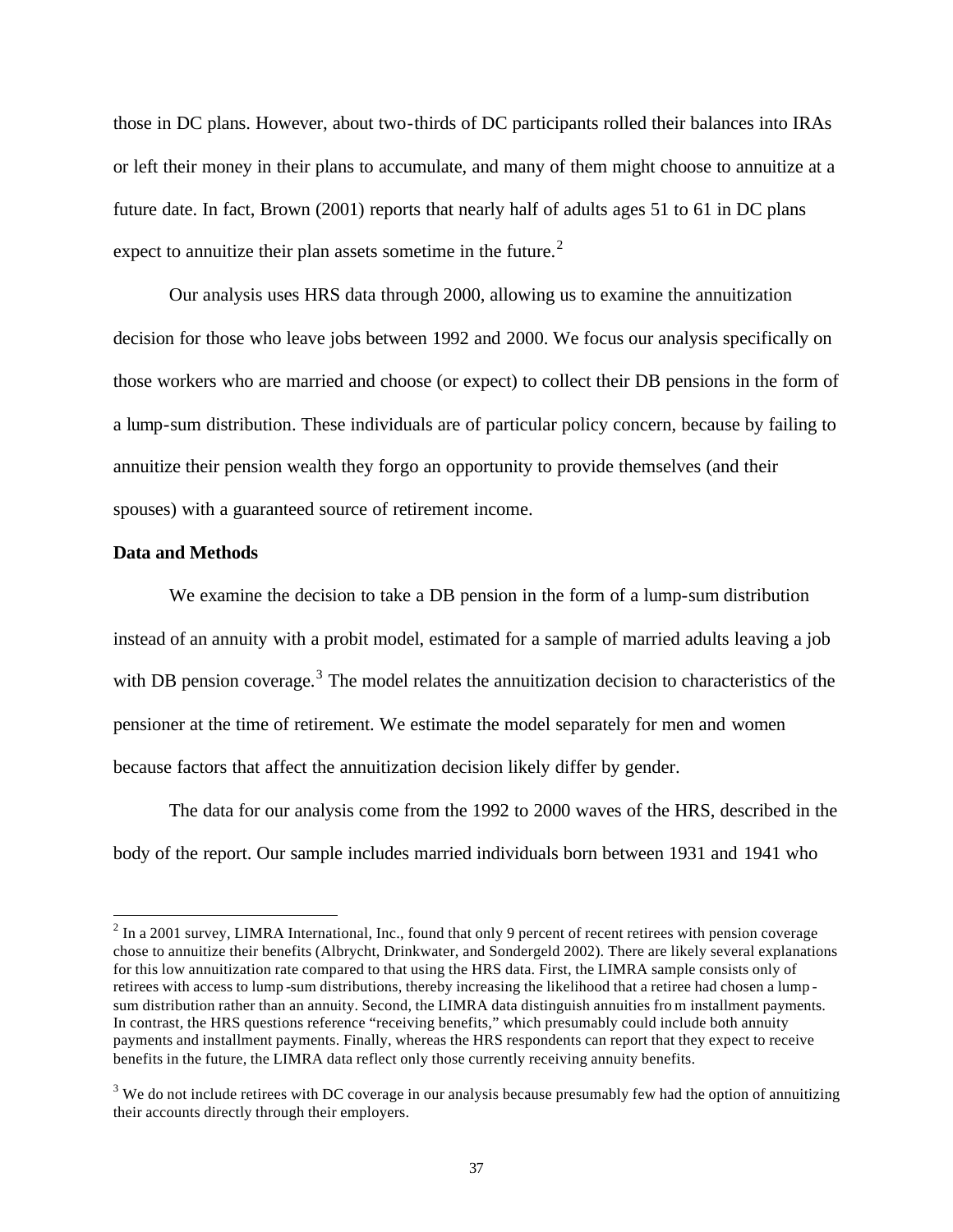reported leaving a job with a DB pension between 1992 and  $2000$ .<sup>4</sup> Our final sample consists of  $1,017$  men and 583 women.<sup>5</sup> Note that because we could not distinguish retirees who had access to a lump-sum distribution from those who did not, our sample includes all retirees facing a DB pension distribution decision as opposed to only those with a lump-sum option. <sup>6</sup>

The dependent variable is a binary measure that identifies adults who forgo taking their pension in the form of an annuity. We set this variable equal to one if the respondent does not receive or expect to receive annuity payments. Possible forms of payout for those forgoing an annuity include receiving a cash settlement, rolling over the pension into an IRA, and expecting a lump-sum distribution at a later date. For ease of exposition, we characterize those choosing any of the three nonannuity options as choosing a lump-sum distribution. We base the measure on information collected at the time respondents reported leaving the job at which they had worked the longest.

<sup>&</sup>lt;sup>4</sup> The HRS questions that were used here to determine whether an individual opted for an annuity or a lump-sum distribution are different from those used in the body of the report to determine whether an annuitant chose a joint and survivor annuity. Therefore, although there is overlap between the samples used in the appendix and those used in the main report, there are some differences. (For instance, the sample in the main report includes everyone receiving an annuity, regardless of whether they had a DB or a DC pension. The appendix sample includes only those leaving jobs with DB pensions.)

 $<sup>5</sup>$  Many respondents are unwilling or unable to answer all of the detailed questions asked about their DB pension</sup> plans. Individuals who did not or could not explain what happened to their pension when they left their employer were dropped from the study. We dropped from our sample 59 individuals with missing information about how they received their pension benefits. In addition, we dropped 11 individuals because we did not have enough information to determine their pension wealth. (As described below, we imputed missing pension wealth using information on earnings and tenure, which was not available for these 11 individuals.)

<sup>&</sup>lt;sup>6</sup> The HRS asks active workers with pension coverage whether they will have access to a lump-sum distribution when they leave their job. However, when asking retired workers whether they took a lump sum, the survey did not confirm whether a lump sum was available. There were many inconsistencies in individual responses regarding the availability of a lump -sum option and the receipt of a lump -sum payment. For instance, many active workers who initially reported that they would not have access to a lump sum when they left their job later reported taking a lump-sum distribution. Therefore, we lacked confidence in the credibility of the self-reported information on lump sum availability. (See Gustman and Steinmeier (2001) for more detail regarding the accuracy of self-reported pension data.)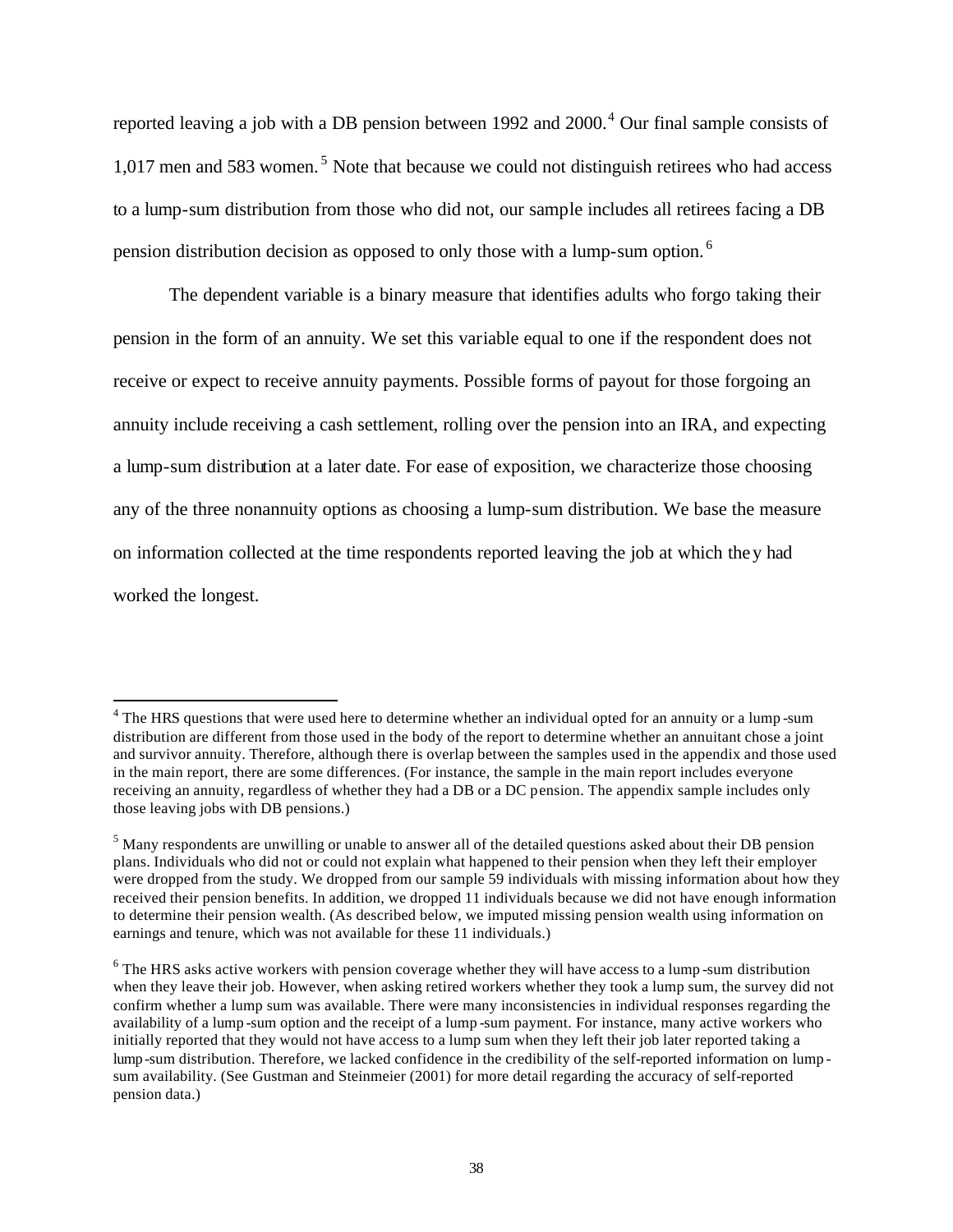The covariates in the model consist of variables designed to capture the costs and benefits of taking an annuity, including both financial and nonfinancial factors. All financial information and demographic data used in the analysis of the pension payout decision were taken from the wave in which the retiree first reported leaving a job.

Financial variables in the model include measures of the size of pension wealth and the ratio of pension wealth to nonretirement financial wealth<sup>7</sup> As pension wealth and the ratio of pension wealth to total wealth increases, the more important an annuity becomes in ensuring that retirees do not exhaust their non-Social Security resources. We expect, therefore, that retirees will be less likely to forgo an annuity as the value of pension wealth increases and as pension wealth represents a larger share of total nonretirement financial wealth.

The model also includes a number of other factors that are likely to play a role in whether the retiree opts for an annuity or a lump-sum distribution, including health status, attitudes toward risk, and financial planning horizon. Retirees who expect to live longer are more at risk of exhausting their assets, and would therefore benefit most from an annuity. To capture the impact of life expectancy on the decision to annuitize, we include measures of self-reported health status. Retirees who are more risk averse may be more likely to choose an annuity than those who are more willing to take risks, as are those who are more forward looking when making financial decisions. Therefore, we also include measures of risk aversion and the

 $<sup>7</sup>$  Pension wealth is calculated as the lump -sum payment retirees would receive if they chose to forgo an annuity.</sup> This value reflects self-reported amounts for those who chose a cash settlement or a rollover option. For those choosing annuities, the value reflects the actuarial present value of future benefit payments, calculated based on the ages of the pensioner and the spouse. Benefit payments are based on self-reported information. Because the questions that we used to determine the type of pension disbursement were asked separately from questions related to whether the annuities are single life or joint and survivor annuities, we could not ascertain in all cases which option was chosen. Therefore, we made the simplifying assumption that all annuities were joint and survivor annuities, and calculate present values accordingly. For the 250 individuals who knew how their pensions were disbursed, but did not know the amount of either their lump -sum distribution or their annuity payment, we imputed pension wealth values using a hot-deck procedure based on earnings and tenure categories.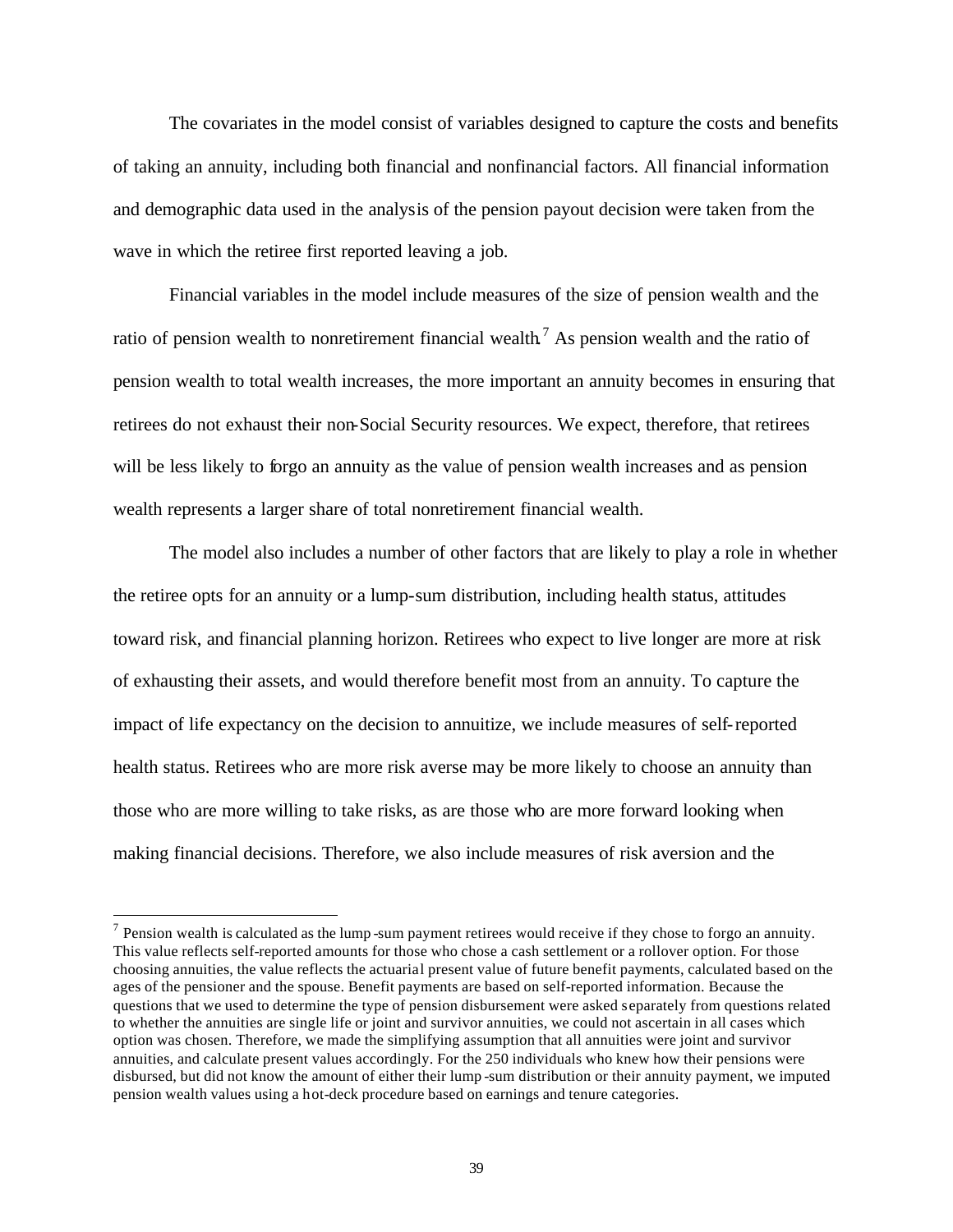financial planning horizon. The model also controls for the age at which the pension distribution decision is made (which may reflect differences in health), race (which may reflect differences in health and wealth), and education (which may reflect differences in financial savvy or attitudes about risk). Because some of the variables we examine may be collinear, we report results from two different specifications of the model—a narrow specification that includes only pension wealth and the ratio of pension wealth to financial wealth, and a broad specification that includes the additional covariates.

#### **Results**

 $\overline{a}$ 

Table A-1 reports the shares of married men and women retiring with DB pensions who reject annuitization in favor of a lump-sum distribution and how they differ by key retiree and spouse characteristics. The majority of DB recipients take their benefits in the form of annuities. Overall, only 13 percent of men and 19 percent of women take their benefits as lump-sum payments. The likelihood of opting for a lump-sum distribution is greatest for those with the lowest levels of pension wealth. Nearly two-thirds of men and three-quarters of women with pension wealth below \$10,000 choose lump-sum distributions.<sup>8</sup> Part of the reason for the low annuitization rates among these retirees may reflect some employers' decisions to offer annuities only to retirees with pensions valued above a certain threshold.

Retirees more likely to reject an employer-sponsored annuity in favor of a lump-sum distribution also include those whose pension wealth is small relative to their nonretirement financial wealth and those with a high school degree or some college education but not a college degree. White men, men who are not very risk averse, and women who are relatively young

 $8$  Because retirees with greater pension wealth are more likely to annuitize, the share of total pension dollars annuitized exceeds the share of DB participants who annuitize. Overall, 85 percent of DB participants annuitize, compared with 89 percent of aggregate pension wealth.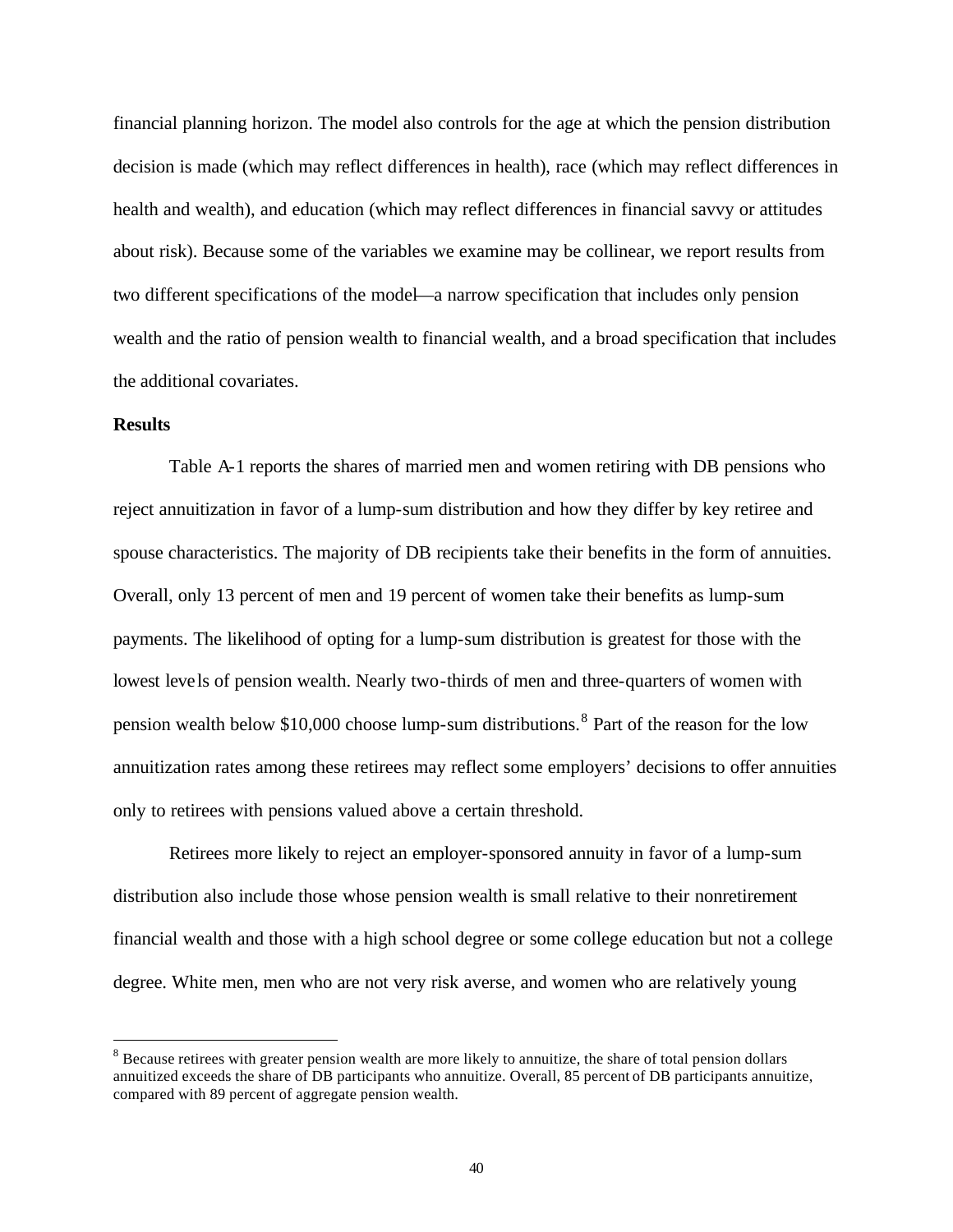when they leave their jobs and make their pension distribution decisions are also more likely to opt for lump-sum distributions. There is little apparent correlation between annuity take-up and other economic or demographic characteristics.

#### *Multivariate Estimates for Married Men*

Table A-2 reports the probit regression results for married men. Positive values indicate the increase in likelihood (in percentage points) of rejecting an annuity in favor of a lump-sum distribution; negative values indicate the decrease in likelihood of choosing a lump sum. The likelihood of choosing a lump sum decreases with the level of pension wealth. Men with pension wealth greater than \$200,000 are about 30 percentage points less likely to choose a lump sum than are those with wealth less than \$10,000. Even men with more moderate pension wealth levels are between 8 to 19 percentage points less likely to choose a lump sum than those with little pension wealth.

Men whose pension wealth is large relative to their household nonretirement financial wealth are less likely to take a lump sum. Those whose pension wealth is more than five times as much as their financial wealth are about 3 to 8 percentage points less likely to reject annuities in favor of a lump sum than those whose pension wealth is less than their financial wealth. Presumably, pension income is a more important source of retirement income for these households, and retirees value the protection that annuitized income provides against the risk of exhausting their assets.

Certain patterns in the demographic and behavioral predictors also emerge. Men who did not complete high school are nearly 5 percentage points less likely to take a lump sum than high school graduates, and African-American men are 7 percentage points less likely to take a lump sum than white men. This may be somewhat surprising, because those with limited education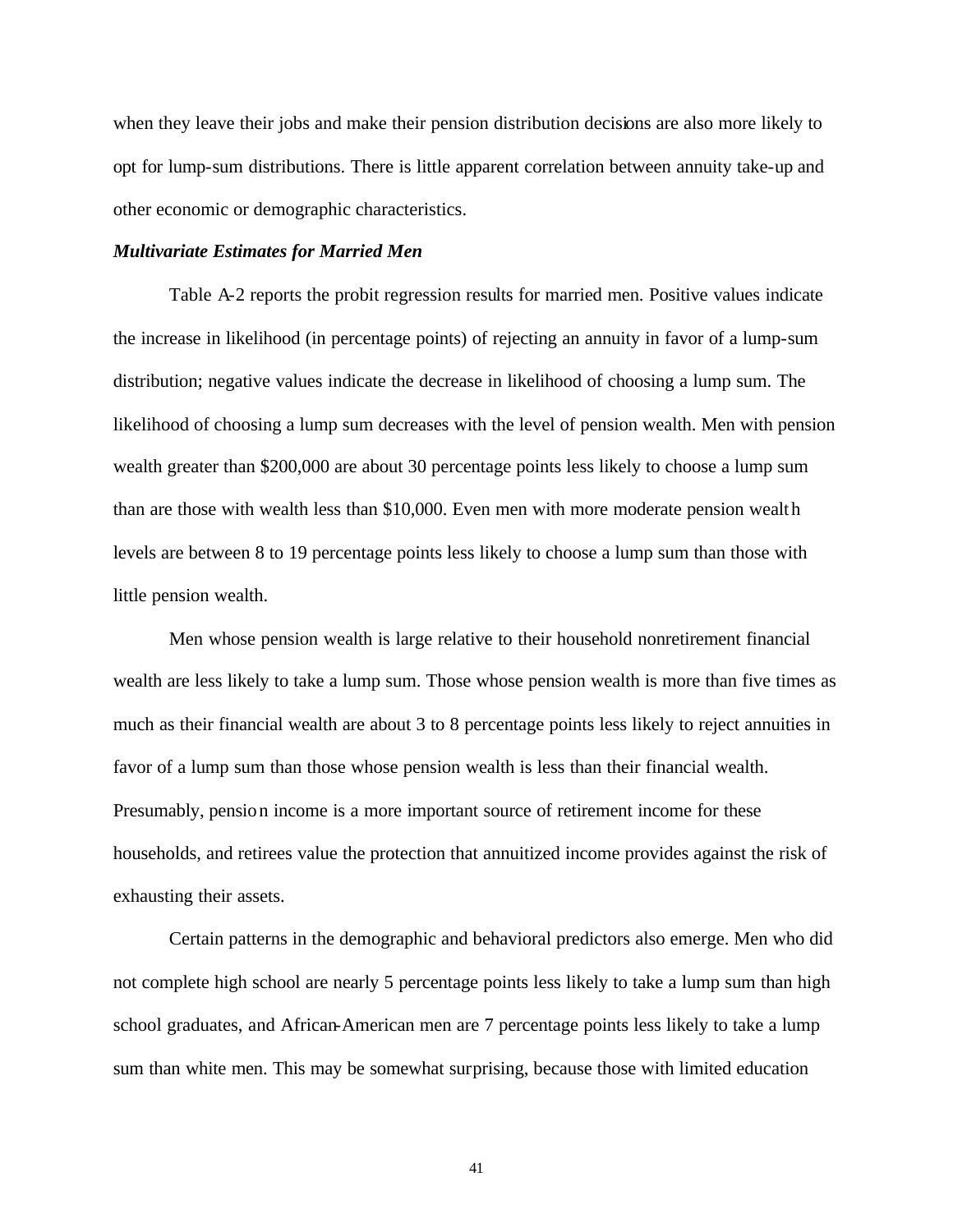might receive little information regarding the importance of annuities. On the other hand, it may be easier for workers to accept an annuity rather than deal with the financial complexities of managing a lump-sum distribution, especially since annuities are the default option for DB plans.

Men who are willing to take chances are about 5 percentage points more likely to take a lump sum than those who more risk averse. This result perhaps reflects their willingness to increase their current consumption possibilities even if it may increase the risk of becoming financially insecure at a later date.

#### *Multivariate Estimates for Married Women*

Table A-3 reports the probit regression results for married women. As with men, the likelihood of choosing a lump sum decreases with the level of pension wealth, and women with pension wealth greater than \$200,000 are about 25 percentage points more likely to annuitize than to take a lump sum compared to those with pension wealth less than \$10,000. Even women with more moderate pension wealth levels are about 15 to 24 percentage points more likely to annuitize than those with little pension wealth. In addition, women whose pension wealth is at least five times as great as their financial wealth are 7 to 10 percentage points more likely to annuitize.

In contrast to men, there are no significant differences among women in the likelihood of choosing a lump-sum distribution by education, race, or risk aversion. However, younger women are more likely to choose a lump sum than older women. Women who leave jobs and make their pension distribution decisions at ages 51 to 55 are 7 to 9 percentage points more likely to choose a lump sum than those ages 56 to 65. Perhaps women who leave jobs at younger ages are not retiring, but simply moving to another job.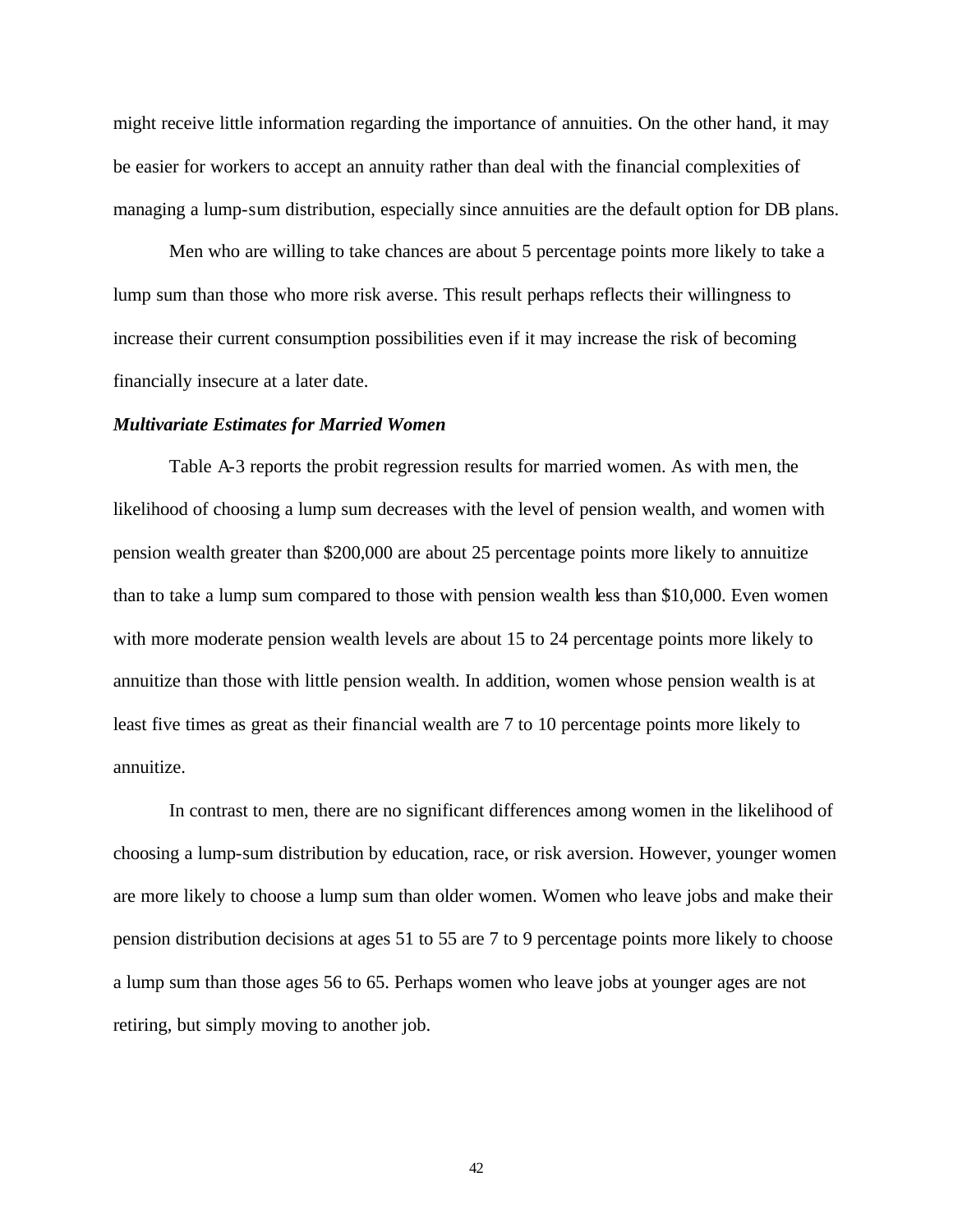#### **Conclusions**

Most older married workers who leave jobs with DB pension coverage take their benefits in the form of an annuity. Few choose to take lump-sum distributions, perhaps due to the relative lack of availability of lump-sum distributions among DB participants, and those who do tend to have little pension wealth. Mandating annuitization as the default DB pension distribution option appears to have helped minimize the share of retirees forgoing annuitization.

In the past, however, relatively few workers with DB pensions have had the opportunity to take a lump-sum distribution. As DC plans continue to replace DB plans as employers' retirement plan of choice, and as DB plans increasingly provide retirees with the option of receiving their benefits in the form of a lump-sum distribution, more retirees will be confronted with the decision of whether to annuitize their pensions. The ramifications of this decision are long lasting. Those who forgo the opportunity to receive an annuity sacrifice a source of guaranteed income for themselves. Furthermore, by not electing a joint and survivor annuity they forgo the opportunity to provide income protection for their spouse. Increasing the share of retirees forgoing annuities raises the prospect of retired workers depleting their assets so that they have no resources beyond Social Security and higher poverty rates among widows. Extending the annuity default option rules to DC plans could help avoid this outcome.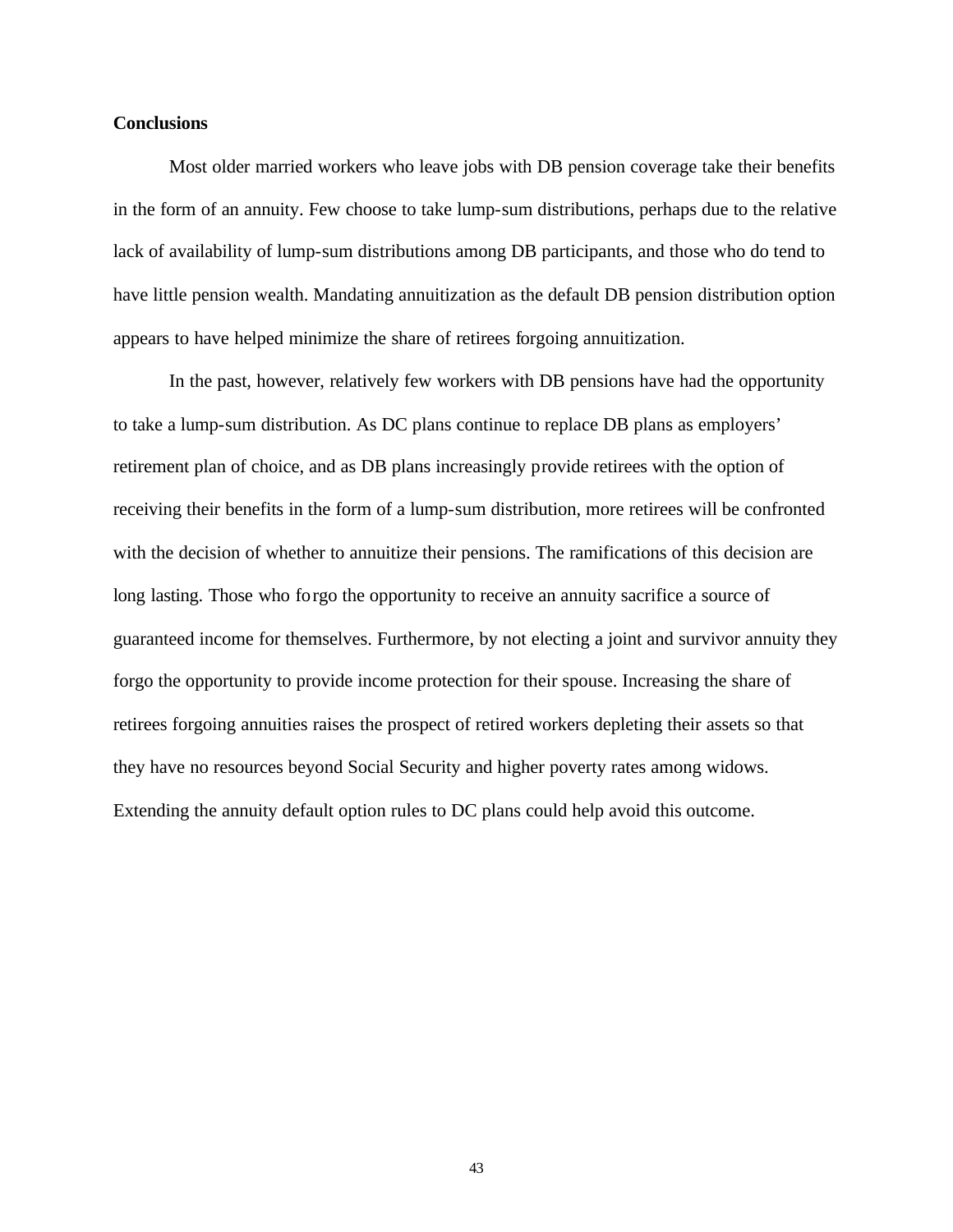#### **References**

- Albrycht, Chuck, Matthew Drinkwater, and Eric T. Sondergeld. 2002. "Opportunities in the Pension Rollover Market—Employee Perspective." Windsor, Conn.: LIMRA International, Inc.
- BLS. See U.S. Bureau of Labor Statistics.
- Brown, Jeffrey R. 2001. "Private Pensions, Mortality Risk, and the Decision to Annuitize." *Journal of Public Economics* 82(1): 29–62.
- Burman, Leonard E., Norma B. Coe, and William G. Gale. 1999. "What Happens When You Show Them the Money?: Lump-Sum Distributions, Retirement Income Security, and Public Policy." Final Report to the U.S. Department of Labor, Pension and Welfare Benefits Administration. Washington, D.C.: The Urban Institute.
- Gustman, Alan, and Thomas Steinmeier. 2001. "What People Don't Know About Their Pensions and Social Security: An Analysis Using Linked Data from the Health and Retirement Study." In *Private Pensions and Public Policies,* edited by William G. Gale, John B. Shoven, and Mark J. Warshawsky. Washington, D.C.: Brookings Institution.
- Hurd, Michael, Lee Lillard, and Constantijn Panis. 1998. "An Analysis of the Choice to Cash Out Pension Rights at Job Change or Retirement." RAND Report for the Department of Labor, DRU-1979-DOL. Santa Monica, Calif.: RAND.
- Moore, James H., and Leslie A. Muller. 2001. "Lump-Sum Pension Distributions: Evidence from the 1991-1993 Panels of the SIPP." Unpublished manuscript.
- Poterba, James M., Steven F. Venti, and David A. Wise. 1998. "Lump-Sum Distributions from Retirement Savings Plans: Receipt and Utilization." In *Inquiries in the Economics of Aging*, edited by David A. Wise. Chicago: University of Chicago Press, pp. 85-105.
- Sabelhaus, John, and David Weiner. 1999. "Disposition of Lump-Sum Pension Distributions: Evidence from Tax Returns." *National Tax Journal* 52(3): 593–613.
- U.S. Bureau of Labor Statistics. 1998. *Employee Benefits in Medium and Large Private Establishments, 1995*. BLS Bulletin No. 2496. Washington, D.C.: U.S. Bureau of Labor Statistics.
- U.S. Bureau of Labor Statistics. 1999. *Employee Benefits in Medium and Large Private Establishments, 1997*. BLS Bulletin No. 2517. Washington, D.C.: U.S. Bureau of Labor Statistics.
- U.S. Bureau of Labor Statistics. 2003. *National Compensation Survey: Employee Benefits in Private Industry in the United States, 2000.* BLS Bulletin No. 2555. Washington, D.C.: U.S. Bureau of Labor Statistics.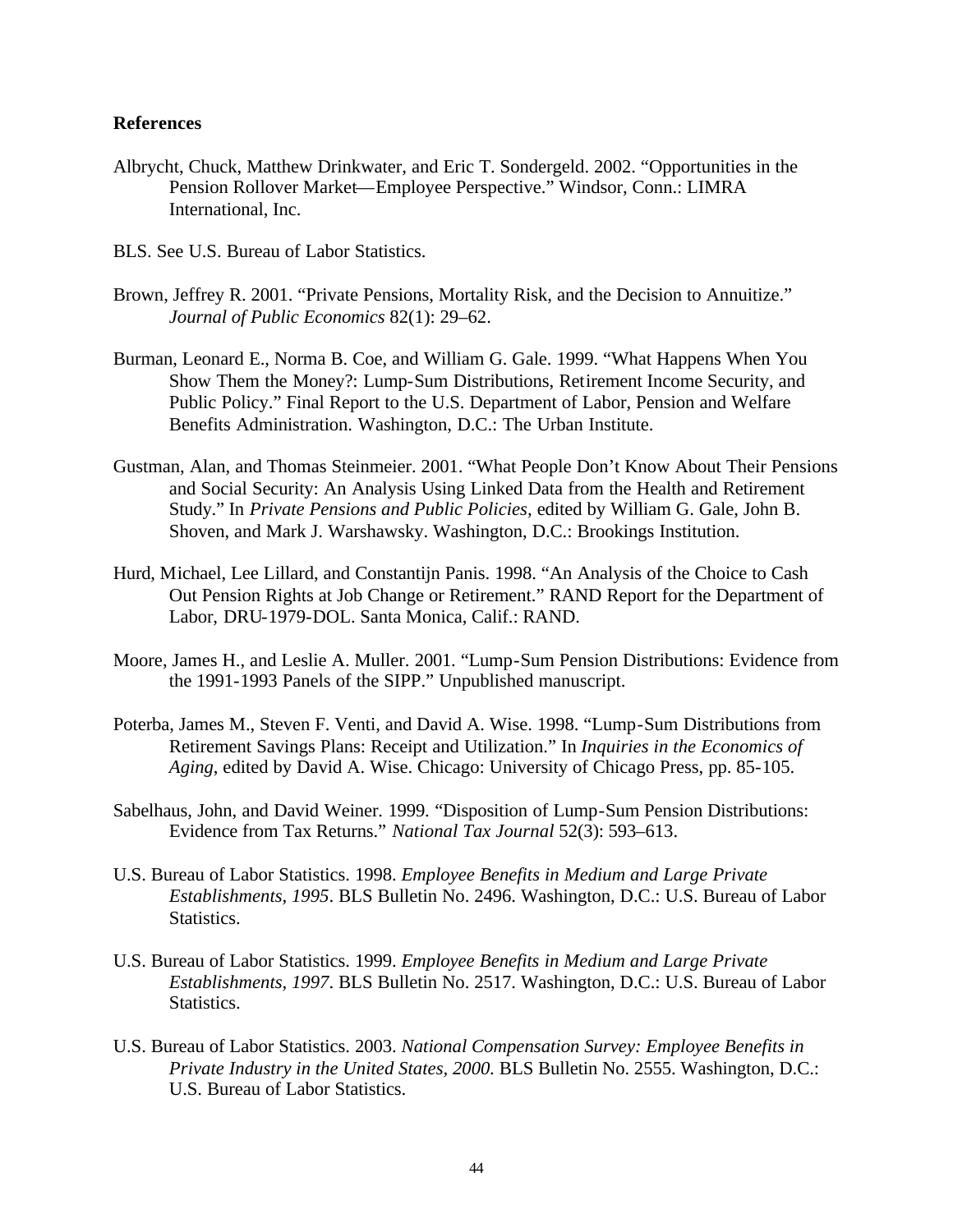Yakoboski, Paul. 1997. "Large Plan Lump-Sums: Rollovers and Cashouts." EBRI Issue Brief Number 188. Washington, D.C.: Employee Benefit Research Institute.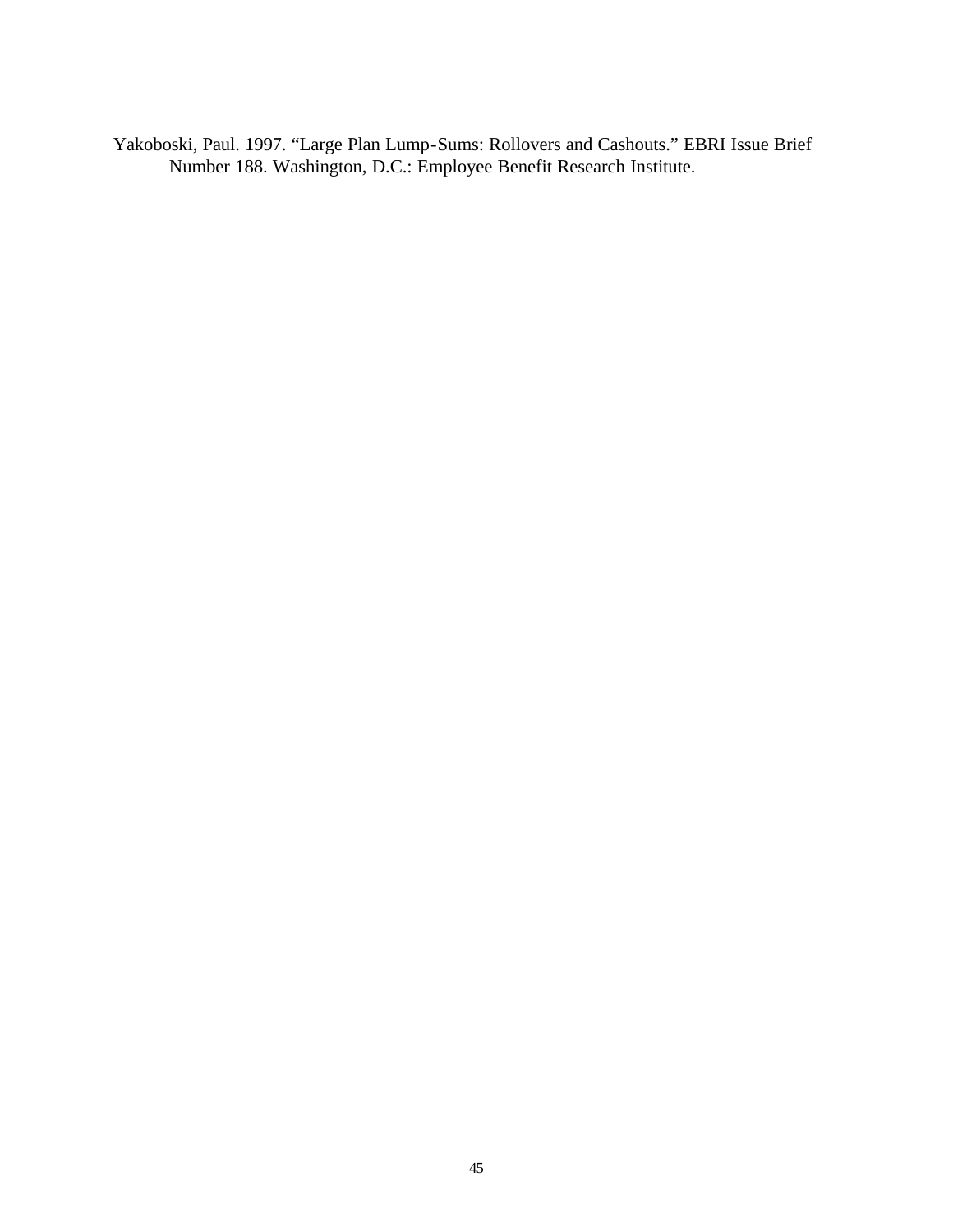#### **Table A-1. Share of Married Retirees With DB Pensions Forgoing Annuitization in Favor of Lump-Sum Distributions, by Retiree Characteristics**

|                                                            | Men         |               | Women       |                |
|------------------------------------------------------------|-------------|---------------|-------------|----------------|
|                                                            | In          | Rejecting     | In          | Rejecting      |
|                                                            | Sample      | Annuitization | Sample      | Annuitization  |
| All                                                        | 100.0       | 12.8%         | 100.0       | 18.6%          |
| Pension Wealth                                             |             |               |             |                |
| < 10,000                                                   | 4.3         | 64.6%         | 10.8        | 72.8%          |
| 10,000<25,000                                              | 4.7         | 32.1%         | 13.5        | 25.1%          |
| 25,000<50,000                                              | 6.3         | 20.8%         | 14.8        | 17.6%          |
| 50,000<100,000                                             | 22.2        | 8.0%          | 29.5        | 10.4%          |
| 100,000<200,000                                            | 28.1        | 8.5%          | 18.8        | 6.2%           |
| 200,000+                                                   | 34.5        | 9.0%          | 12.7        | 4.8%           |
| Ratio of Pension Wealth to Non-Retirement Financial Wealth |             | $***$         |             |                |
| No Financial Wealth                                        | 4.1         | 12.8%         | 3.6         | 26.3%          |
| < 1.00                                                     | 18.1        | 23.9%         | 35.1        | 32.4%          |
| 1.00<5.00                                                  | 31.5        | 14.5%         | 32.8        | 14.3%          |
| 5.00<20.00                                                 | 24.5        | 5.6%          | 16.7        | 5.0%           |
| $20.00+$                                                   | 21.4        | 9.5%          | 11.1        | 5.3%           |
| Missing Wealth                                             | 0.4         | 0.0%          | 0.8         | 27.0%          |
| Household Income                                           |             |               |             |                |
| $<$ 25,000                                                 | 11.5        | 15.5%         | 11.5        | 19.8%          |
| 25,000<50,000                                              | 22.8        | 11.6%         | 22.4        | 21.8%          |
| 50,000<75,000                                              | 25.9        | 10.3%         | 27.3        | 19.4%          |
| 75,000<100,000                                             | 15.3        | 11.2%         | 13.9        | 19.9%          |
| 100,000+                                                   | 24.2<br>0.4 | 16.6%<br>0.0% | 24.3<br>0.8 | 13.2%<br>27.0% |
| Missing                                                    |             |               |             |                |
| Household Wealth                                           |             |               |             |                |
| < 50,000                                                   | 19.3        | 12.1%         | 17.3        | 22.8%          |
| 50,000-100,000                                             | 14.4        | 13.7%         | 12.0        | 11.0%          |
| 100,000-200,000                                            | 23.9        | 12.9%         | 23.7        | 18.4%          |
| 200,000-400,000                                            | 23.3        | 9.8%          | 23.0        | 17.1%          |
| 400.000+                                                   | 18.7        | 16.9%         | 23.2        | 21.0%          |
| Missing                                                    | 0.4         | 0.0%          | 0.8         | 27.0%          |
| Self-Reported Health Status                                |             |               |             |                |
| Excellent                                                  | 18.9        | 11.2%         | 22.7        | 21.5%          |
| Very good or good                                          | 60.6        | 13.5%         | 60.5        | 15.6%          |
| Fair or poor                                               | 20.3        | 12.6%         | 16.8        | 25.6%          |
| Missing                                                    | 0.2         | 0.0%          | 0.0         | na             |
| <b>Risk aversion level</b>                                 |             |               |             |                |
| Not risk averse                                            | 19.3        | 17.9%         | 15.4        | 18.1%          |
| Moderately risk averse                                     | 11.8        | 17.7%         | 13.1        | 22.0%          |
| Very risk averse                                           | 62.6        | 10.7%         | 66.7        | 18.5%          |
| Missing                                                    | 6.4         | 9.3%          | 4.9         | 13.4%          |
| <b>Financial Planning Horizon</b>                          |             |               |             |                |
| Less than 1 year                                           | 9.8         | 11.1%         | 10.2        | 18.0%          |
| 1-5 yeas                                                   | 42.1        | 12.9%         | 48.5        | 19.1%          |
| 5-10 years                                                 | 30.8        | 13.1%         | 26.6        | 23.5%          |
| 10 or more years                                           | 10.3<br>7.0 | 15.7%<br>9.3% | 9.4<br>5.3  | 11.4%<br>4.1%  |
| Missing                                                    |             |               |             |                |

(continued)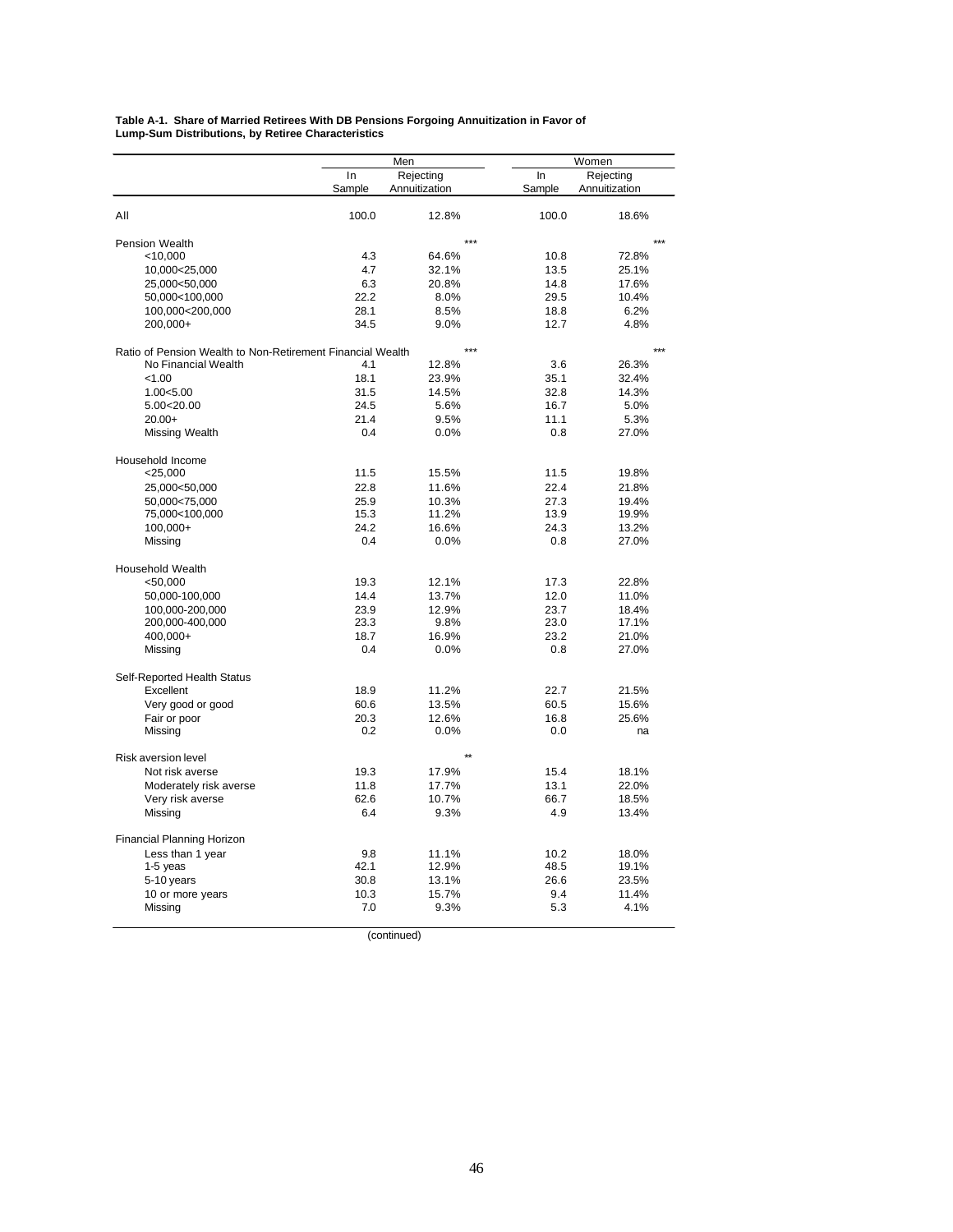#### **Table A-1. (continued)**

|                               |               | Men                        |              | Women                      |
|-------------------------------|---------------|----------------------------|--------------|----------------------------|
|                               | In.<br>Sample | Rejecting<br>Annuitization | In<br>Sample | Rejecting<br>Annuitization |
| Age At First Pension Receipt  |               |                            |              | $* *$                      |
| 51-55                         | 12.0          | 15.0%                      | 13.1         | 30.6%                      |
| 56-60                         | 41.8          | 12.1%                      | 42.0         | 20.8%                      |
| 61-65                         | 38.7          | 12.6%                      | 39.7         | 12.3%                      |
| $66+$                         | 7.6           | 14.7%                      | 5.2          | 19.5%                      |
| Race                          |               | ***                        |              |                            |
| White                         | 88.5          | 13.8%                      | 87.6         | 17.9%                      |
| African American              | 6.4           | 5.1%                       | 7.7          | 20.2%                      |
| Hispanic                      | 3.6           | 7.4%                       | 3.2          | 17.6%                      |
| Other                         | 1.5           | 0.0%                       | 1.6          | 55.4%                      |
| Education                     |               | $\star$                    |              | ***                        |
| Did not complete high school  | 17.5          | 8.9%                       | 11.6         | 17.8%                      |
| High school graduate          | 36.7          | 12.6%                      | 37.9         | 24.6%                      |
| Some college                  | 18.2          | 18.5%                      | 23.7         | 20.6%                      |
| Four or more years of college | 27.4          | 11.6%                      | 25.6         | 9.2%                       |
| Missing                       | 0.2           | 54.4%                      | 1.2          | 0.0%                       |

**Source:** Authors' estimates from the 1992-2000 waves of the Health and Retirement Study (HRS).

**Notes: T**he sample consists of 1,017 married men and 583 married women born between 1931 and 1941 who reported leaving a job with a DB pension between 1992 and 2000.

Retirees who indicated that they are receiving or expect to receive annuity payments are classified as choosing an annuity. Retirees who indicated that they received a cash settlement, rolled over the pension into an IRA, or expect to receive a lump-sum distribution at a later date are classified as choosing a lump-sum distribution.

All variables refer to the pension recipient. Risk aversion, financial planning horizon, race and education are measured in 1992; all other variables are measured at the time of the pension distribution decision. All dollar amounts are expressed in constant 2000 dollars.

Estimates are weighted to account for the sampling design of the HRS.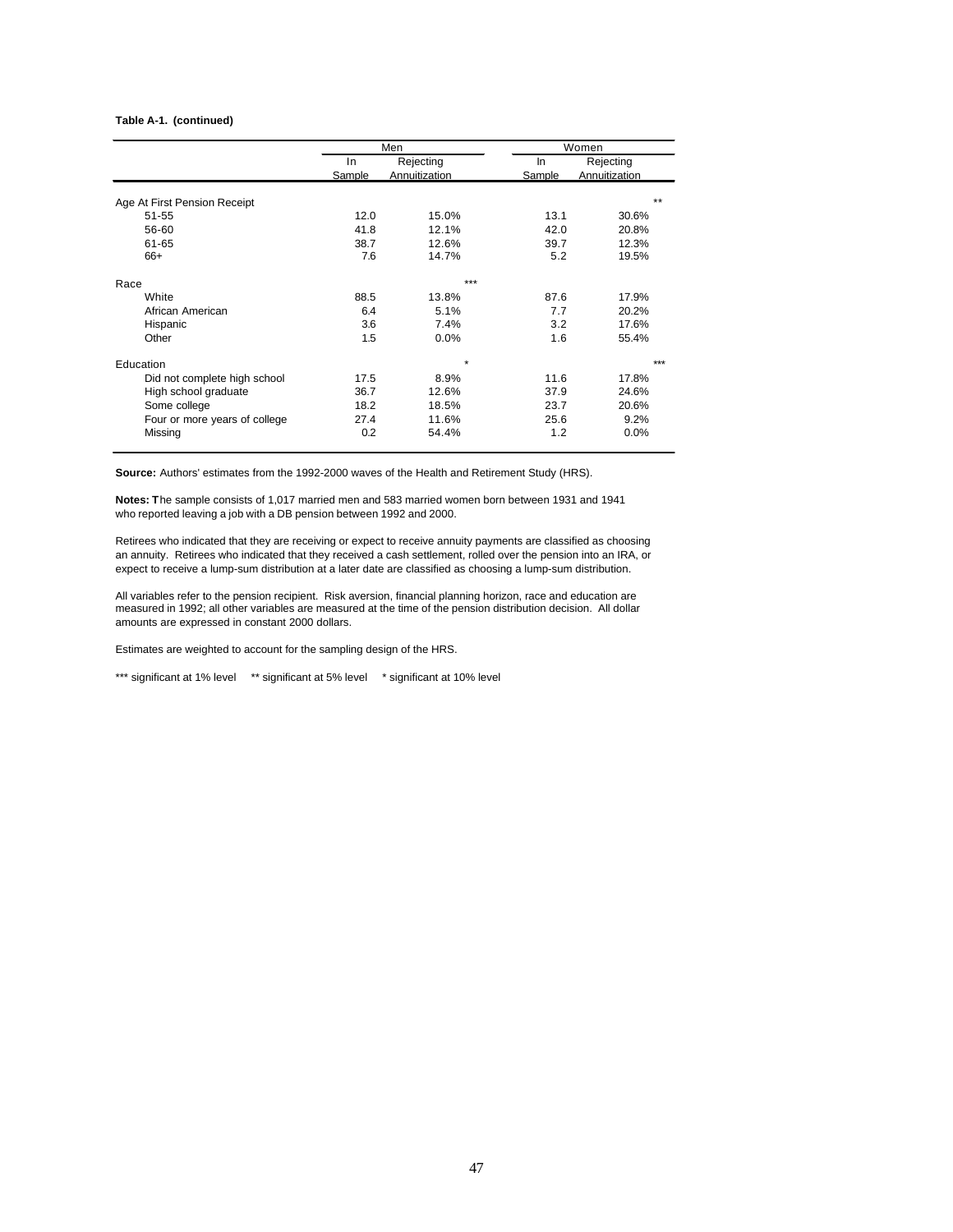|                                      |        | (1)          |          |                    | (2)               |  |
|--------------------------------------|--------|--------------|----------|--------------------|-------------------|--|
|                                      | Sample | Marginal     | Standard | Marginal           | Standard          |  |
|                                      | Means  | Effect       | Error    | Effect             | Error             |  |
| <b>Pension Wealth</b>                |        |              |          |                    |                   |  |
| [reference: <10,000]                 | 4.3    | $\cdots$     | $\cdots$ | $\cdots$           | $\cdots$          |  |
| 10,000<25,000                        | 4.7    | $-0.087$ *** | 0.017    | $-0.079$ ***       | 0.017             |  |
| 25,000<50,000                        | 6.3    | $-0.109$ *** | 0.013    | $-0.100$ ***       | 0.013             |  |
| 50,000<100,000                       | 22.2   | $-0.141$ *** | 0.016    | $-0.132$ ***       | 0.015             |  |
| 100,000<200,000                      | 28.1   | $-0.188$ *** | 0.021    | $-0.177$ ***       | 0.021             |  |
| 200,000+                             | 34.5   |              | 0.045    | $-0.299$ ***       | 0.047             |  |
|                                      |        | $-0.289$ *** |          |                    |                   |  |
| Ratio of Pension Wealth to           |        |              |          |                    |                   |  |
| <b>Financial Wealth</b>              |        |              |          |                    |                   |  |
| [reference: < 1.00]                  | 18.1   |              | $\cdots$ | $\cdots$           | $\cdots$          |  |
| 1.00<5.00                            | 31.5   | 0.001        | 0.027    | 0.013              | 0.027             |  |
| 5.00<20.00                           | 24.5   | $-0.076$ *** | 0.023    | $-0.065$ **        | 0.023             |  |
| $20.00+$                             | 21.4   | $-0.052$ *   | 0.025    | $-0.027$           | 0.027             |  |
| No Financial Wealth                  | 4.1    | $-0.059$     | 0.028    | $-0.032$           | 0.038             |  |
|                                      |        |              |          |                    |                   |  |
| Self-Reported Health Status          |        |              |          |                    |                   |  |
| [reference: Excellent]               | 18.9   |              |          | $\cdots$           |                   |  |
| Very good or good                    | 60.6   | .            | .        | 0.033              | 0.024             |  |
| Fair or poor                         | 20.3   | $\ddotsc$    | $\cdots$ | 0.015              | 0.034             |  |
| Not risk averse                      | 19.3   | .            |          | $0.047$ *          | 0.028             |  |
| Short financial planning horizon     | 51.9   |              |          | $-0.014$           | 0.024             |  |
| Age At Pension Distribution Decision |        |              |          |                    |                   |  |
| [reference: 51-55]                   | 12.0   | .            | .        | $\cdots$           | $\cdots$          |  |
| 56-60                                | 41.8   | $\ddotsc$    | $\cdots$ | 0.000              | 0.030             |  |
| 61-65                                | 38.7   | $\ddotsc$    | $\cdots$ | $-0.065$           | 0.023             |  |
| $66+$                                | 7.6    |              |          | $-0.009$           | 0.040             |  |
|                                      |        | $\cdots$     | $\cdots$ |                    |                   |  |
| Race                                 |        |              |          |                    |                   |  |
| [Reference: white or other]          | 90.0   | .            | $\cdots$ |                    |                   |  |
| African American                     | 6.4    | .            |          | $-0.070$ **        | 0.020             |  |
| Hispanic                             | 3.6    |              |          | $-0.048$           | 0.032             |  |
| Education                            |        |              |          |                    |                   |  |
| Did not complete high school         | 17.5   | $\ddotsc$    | $\cdots$ | $-0.046$ *         | 0.022             |  |
| [reference: HS graduate]             | 36.7   |              |          |                    |                   |  |
| Some college                         | 18.2   | $\ddotsc$    | $\cdots$ | $\ddotsc$<br>0.044 | $\cdots$<br>0.030 |  |
| Four or more years of college        | 27.4   | $\ddotsc$    | $\cdots$ | $-0.013$           | 0.024             |  |
|                                      |        | $\cdots$     | $\cdots$ |                    |                   |  |
| Log likelihood                       |        | $-322.946$   |          | $-308.764$         |                   |  |
| Pseudo $R^2$                         |        | 0.156        |          | 0.193              |                   |  |
|                                      |        |              |          |                    |                   |  |

**Table A-2. Determinants of the Decision by Married Men to Forgo Annuitization in Favor of Lump-Sum Distributions**

**Source:** Authors' estimates from the 1992-2000 waves of the Health and Retirement Study (HRS).

**Notes:** Paramters are based on a probit model, estimated on a sample of 1,017 married men born between 1931 and 1941 who reported leaving a job with a DB pension between 1992 and 2000.

Retirees who indicated that they are receiving or expect to receive annuity payments are classified as choosing an annuity. Retirees who indicated that they received a cash settlement, rolled over the pension into an IRA, or expect to receive a lump-sum distribution at a later date are classified as choosing a lump-sum distribution.

All variables refer to the pension recipient. Risk aversion, financial planning horizon, race and education are measured in 1992; all other variables are measured at the time of the pension distribution decision. All dollar amounts are expressed in constant 2000 dollars. The model also controlled for whether pension wealth was imputed, whether risk aversion data was missing, whether financial planning horizon data was missing, and whether education data was missing.